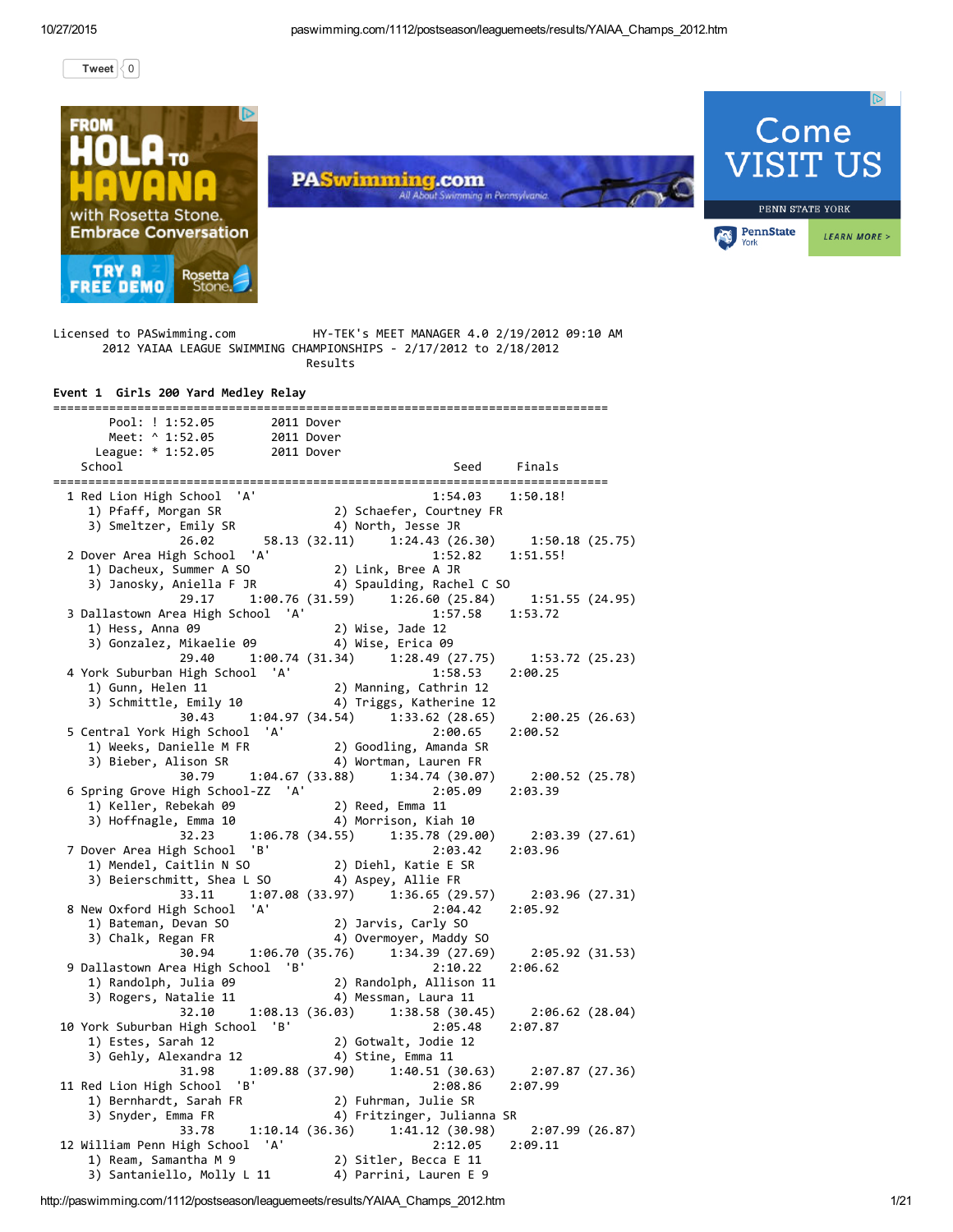| 33.47 1:08.46 (34.99) 1:39.08 (30.62) 2:09.11 (30.03)                                                                                                                                                                                                               |                                                    |         |  |
|---------------------------------------------------------------------------------------------------------------------------------------------------------------------------------------------------------------------------------------------------------------------|----------------------------------------------------|---------|--|
| 13 Northeastern High School 'A'<br>Vortheastern High School 'A' 2:07.63 2:13.53<br>1) Rode, Katlyn FR 2) Weber, Casey SO<br>3) Weber, Riley SR 4) DeVeny, Lada FR<br>32.15 1:10.12 (37.97) 1:45.15 (35.03) 2:13.53 (28.38)                                          |                                                    |         |  |
|                                                                                                                                                                                                                                                                     |                                                    |         |  |
|                                                                                                                                                                                                                                                                     |                                                    |         |  |
|                                                                                                                                                                                                                                                                     |                                                    |         |  |
| 14 South Western 'B'                                                                                                                                                                                                                                                | $2:13.14$ $2:13.72$                                |         |  |
| outh Western is<br>1) Robinson, Noelle 09 (2) Kelch, Kendra 12<br>2) Maas Emma 09 (4) Rohrbaugh, Briannah 10                                                                                                                                                        |                                                    |         |  |
|                                                                                                                                                                                                                                                                     |                                                    |         |  |
| 33.81   1:11.28   (37.47)   1:43.59   (32.31)   2:13.72   (30.13)                                                                                                                                                                                                   |                                                    |         |  |
| 15 Central York High School 'B'<br>2:11.27 [entral York High School 'B' 2:11.27<br>1) Drosdick, Raine M SO 2) Michaels, Amelia JR                                                                                                                                   | 2:11.27 2:14.89                                    |         |  |
|                                                                                                                                                                                                                                                                     |                                                    |         |  |
| 4) Bahn, Kasie SO<br>3) Capella, Megan SO                                                                                                                                                                                                                           |                                                    |         |  |
| 33.65 1:08.99 (35.34) 1:40.96 (31.97) 2:14.89 (33.93)<br>High School-ZZ 'A' 2:17.99 2:15.35                                                                                                                                                                         |                                                    |         |  |
| 2:17.99<br>16 Susquehannock High School-ZZ 'A' 2) McGowan, Whitnee SO<br>11 Ieslie. Samantha JR 2) McGowan, Whitnee SO                                                                                                                                              |                                                    |         |  |
|                                                                                                                                                                                                                                                                     |                                                    |         |  |
|                                                                                                                                                                                                                                                                     |                                                    |         |  |
|                                                                                                                                                                                                                                                                     |                                                    |         |  |
| Susquehannock night Journal (1981)<br>1) Leslie, Samantha JR (2) McGowan, which contract the conduct of the discover of the discover of the discover<br>3) Hood, Sara SR (32.57) (2:15.35 (28.42)<br>36.29 (1:14.36 (38.07) 1:46.93<br>17 West York High School 'A' |                                                    |         |  |
| est York High School 'A' 2:24.32<br>1) Updegraff, Amber 2) Henderson, Briana<br>3) Stottlemyon, Britany                                                                                                                                                             |                                                    |         |  |
| 3) Stottlemyer, Britney (4) Fink, Lauren                                                                                                                                                                                                                            |                                                    |         |  |
| 35.03 1:15.12 (40.09) 1:50.93 (35.81) 2:19.07 (28.14)                                                                                                                                                                                                               |                                                    |         |  |
| 18 New Oxford High School 'B'                                                                                                                                                                                                                                       | $2:27.48$ $2:20.17$                                |         |  |
| 37.34                                                                                                                                                                                                                                                               | $1:16.05(38.71)$ $1:51.11(35.06)$ $2:20.17(29.06)$ |         |  |
| 19 Northeastern High School 'B'<br>%10000001/0000100001/00001/0000001/00001/000001/00001/00001/00001/00001/00001/00001/00001/00001/000<br>3) Kirouac, Sadie FR (4) Wolfgang, Morgan FR                                                                              | 2:27.30 2:23.54                                    |         |  |
|                                                                                                                                                                                                                                                                     |                                                    |         |  |
|                                                                                                                                                                                                                                                                     |                                                    |         |  |
| 39.31 1:18.96 (39.65) 1:54.39 (35.43) 2:23.54 (29.15)                                                                                                                                                                                                               |                                                    |         |  |
| 20 Spring Grove High School-ZZ 'B'                                                                                                                                                                                                                                  | NT 1                                               | 2:24.68 |  |
| 1) Bricker, MacKenzie 09 2) Beck, Lindsay 12<br>3) Kuhn, Meghan 11 4) Legore, Sarah E 12                                                                                                                                                                            |                                                    |         |  |
|                                                                                                                                                                                                                                                                     |                                                    |         |  |
| 35.45 1:17.26 (41.81) 1:53.21 (35.95) 2:24.68 (31.47)                                                                                                                                                                                                               |                                                    |         |  |
| 21 Susquehannock High School-ZZ 'B'                                                                                                                                                                                                                                 | 2:28.24 2:26.69                                    |         |  |
| 1) Bond, Abigail SO                                                                                                                                                                                                                                                 | 2) Norris, Kathryn SO                              |         |  |
| 3) Jackson, Kathryn A SO 4) Mayoryk, Mikayla JR                                                                                                                                                                                                                     |                                                    |         |  |
| 40.10 1:18.83 (38.73) 1:55.72 (36.89) 2:26.69 (30.97)                                                                                                                                                                                                               |                                                    |         |  |
| 22 William Penn High School 'B' 2:52.22 2<br>1) Morrow, Kaitlyn A 12 2) Fogleman, Kathryn L 12                                                                                                                                                                      | $2:52.22$ $2:45.28$                                |         |  |
|                                                                                                                                                                                                                                                                     |                                                    |         |  |
| 3) Fiorenza, Natalie M 10 (4) Nagle, Katie A 11                                                                                                                                                                                                                     |                                                    |         |  |
| 42.23 1:26.44 (44.21) 2:06.81 (40.37) 2:45.28 (38.47)                                                                                                                                                                                                               |                                                    |         |  |
| -- South Western 'A'                                                                                                                                                                                                                                                | 1:59.36                                            | DQ      |  |
| 1) Brain, Charity 12 2) Sell, Alison 09<br>3) Raleigh, Kelly 12 4) Gilchrist, Julia 12<br>30.40 1:03.52 (33.12) 1:34.04 (30.52) DQ (25.48)                                                                                                                          |                                                    |         |  |
|                                                                                                                                                                                                                                                                     |                                                    |         |  |
|                                                                                                                                                                                                                                                                     |                                                    |         |  |

#### Event 2 Boys 200 Yard Medley Relay

=============================================================================== Pool: ! 1:41.47 2011 Lancaster Catholic Meet: ^ 1:39.06 2008 York Suburban League: \* 1:38.39 2008 York Suburban School Seed Finals =============================================================================== 1 Dallastown Area High School 'A' 1) Tate, Mason 10 2) Dunningan, Jake 12 3) Hine, Trevor 10 4) Hudish, John 12 25.37 54.16 (28.79) 1:18.35 (24.19) 1:39.88 (21.53) 2 South Western 'A' 1) Grim, Jordan 10 2) Koehler, Kieran 11 3) Mart, Nathan 11 4) Maxwell, Joe 11 27.89 57.20 (29.31) 1:22.95 (25.75) 1:47.12 (24.17) 3 Red Lion High School 'A' 1:47.67 1:47.37 1) Aggen, Eli C SO 2) Brandt, Callum SO 3) King, Chance SO 4) Wilson, Erik SR 28.41 57.98 (29.57) 1:23.73 (25.75) 1:47.37 (23.64) 4 York Suburban High School 'A' 1:47.08 1:47.85 1) Massey, Will 10 2) Walker, Nolan 11<br>3) Leschinskiy, Brandon 12 4) Spinello, John 10 3) Leschinskiy, Brandon 12  $\begin{array}{c} 4) \text{ } S_1 \ \text{ } 27.14 \ \text{ } 56.19 \text{ } (29.05) \end{array}$ 27.14 56.19 (29.05) 1:23.94 (27.75) 1:47.85 (23.91) 5 Central York High School 'A' 1:49.02 1:48.84<br>1) Kerestes, Vincent SO 2) Snook, Jake A SR 1) Kerestes, Vincent SO 3) Mayne, Brent SR 4) Bahn, Shane JR<br>28.38 58.44 (30.06) 1:24.40 (2 28.38 58.44 (30.06) 1:24.40 (25.96) 1:48.84 (24.44) 6 Spring Grove High School-ZZ 'A' 1:49.51 1:50.15 1) Trettel, Nicolas 11 2) Seitz-Brown, Jeremy 10<br>3) Myers, Taylor 09 4) Kling, Nolan 09 3) Myers, Taylor 09 27.40 1:00.08 (32.68) 1:26.92 (26.84) 1:50.15 (23.23) 7 Northeastern High School 'A' 1:52.36 1:50.91 1) Irvine, Cavan SR 2) Darrah, Nathan FR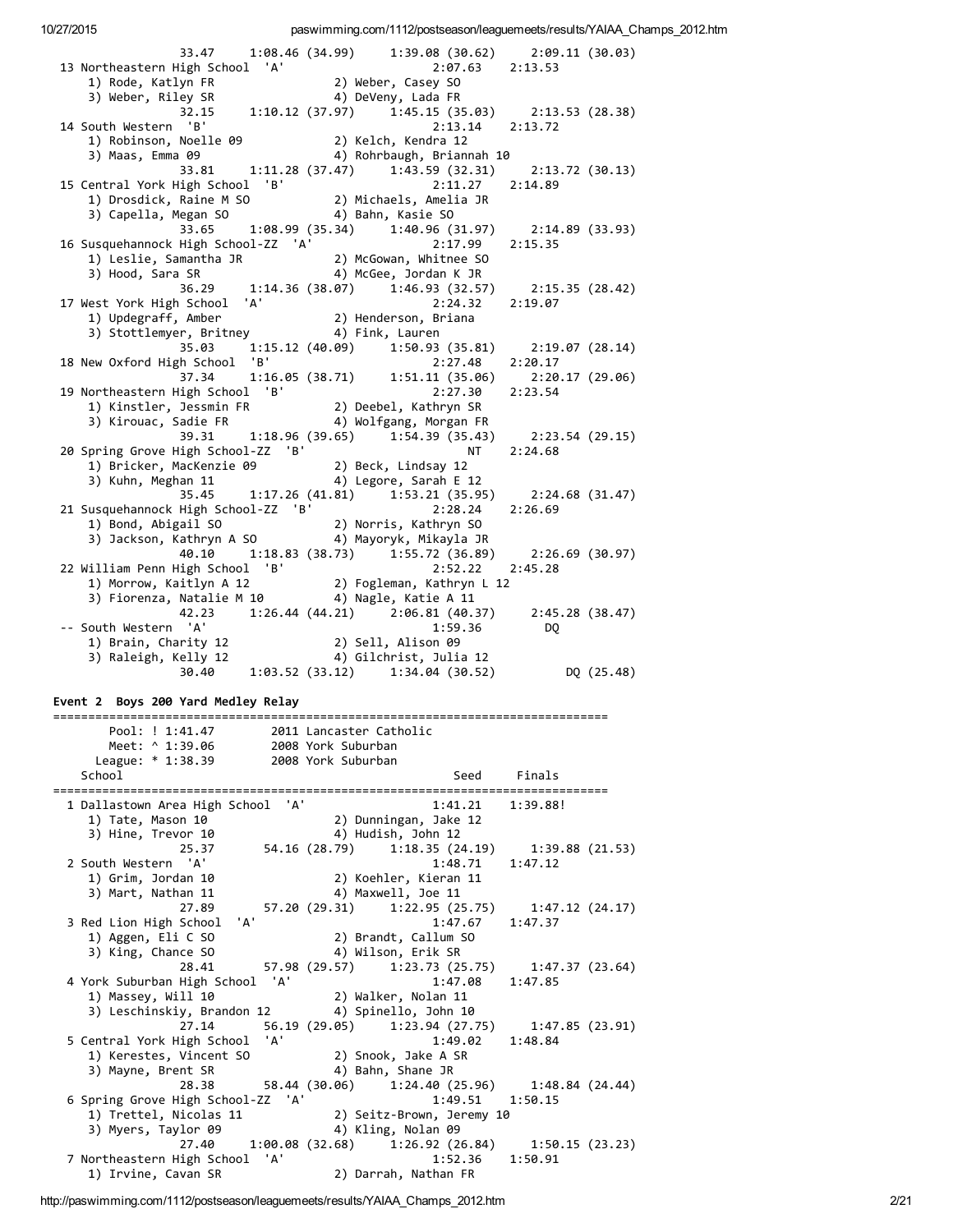| 3) Linne, Ben FR                                                                                                         |                            |                     |                                                                              |                   |                |
|--------------------------------------------------------------------------------------------------------------------------|----------------------------|---------------------|------------------------------------------------------------------------------|-------------------|----------------|
|                                                                                                                          |                            |                     |                                                                              |                   |                |
| 8 Central York High School 'B'                                                                                           |                            |                     | 1:52.74                                                                      | 1:51.58           |                |
|                                                                                                                          |                            |                     |                                                                              |                   |                |
|                                                                                                                          |                            |                     |                                                                              |                   |                |
| 29.90                                                                                                                    |                            |                     | $1:01.16$ (31.26) $1:26.86$ (25.70) $1:51.58$ (24.72)                        |                   |                |
| 9 Dover Area High School 'A'                                                                                             |                            |                     | 1:54.43                                                                      | 1:52.34           |                |
|                                                                                                                          |                            |                     |                                                                              |                   |                |
| 28.94                                                                                                                    |                            |                     | 1:01.43 (32.49) 1:26.40 (24.97) 1:52.34 (25.94)                              |                   |                |
| 10 Susquehannock High School-ZZ 'A'                                                                                      |                            |                     | 1:56.40                                                                      | 1:53.71           |                |
|                                                                                                                          |                            |                     |                                                                              |                   |                |
|                                                                                                                          |                            |                     |                                                                              |                   |                |
|                                                                                                                          |                            |                     | 29.68 1:00.32 (30.64) 1:29.48 (29.16) 1:53.71 (24.23)                        |                   |                |
| 11 South Western 'B'                                                                                                     |                            |                     | 1:58.54                                                                      | 1:58.01           |                |
| 1) Wade, Mitchell 11 (2) Bixler, Kyle 12<br>3) Ballou, Michael 09 (4) Nickol, Andrew 09                                  |                            |                     |                                                                              |                   |                |
|                                                                                                                          |                            |                     |                                                                              |                   |                |
| 30.48                                                                                                                    |                            |                     | 1:04.76 (34.28) 1:32.52 (27.76) 1:58.01 (25.49)                              |                   |                |
| 12 William Penn High School 'A'                                                                                          |                            |                     | 2:00.03                                                                      | 1:58.28           |                |
| 1) Brown, Luke N 12<br>1) Brown, Luke N 12<br>3) Burns, Colin M 11 (4) Heilman, Sean F 11                                |                            |                     |                                                                              |                   |                |
|                                                                                                                          |                            |                     |                                                                              |                   |                |
| 13 New Oxford High School 'A'                                                                                            |                            |                     | 30.24 1:03.85 (33.61) 1:33.20 (29.35) 1:58.28 (25.08)                        | 1:59.28           |                |
| ew Oxford High School A<br>1) Anderson, Hank SO (2) Kessler, Dwight JR<br>3) Sirois, Matthew SR (4) Luckenbaugh, Joel SO |                            |                     | 1:59.89                                                                      |                   |                |
|                                                                                                                          |                            |                     |                                                                              |                   |                |
|                                                                                                                          |                            |                     | 31.18   1:04.08   (32.90)   1:32.79   (28.71)   1:59.28   (26.49)            |                   |                |
| 14 Red Lion High School 'B'                                                                                              |                            |                     | 1:59.66                                                                      | 2:00.76           |                |
|                                                                                                                          |                            |                     |                                                                              |                   |                |
| ed Libi High School b<br>1) Petrella, Nick FR (2) Palandro, Matt SR<br>3) Moritz, Bryor JR (4) Ward, Kris SO             |                            |                     |                                                                              |                   |                |
|                                                                                                                          |                            |                     | 32.77 1:04.73 (31.96) 1:33.22 (28.49) 2:00.76 (27.54)                        |                   |                |
| 15 Susquehannock High School-ZZ 'B'                                                                                      |                            |                     | NT                                                                           | 2:02.76           |                |
| 1) Gloeckner, Zachary SO (2) Kroner, Brendon SO<br>3) Larkin, Chandler JR (4) Buik, Tyler SO                             |                            |                     |                                                                              |                   |                |
|                                                                                                                          |                            |                     |                                                                              |                   |                |
| 31.38                                                                                                                    |                            |                     | $1:06.55(35.17)$ $1:34.64(28.09)$ $2:02.76(28.12)$                           |                   |                |
| 16 Dover Area High School 'B'                                                                                            |                            |                     | 2:06.97                                                                      | 2:04.01           |                |
|                                                                                                                          |                            |                     |                                                                              |                   |                |
|                                                                                                                          |                            |                     | 33.30 1:09.56 (36.26) 1:37.09 (27.53)                                        | 2:04.01 (26.92)   |                |
| 17 New Oxford High School 'B'                                                                                            |                            |                     | 2:08.07                                                                      | 2:04.66           |                |
|                                                                                                                          |                            |                     |                                                                              |                   |                |
|                                                                                                                          |                            |                     |                                                                              |                   |                |
|                                                                                                                          |                            |                     | $31.53$ $1:08.00$ (36.47) $1:36.84$ (28.84)                                  | 2:04.66 (27.82)   |                |
| 18 York Suburban High School 'B'                                                                                         |                            |                     | 2:05.42                                                                      | 2:05.57           |                |
| 1) Lackey, Robert 10 (2) Atkinson, Samuel 10<br>3) Covert, Christopher 11 (4) Brubaker, David 10                         |                            |                     |                                                                              |                   |                |
|                                                                                                                          |                            |                     |                                                                              |                   |                |
|                                                                                                                          |                            |                     | 35.37 1:09.75 (34.38) 1:40.07 (30.32) 2:05.57 (25.50)                        |                   |                |
| 19 Spring Grove High School-ZZ 'B'<br>1) Beckman, Tyler 11                                                               |                            |                     | 2:07.92<br>2) Zumbrum, Samuel G 11                                           | 2:06.29           |                |
| 3) Boyles, Colton 09                                                                                                     |                            |                     | 4) Hollinger, Zachary 12                                                     |                   |                |
| 32.74                                                                                                                    | 1:07.11 (34.37)            |                     | 1:37.11(30.00)                                                               |                   | 2:06.29(29.18) |
| 20 West York High School                                                                                                 | 'A'                        |                     | 1:53.28                                                                      | 2:06.35           |                |
| 1) Strathmeyer, Bradley                                                                                                  |                            | 2) Spangler, Ben    |                                                                              |                   |                |
| 3) Brindle, Dayne                                                                                                        |                            | 4) Foery, David     |                                                                              |                   |                |
| 30.99                                                                                                                    | 1:06.95 (35.96)            |                     | 1:39.91(32.96)                                                               |                   | 2:06.35(26.44) |
| 21 Northeastern High School                                                                                              | 'B'                        |                     | 2:09.10                                                                      | 2:09.40           |                |
| 1) Stephens, Juel JR                                                                                                     |                            |                     | 2) Rambeau, Hunter FR                                                        |                   |                |
| 3) McPherson, Calen SR                                                                                                   |                            |                     | 4) Jamerson, Kenard SR                                                       |                   |                |
| 39.32<br>-- Dallastown Area High School 'B'                                                                              | 1:12.57(33.25)             |                     | 1:43.40(30.83)<br>1:47.55                                                    | DQ                | 2:09.40(26.00) |
| 1) Brockway, Noah 9                                                                                                      |                            | 2) Howley, Chard 12 |                                                                              |                   |                |
| 3) Levejac, Adrien 11                                                                                                    |                            | 4) Erne, Braxton 11 |                                                                              |                   |                |
| 26.41                                                                                                                    | 55.72 (29.31)              |                     | 1:20.23(24.51)                                                               |                   | DQ (22.40)     |
|                                                                                                                          |                            |                     |                                                                              |                   |                |
| Event 3 Girls 200 Yard Freestyle                                                                                         |                            |                     |                                                                              |                   |                |
|                                                                                                                          |                            |                     |                                                                              |                   |                |
| Pool: ! 1:55.81<br>Meet: ^ 1:54.73                                                                                       |                            |                     | 2009 Lauren Schmittle, York Suburban<br>2008 Lauren Schmittle, York Suburban |                   |                |
| League: * 1:52.38                                                                                                        | 1988 Andrea Wentzel, Dover |                     |                                                                              |                   |                |
| Name                                                                                                                     | Year School                |                     | Seed                                                                         | Finals            |                |
|                                                                                                                          |                            |                     |                                                                              |                   |                |
| 1 Bixler, Alyssa                                                                                                         | 10 DHS                     |                     | 1:55.31                                                                      | $1:54.35^{\circ}$ |                |

| 25.62             | 53.87 (28.25) | 1:23.67(29.80) | 1:54.35 (30.68)                   |
|-------------------|---------------|----------------|-----------------------------------|
| 2 North, Jesse    | JR Red Lion   | 2:02.05        | 1:57.95                           |
| 27.25             | 56.45 (29.20) |                | $1:26.76(30.31)$ $1:57.95(31.19)$ |
| 3 Smith, Nicole R | SO Dover      | 1:58.71        | 1:59.60                           |
| 26.77             | 56.54 (29.77) | 1:27.73(31.19) | 1:59.60 (31.87)                   |
| 4 Casolo, Teresa  | 12 DHS        | 2:04.67        | 2:01.43                           |

http://paswimming.com/1112/postseason/leaguemeets/results/YAIAA\_Champs\_2012.htm 3/21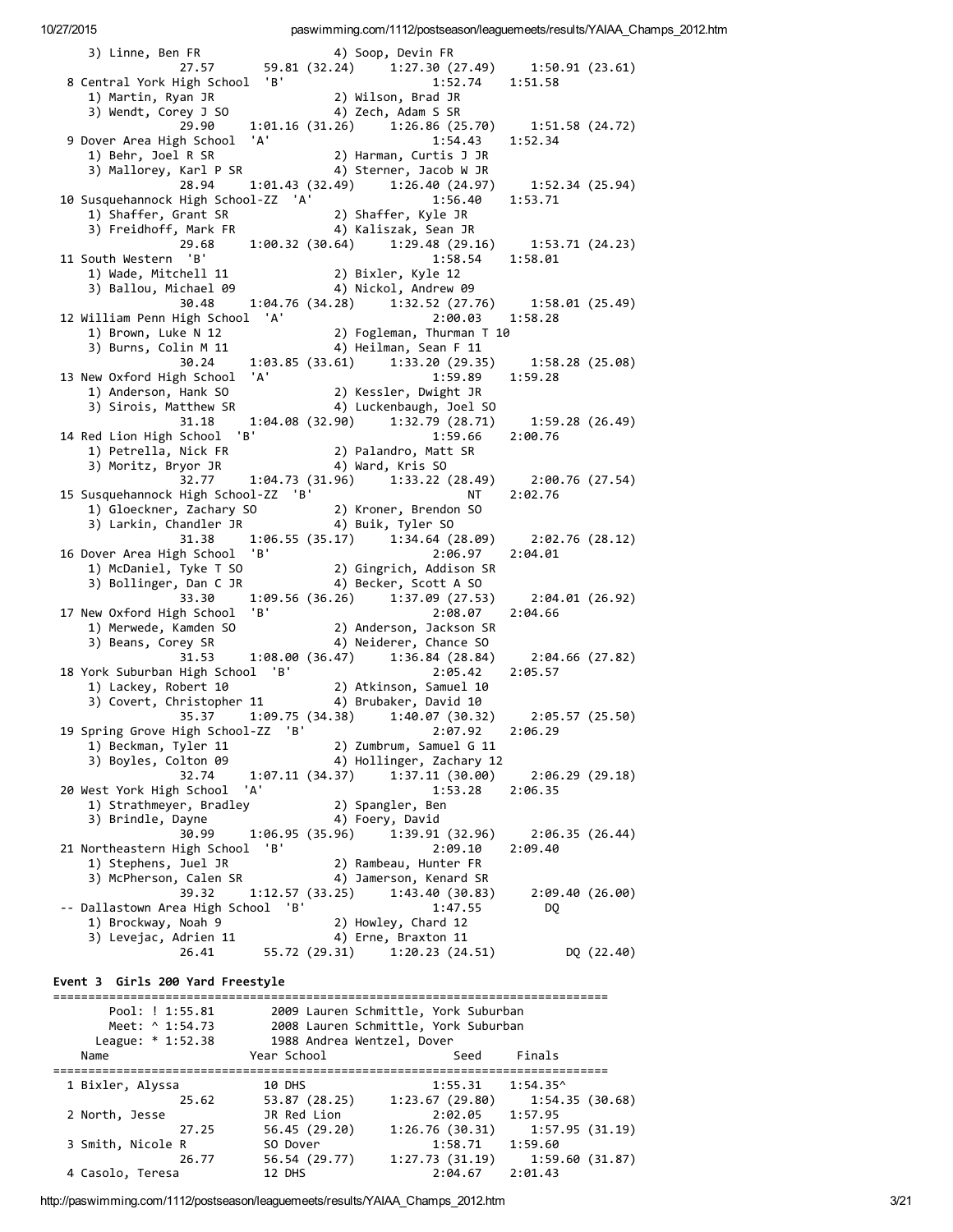|                       | 26.65 | 56.55 (29.90)    | $1:28.37(31.82)$ $2:01.43(33.06)$ |                 |  |
|-----------------------|-------|------------------|-----------------------------------|-----------------|--|
| 5 Day, Zowie          |       | 11 YSUBR         | 2:03.85                           | 2:03.68         |  |
|                       | 28.08 | 59.08 (31.00)    | 1:31.33(32.25)                    | 2:03.68 (32.35) |  |
| 6 Fix, Megan          |       | 11 DHS           | 2:06.68                           | 2:04.89         |  |
|                       | 28.20 | 59.39 (31.19)    | 1:32.10(32.71)                    | 2:04.89 (32.79) |  |
| 7 Staub, Haley        |       | 10 Rockets-ZZ    | 2:07.61                           | 2:05.08         |  |
|                       | 29.10 | 1:00.90(31.80)   | 1:33.63(32.73)                    | 2:05.08 (31.45) |  |
| 8 Schmittle, Anna     |       | 9 YSUBR          | 2:05.59                           | 2:05.71         |  |
|                       | 28.57 | 1:00.24(31.67)   | 1:32.80(32.56)                    | 2:05.71 (32.91) |  |
| 9 Owston, Jennifer    |       | 9 YSUBR          | 2:06.91                           | 2:06.60         |  |
|                       | 29.12 | 1:01.04(31.92)   | 1:34.00(32.96)                    | 2:06.60 (32.60) |  |
| 10 McCurdy, Morgan    |       | SR Nhs           | 2:06.82                           | 2:07.61         |  |
|                       | 28.50 | 1:00.26(31.76)   | 1:34.47 (34.21)                   | 2:07.61 (33.14) |  |
| 11 Bieber, Alison     |       | SR Central York  | 2:05.78                           | 2:09.42         |  |
|                       | 28.22 | 59.55 (31.33)    | $1:33.85(34.30)$ $2:09.42(35.57)$ |                 |  |
| 12 Staub, Morgan      |       | FR Dover         | 2:08.74                           | 2:09.87         |  |
|                       | 28.81 | 1:01.05(32.24)   | 1:35.44(34.39)                    | 2:09.87 (34.43) |  |
| 13 Mitzel, Anne       |       | FR Red Lion      | 2:12.54                           | 2:10.34         |  |
|                       | 29.49 | 1:02.66(33.17)   | 1:37.18(34.52)                    | 2:10.34 (33.16) |  |
| 14 Mitts, Rachel      |       | 11 YSUBR         | 2:10.97                           | 2:10.62         |  |
|                       | 29.47 | 1:02.24(32.77)   | 1:36.48(34.24)                    | 2:10.62 (34.14) |  |
| 15 Ream, Samantha M   |       | 9 William Penn   | 2:10.10                           | 2:10.64         |  |
|                       | 29.14 | 1:01.53(32.39)   | 1:35.82(34.29)                    | 2:10.64 (34.82) |  |
| 16 Reed, Taylor M     |       | SO Central York  | 2:12.00                           | 2:10.93         |  |
|                       | 29.18 | 1:02.13(32.95)   | 1:37.04 (34.91)                   | 2:10.93 (33.89) |  |
| 17 Burgess, Theresa M |       | SO Central York  | 2:08.38                           | 2:11.04         |  |
|                       | 29.02 | 1:01.65(32.63)   | 1:35.82(34.17)                    | 2:11.04(35.22)  |  |
| 18 Baker, Kiersten    |       | 12 DHS           | 2:13.98                           | 2:13.08         |  |
|                       | 29.41 | 1:02.54(33.13)   | 1:38.01(35.47)                    | 2:13.08 (35.07) |  |
| 19 Bateman, Devan     |       | SO NOHS          | 2:19.76                           | 2:17.16         |  |
|                       | 31.12 | 1:05.48(34.36)   | 1:41.71(36.23)                    | 2:17.16 (35.45) |  |
| 20 Derreth, Katie     |       | 11 South Western | 2:19.97                           | 2:18.13         |  |
|                       | 32.38 | 1:07.52(35.14)   | 1:43.32 (35.80)                   | 2:18.13 (34.81) |  |
| 21 Maas, Emma         |       | 09 South Western | 2:18.00                           | 2:18.34         |  |
|                       | 31.45 | 1:06.96(35.51)   | 1:43.47 (36.51)                   | 2:18.34 (34.87) |  |
| 22 Rhone, Katie       |       | 10 South Western | 2:19.88                           | 2:19.74         |  |
|                       | 31.80 | 1:07.50(35.70)   | $1:44.13(36.63)$ $2:19.74(35.61)$ |                 |  |
| 23 Steines, Katie     |       | SO SHS-ZZ        | 2:20.23                           | 2:19.94         |  |
|                       | 32.30 | 1:07.80(35.50)   | 1:44.22(36.42)                    | 2:19.94 (35.72) |  |

# Event 4 Boys 200 Yard Freestyle

| ================================ |                   |                                      |                     |                                              |  |  |
|----------------------------------|-------------------|--------------------------------------|---------------------|----------------------------------------------|--|--|
|                                  | Pool: ! 1:44.71   | 2009 Ben Appleby, York Suburban      |                     |                                              |  |  |
|                                  | Meet: ^ 1:43.80   | 1989 Scott Conley, Dallastown        |                     |                                              |  |  |
|                                  | League: * 1:43.32 | 2009 Kevin Marsteller, York Suburban |                     |                                              |  |  |
| Name                             |                   | Year School                          | Seed                | Finals                                       |  |  |
| ===============================  |                   | ===========================          |                     | ====================                         |  |  |
| 1 Godboldte, Michael             |                   | 12 DHS                               | 1:51.15             | 1:47.45                                      |  |  |
|                                  | 23.92             | 50.39 (26.47)                        |                     | $1:18.58(28.19)$ $1:47.45(28.87)$            |  |  |
| 2 Paine, Steven                  |                   | 11 DHS                               | $1:52.41$ $1:49.22$ |                                              |  |  |
|                                  | 24.65             | 51.80 (27.15)                        | 1:20.35(28.55)      | 1:49.22(28.87)                               |  |  |
| 3 O'Conor, Keith                 |                   | 11 DHS                               | 1:54.20             | 1:49.97                                      |  |  |
|                                  | 24.34             | 51.48 (27.14)                        |                     | $1:20.11(28.63)$ $1:49.97(29.86)$            |  |  |
| 4 Boyer, DJ                      |                   | 10 DHS                               | 1:52.93             | 1:51.82                                      |  |  |
|                                  | 24.41             | 52.27 (27.86)                        |                     | 1:22.15(29.88) 1:51.82(29.67)                |  |  |
| 5 Mallorey, Karl P               |                   | SR Dover                             | 1:56.84             | 1:54.83                                      |  |  |
|                                  | 25.74             | 55.17 (29.43)                        | 1:25.06(29.89)      | 1:54.83 (29.77)                              |  |  |
| 6 Posenau, Kyle                  |                   | 11 YSUBR                             | 1:55.42             | 1:56.52                                      |  |  |
|                                  | 26.68             | 55.59 (28.91)                        |                     | $1:26.28(30.69)$ $1:56.52(30.24)$            |  |  |
| 7 Foery, David                   |                   | West York                            | 1:59.48             | 1:56.63                                      |  |  |
|                                  | 26.33             | 55.49 (29.16)                        | 1:26.25(30.76)      | 1:56.63(30.38)                               |  |  |
| 8 Fry, Zach                      |                   | 11 Rockets-ZZ                        | 1:57.20             | 1:57.04                                      |  |  |
|                                  | 27.03             | 56.27 (29.24)                        | 1:26.54(30.27)      | 1:57.04(30.50)                               |  |  |
| 9 Wendt, Corey J                 |                   | SO Central York                      | 1:58.60             | 1:57.25                                      |  |  |
|                                  | 25.86             | 55.20 (29.34)                        | 1:26.12(30.92)      | 1:57.25(31.13)                               |  |  |
| 10 Good, Tyler                   |                   | 11 South Western                     | 1:59.33             | 1:57.83                                      |  |  |
|                                  | 26.64             | 56.13 (29.49)                        | 1:27.81(31.68)      | 1:57.83 (30.02)                              |  |  |
| 11 Soop, Devin                   |                   | FR Nhs                               | 1:59.46             | 1:57.88                                      |  |  |
|                                  | 26.58             | 55.95 (29.37)                        | 1:26.93(30.98)      | 1:57.88(30.95)                               |  |  |
| 12 Linne, Ben                    |                   | FR Nhs                               | 2:04.91             | 1:58.11                                      |  |  |
|                                  | 26.88             | 57.09 (30.21)                        | 1:27.89(30.80)      | 1:58.11(30.22)                               |  |  |
|                                  |                   | 12 South Western                     | 1:58.39             | 1:58.23                                      |  |  |
| 13 Rhone, Alex                   | 26.39             |                                      | 1:27.00(31.25)      |                                              |  |  |
|                                  |                   | 55.75 (29.36)                        |                     | 1:58.23(31.23)                               |  |  |
| 14 Behr, Joel R                  |                   | SR Dover<br>56.83 (29.74)            | 2:01.69             | 1:59.27<br>$1:28.59(31.76)$ $1:59.27(30.68)$ |  |  |
|                                  | 27.09             |                                      |                     |                                              |  |  |
| 15 Aggen, Eli C                  |                   | SO Red Lion                          | 2:00.78             | 1:59.29                                      |  |  |
|                                  | 26.79             | 56.75 (29.96)                        | 1:28.17(31.42)      | 1:59.29(31.12)                               |  |  |

http://paswimming.com/1112/postseason/leaguemeets/results/YAIAA\_Champs\_2012.htm 4/21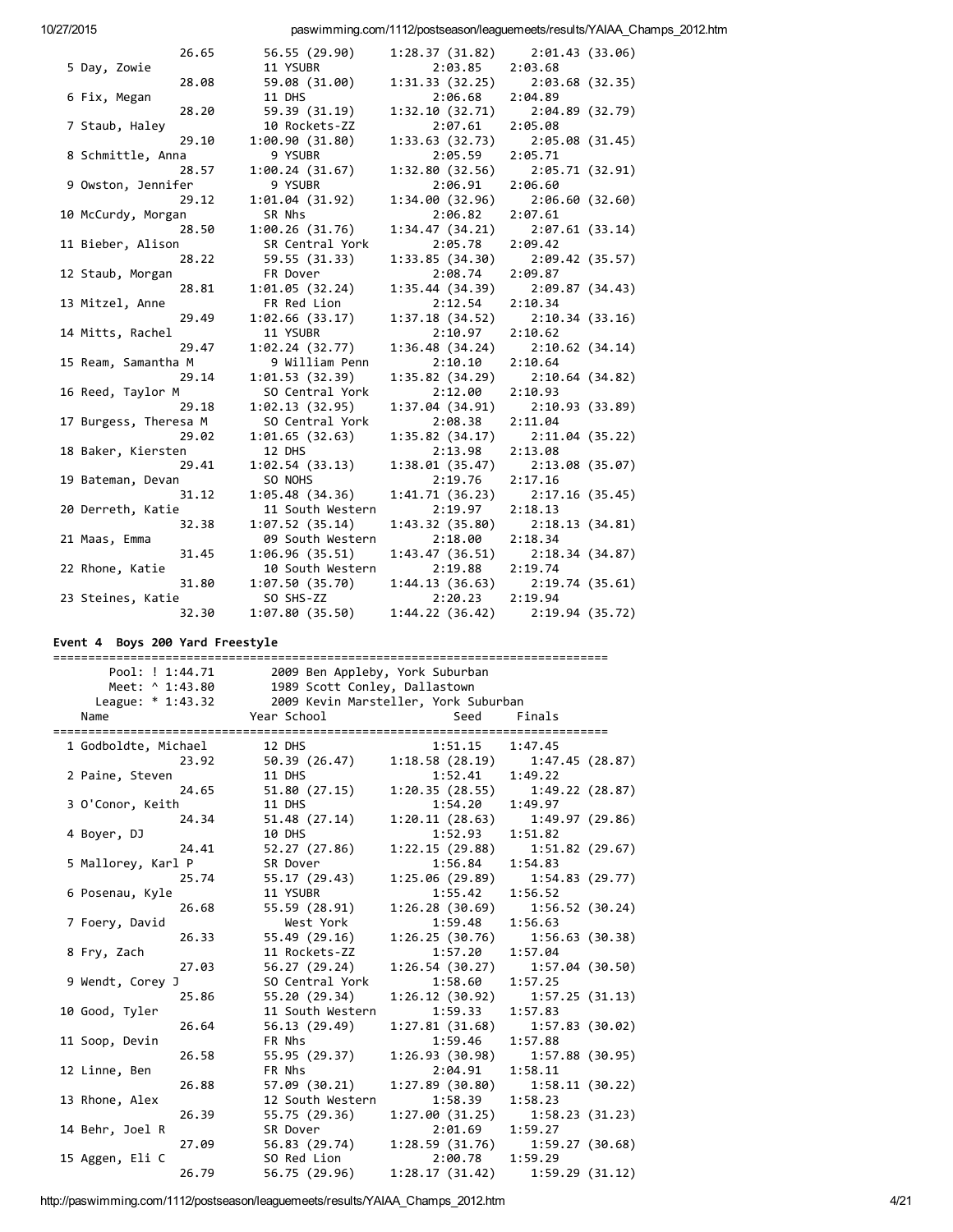| 16 Zumbrum, Samuel G  | 11 Rockets-ZZ    | 2:07.86        | 2:03.73                           |
|-----------------------|------------------|----------------|-----------------------------------|
| 27.07                 | 58.30 (31.23)    | 1:31.06(32.76) | 2:03.73 (32.67)                   |
| 17 Irvine, Tristan    | SO Nhs           | 2:08.37        | 2:04.65                           |
| 28.37                 | 1:00.11(31.74)   | 1:32.78(32.67) | 2:04.65 (31.87)                   |
| 18 Mentlik, Douglas J | JR SHS-ZZ        | 2:09.55        | 2:05.13                           |
| 27.68                 | 59.60 (31.92)    | 1:32.53(32.93) | 2:05.13 (32.60)                   |
| 19 Burns, Colin M     | 11 William Penn  | 2:09.98        | 2:06.82                           |
| 28.54                 | 1:00.03(31.49)   | 1:33.23(33.20) | 2:06.82 (33.59)                   |
| 20 Maxwell, Dan       | 09 South Western | 2:03.17        | 2:06.99                           |
| 27.60                 | 59.71 (32.11)    | 1:33.63(33.92) | 2:06.99 (33.36)                   |
| 21 Boyles, Colton     | 09 Rockets-ZZ    | 2:07.75        | 2:07.29                           |
| 27.87                 | 59.19 (31.32)    | 1:33.11(33.92) | 2:07.29 (34.18)                   |
| 22 Gloeckner, Zachary | SO SHS-ZZ        | 2:11.68        | 2:10.75                           |
| 28.93                 | 1:01.53(32.60)   |                | $1:36.19(34.66)$ $2:10.75(34.56)$ |
| 23 Henderson, Jared   | West York        | 2:12.72        | 2:13.77                           |
| 29.80                 | 1:03.37(33.57)   |                | $1:39.16(35.79)$ $2:13.77(34.61)$ |

#### Event 5 Girls 200 Yard IM

| :=================================<br>=============== |                           |                             |                 |                 |  |  |  |
|-------------------------------------------------------|---------------------------|-----------------------------|-----------------|-----------------|--|--|--|
|                                                       | Pool: ! 2:05.85           | 2010 Morgan Pfaff, Red Lion |                 |                 |  |  |  |
|                                                       | Meet: ^ 2:05.85           | 2010 Morgan Pfaff, Red Lion |                 |                 |  |  |  |
|                                                       | League: * 2:05.85         | 2010 Morgan Pfaff, Red Lion |                 |                 |  |  |  |
|                                                       | Name                      | Year School                 | Seed            | Finals          |  |  |  |
|                                                       | 1 Pfaff, Morgan           | SR Red Lion                 | 2:08.60         | 2:03.93!        |  |  |  |
|                                                       | 26.71                     |                             |                 |                 |  |  |  |
|                                                       |                           | 58.03 (31.32)               | 1:34.48(36.45)  | 2:03.93(29.45)  |  |  |  |
|                                                       | 2 Schaefer, Courtney      | FR Red Lion                 | 2:17.14         | 2:11.18         |  |  |  |
|                                                       | 28.21                     | 1:01.90 (33.69)             | 1:39.97(38.07)  | 2:11.18 (31.21) |  |  |  |
|                                                       | 3 Chalk, Regan            | FR NOHS                     | 2:15.82         | 2:14.99         |  |  |  |
|                                                       | 28.22                     | 1:01.68(33.46)              | 1:42.70(41.02)  | 2:14.99(32.29)  |  |  |  |
|                                                       | 4 Spaulding, Rachel C     | SO Dover                    | 2:17.25         | 2:16.49         |  |  |  |
|                                                       | 28.95                     | 1:03.75 (34.80)             | 1:44.82 (41.07) | 2:16.49(31.67)  |  |  |  |
|                                                       | 5 Link, Bree A            | JR Dover                    | 2:20.39         | 2:18.00         |  |  |  |
|                                                       | 30.52                     | 1:06.06 (35.54)             | 1:44.92 (38.86) | 2:18.00(33.08)  |  |  |  |
|                                                       | 6 Hess, Anna              | <b>09 DHS</b>               | 2:25.31         | 2:20.23         |  |  |  |
|                                                       | 30.45                     | 1:05.30 (34.85)             | 1:48.17 (42.87) | 2:20.23(32.06)  |  |  |  |
|                                                       | 7 Randolph, Julia         | <b>09 DHS</b>               | 2:23.84         | 2:21.76         |  |  |  |
|                                                       | 31.14                     | 1:06.16 (35.02)             | 1:48.96 (42.80) | 2:21.76 (32.80) |  |  |  |
|                                                       | 8 Fritzinger, Julianna    | SR Red Lion                 | 2:23.04         | 2:22.52         |  |  |  |
|                                                       | 31.57                     | 1:07.56 (35.99)             | 1:48.78 (41.22) | 2:22.52(33.74)  |  |  |  |
|                                                       | 9 Wise, Jade              | 12 DHS                      | 2:33.39         | 2:22.76         |  |  |  |
|                                                       | 31.89                     | 1:10.66(38.77)              | 1:51.07 (40.41) | 2:22.76 (31.69) |  |  |  |
|                                                       | 10 Gunn, Helen            | 11 YSUBR                    | 2:26.17         | 2:24.09         |  |  |  |
|                                                       | 31.00                     | 1:08.02 (37.02)             | 1:53.61(45.59)  | 2:24.09 (30.48) |  |  |  |
|                                                       | 11 Buchanan, Rebekah      | 11 YSUBR                    | 2:25.61         | 2:24.30         |  |  |  |
|                                                       | 30.34                     | 1:08.07 (37.73)             | 1:51.55(43.48)  | 2:24.30 (32.75) |  |  |  |
|                                                       | 12 Randolph, Allison      | 11 DHS                      | 2:26.59         | 2:24.94         |  |  |  |
|                                                       | 33.32                     | 1:10.96(37.64)              | 1:51.90(40.94)  |                 |  |  |  |
|                                                       |                           |                             |                 | 2:24.94(33.04)  |  |  |  |
|                                                       | 13 Brain, Charity         | 12 South Western            | 2:27.23         | 2:25.71         |  |  |  |
|                                                       | 31.23                     | 1:05.94 (34.71)             | 1:51.73(45.79)  | 2:25.71 (33.98) |  |  |  |
|                                                       | 14 Hoffnagle, Emma        | 10 Rockets-ZZ               | 2:26.99         | 2:27.73         |  |  |  |
|                                                       | 31.52                     | 1:08.78 (37.26)             | 1:53.40 (44.62) | 2:27.73(34.33)  |  |  |  |
|                                                       | 15 Aspey, Allie           | FR Dover                    | 2:30.73         | 2:28.80         |  |  |  |
|                                                       | 32.49                     | 1:12.88 (40.39)             | 1:55.10 (42.22) | 2:28.80 (33.70) |  |  |  |
|                                                       | 16 Luckenbaugh, Madison M | SO Central York             | 2:27.90         | 2:29.12         |  |  |  |
|                                                       | 31.51                     | 1:10.54 (39.03)             | 1:55.94 (45.40) | 2:29.12(33.18)  |  |  |  |
|                                                       | 17 Goodling, Amanda       | SR Central York             | 2:31.60         | 2:29.68         |  |  |  |
|                                                       | 32.86                     | 1:11.15(38.29)              | 1:54.64(43.49)  | 2:29.68 (35.04) |  |  |  |
|                                                       | 18 Hartzell, Brooke A     | FR Central York             | 2:29.29         | 2:32.86         |  |  |  |
|                                                       | 32.80                     | 1:10.25(37.45)              | 1:57.15 (46.90) | 2:32.86(35.71)  |  |  |  |
|                                                       | 19 Lecrone, Olivia        | 09 Rockets-ZZ               | 2:32.46         | 2:33.04         |  |  |  |
|                                                       | 31.45                     | 1:11.26 (39.81)             | 1:57.59(46.33)  | 2:33.04 (35.45) |  |  |  |
|                                                       | 20 Stine, Emma            | 11 YSUBR                    | 2:29.22         | 2:33.07         |  |  |  |
|                                                       | 32.47                     | 1:10.33 (37.86)             | 1:58.72 (48.39) | 2:33.07 (34.35) |  |  |  |
|                                                       | 21 Keller, Rebekah        | 09 Rockets-ZZ               | 2:37.68         | 2:34.08         |  |  |  |
|                                                       | 33.17                     | 1:11.67 (38.50)             | 1:57.95(46.28)  | 2:34.08 (36.13) |  |  |  |
|                                                       | 22 Gunn, Allison          | 9 YSUBR                     | 2:34.71         | 2:34.33         |  |  |  |
|                                                       | 33.68                     | 1:12.72 (39.04)             | 2:00.77(48.05)  | 2:34.33(33.56)  |  |  |  |
|                                                       | 23 Michaels, Amelia       | JR Central York             | 2:35.35         | 2:36.87         |  |  |  |
|                                                       | 35.59                     | 1:17.13(41.54)              | 2:00.77(43.64)  | 2:36.87 (36.10) |  |  |  |
|                                                       | 24 Snyder, Emma           | FR Red Lion                 | 2:37.71         | 2:38.05         |  |  |  |
|                                                       | 34.42                     |                             |                 |                 |  |  |  |
|                                                       |                           | 1:14.87 (40.45)             | 2:03.17 (48.30) | 2:38.05(34.88)  |  |  |  |

Event 6 Boys 200 Yard IM

=============================================================================== Pool: ! 1:57.64 2009 Eric Naylor, Dover

2006 Zach Phillips, Susquehannock

http://paswimming.com/1112/postseason/leaguemeets/results/YAIAA\_Champs\_2012.htm 5/21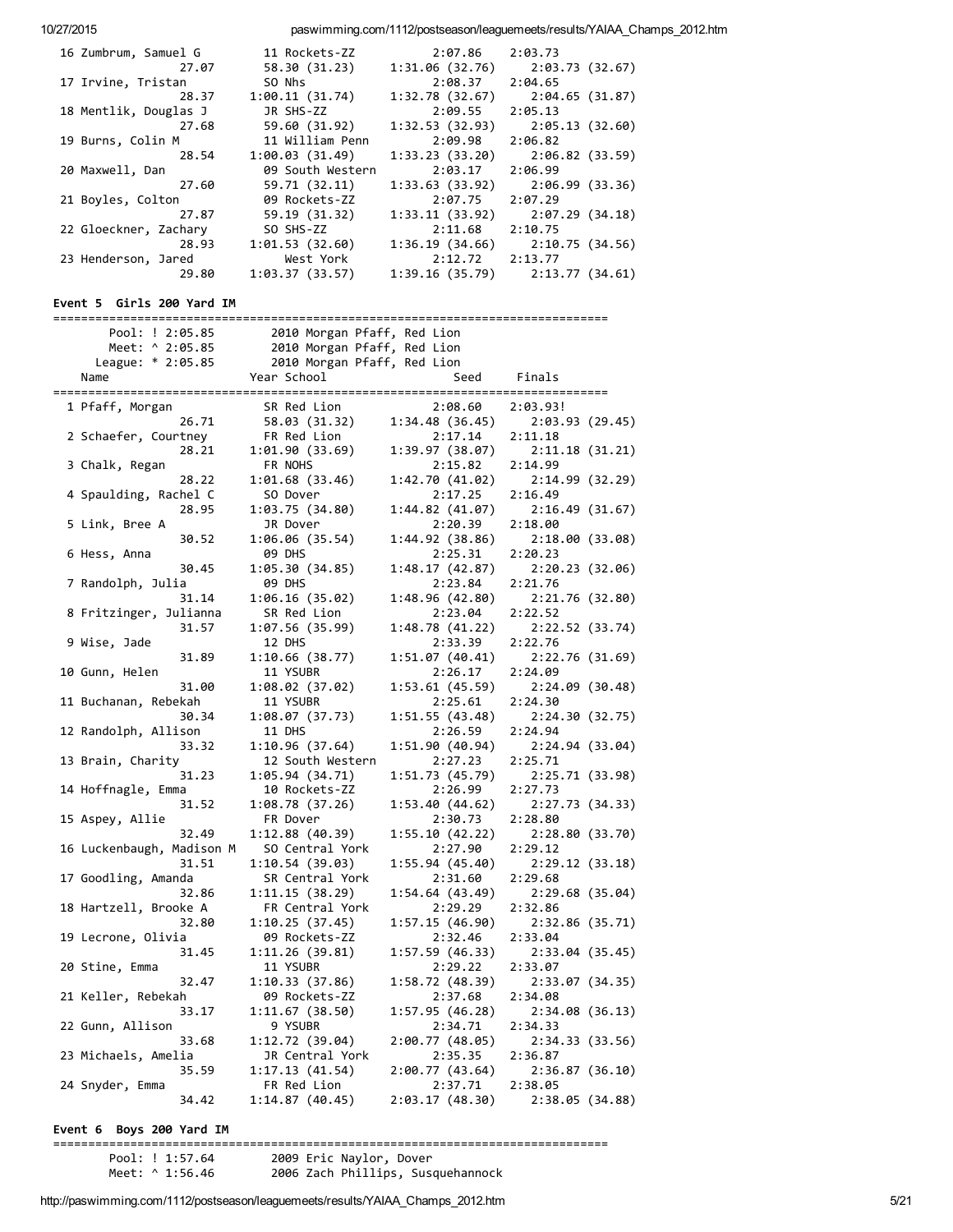| League: $* 1:56.15$  |                  | 2005 Zach Phillips, Susquehannock |                 |
|----------------------|------------------|-----------------------------------|-----------------|
| Name                 | Year School      | Seed                              | Finals          |
|                      |                  |                                   |                 |
| 1 Hine, Trevor       | 10 DHS           | 1:58.56                           | 1:58.65         |
| 25.13                | 55.44 (30.31)    | 1:30.52(35.08)                    | 1:58.65(28.13)  |
| 2 Dunningan, Jake    | 12 DHS           | 2:05.01                           | 2:02.84         |
| 27.11                | 59.24 (32.13)    | 1:33.64 (34.40)                   | 2:02.84 (29.20) |
| 3 Tate, Mason        | 10 DHS           | 2:06.91                           | 2:04.18         |
| 26.35                | 57.98 (31.63)    | 1:35.47 (37.49)                   | 2:04.18(28.71)  |
| 4 Grim, Jordan       | 10 South Western | 2:08.74                           | 2:07.87         |
| 28.71                | 1:00.19(31.48)   | 1:36.68(36.49)                    | 2:07.87 (31.19) |
| 5 Brandt, Callum     | SO Red Lion      | 2:07.98                           | 2:08.15         |
| 26.76                | 1:00.55(33.79)   | 1:38.89(38.34)                    | 2:08.15(29.26)  |
| 6 Walker, Nolan      | 11 YSUBR         | 2:07.54                           | 2:08.82         |
| 26.95                | 1:00.55(33.60)   | 1:38.05 (37.50)                   | 2:08.82 (30.77) |
| 7 Fix, Ryan          | 12 DHS           | 2:13.50                           | 2:10.02         |
| 27.08                | 59.64 (32.56)    | 1:38.96 (39.32)                   | 2:10.02(31.06)  |
| 8 Irvine, Cavan      | SR Nhs           | 2:11.91                           | 2:11.17         |
| 27.47                | 58.88 (31.41)    | 1:39.69 (40.81)                   | 2:11.17(31.48)  |
| 9 Trettel, Nicolas   | 11 Rockets-ZZ    | 2:11.20                           | 2:11.45         |
| 28.33                | 1:00.60(32.27)   | 1:40.80 (40.20)                   | 2:11.45 (30.65) |
|                      |                  | 2:11.98                           | 2:11.76         |
| 10 Kerestes, Vincent | SO Central York  |                                   |                 |
| 27.83                | 1:01.47 (33.64)  | 1:41.73 (40.26)                   | 2:11.76(30.03)  |
| 11 Myers, Taylor     | 09 Rockets-ZZ    | 2:15.33                           | 2:16.62         |
| 28.97                | 1:03.81(34.84)   | 1:45.01 (41.20)                   | 2:16.62(31.61)  |
| 12 Spangler, Ben     | West York        | 2:21.96                           | 2:17.04         |
| 28.25                | 1:05.21(36.96)   | 1:45.44 (40.23)                   | 2:17.04(31.60)  |
| 13 Brown, Luke N     | 12 William Penn  | 2:22.90                           | 2:18.19         |
| 28.24                | 1:03.43(35.19)   | 1:46.97 (43.54)                   | 2:18.19(31.22)  |
| 14 Albin, Brandon    | 10 South Western | 2:23.34                           | 2:24.38         |
| 30.61                | 1:07.58(36.97)   | 1:51.35(43.77)                    | 2:24.38(33.03)  |
| 15 Shy, Aaron        | 10 South Western | 2:29.01                           | 2:25.25         |
| 31.03                | 1:06.80(35.77)   | 1:52.44(45.64)                    | 2:25.25(32.81)  |
| 16 Zech, Adam S      | SR Central York  | 2:21.77                           | 2:27.14         |
| 31.44                | 1:11.27(39.83)   | 1:51.62 (40.35)                   | 2:27.14(35.52)  |
| 17 Bollinger, Dan C  | JR Dover         | 2:33.96                           | 2:28.10         |
| 28.72                | 1:07.73(39.01)   | 1:52.94 (45.21)                   | 2:28.10 (35.16) |
| 18 Anderson, Jackson | SR NOHS          | 2:36.16                           | 2:30.14         |
| 30.48                | 1:09.48 (39.00)  | 1:55.08 (45.60)                   | 2:30.14(35.06)  |
| 19 Becker, Scott A   | SO Dover         | 2:31.26                           | 2:32.46         |
| 30.77                | 1:10.70(39.93)   | 1:58.17(47.47)                    | 2:32.46(34.29)  |
| 20 Freidhoff, Mark   | FR SHS-ZZ        | 2:33.98                           | 2:33.07         |
| 29.43                | 1:07.55(38.12)   | 1:59.01(51.46)                    | 2:33.07 (34.06) |
| 21 Petrella, Nick    | FR Red Lion      | 2:35.94                           | 2:34.67         |
| 31.04                | 1:09.84(38.80)   | 1:58.86(49.02)                    | 2:34.67 (35.81) |
| 22 Kessler, Dwight   | JR NOHS          | 2:13.53                           | 2:35.33         |
| 27.76                | 1:02.00(34.24)   | 1:43.40(41.40)                    | 2:35.33(51.93)  |
| 23 McDaniel, Tyke T  | SO Dover         | 2:42.38                           | 2:39.50         |
| 30.44                | 1:10.74(40.30)   | 2:01.69 (50.95)                   | 2:39.50(37.81)  |
| 24 Procopio, Kevin   | SR SHS-ZZ        | 2:46.92                           | 2:47.69         |
| 33.88                | 1:18.58(44.70)   | 2:07.52(48.94)                    | 2:47.69 (40.17) |
| -- Snook, Jake A     | SR Central York  | 2:11.59                           | DQ              |
| 28.69                | 1:04.56(35.87)   | 1:41.27 (36.71)                   | DQ (30.28)      |
|                      |                  |                                   |                 |

# Event 7 Girls 50 Yard Freestyle

| Pool: ! 23.99<br>2010 Julie Brown, Dallastown    |                                 |       |        |  |  |
|--------------------------------------------------|---------------------------------|-------|--------|--|--|
| 2005 Michele King, Spring Grove<br>Meet: ^ 23.73 |                                 |       |        |  |  |
| League: $*$ 23.73                                | 2005 Michele King, Spring Grove |       |        |  |  |
| Name                                             | Year School                     | Seed  | Finals |  |  |
| 1 Smeltzer, Emily                                | SR Red Lion                     | 26.13 | 24.84  |  |  |
| 2 Wise, Erica                                    | <b>09 DHS</b>                   | 26.12 | 25.50  |  |  |
| 3 Becker, Mia R                                  | SO Dover                        | 25.94 | 25.72  |  |  |
| 4 Casolo, Julia                                  | 10 DHS                          | 26.42 | 25.90  |  |  |
| 5 Luckenbaugh, Renae                             | JR Nhs                          | 26.21 | 25.92  |  |  |
| 6 Gilchrist, Julia                               | 12 South Western                | 26.17 | 26.16  |  |  |
| 7 Gross, Emily                                   | SR Red Lion                     | 26.34 | 26.20  |  |  |
| 8 Cable, Alexis                                  | 10 Rockets-ZZ                   | 26.72 | 26.26  |  |  |
| 9 Perry, Courtney                                | 09 Rockets-ZZ                   | 26.86 | 26.75  |  |  |
| 10 Parrini, Lauren E                             | 9 William Penn                  | 27.31 | 26.87  |  |  |
| 10 Wortman, Lauren                               | FR Central York                 | 26.73 | 26.87  |  |  |
| 12 Hoffmaster, Jocelyn                           | FR Nhs                          | 27.53 | 27.20  |  |  |
| 13 Almoney, Megan                                | JR Nhs                          | 27.76 | 27.25  |  |  |
| 14 Bahn, Kasie                                   | SO Central York                 | 27.32 | 27.26  |  |  |
| 15 Estes, Sarah                                  | 12 YSUBR                        | 27.58 | 27.29  |  |  |
| 16 Horner, Lily                                  | 12 South Western                | 27.95 | 27.30  |  |  |

http://paswimming.com/1112/postseason/leaguemeets/results/YAIAA\_Champs\_2012.htm 6/21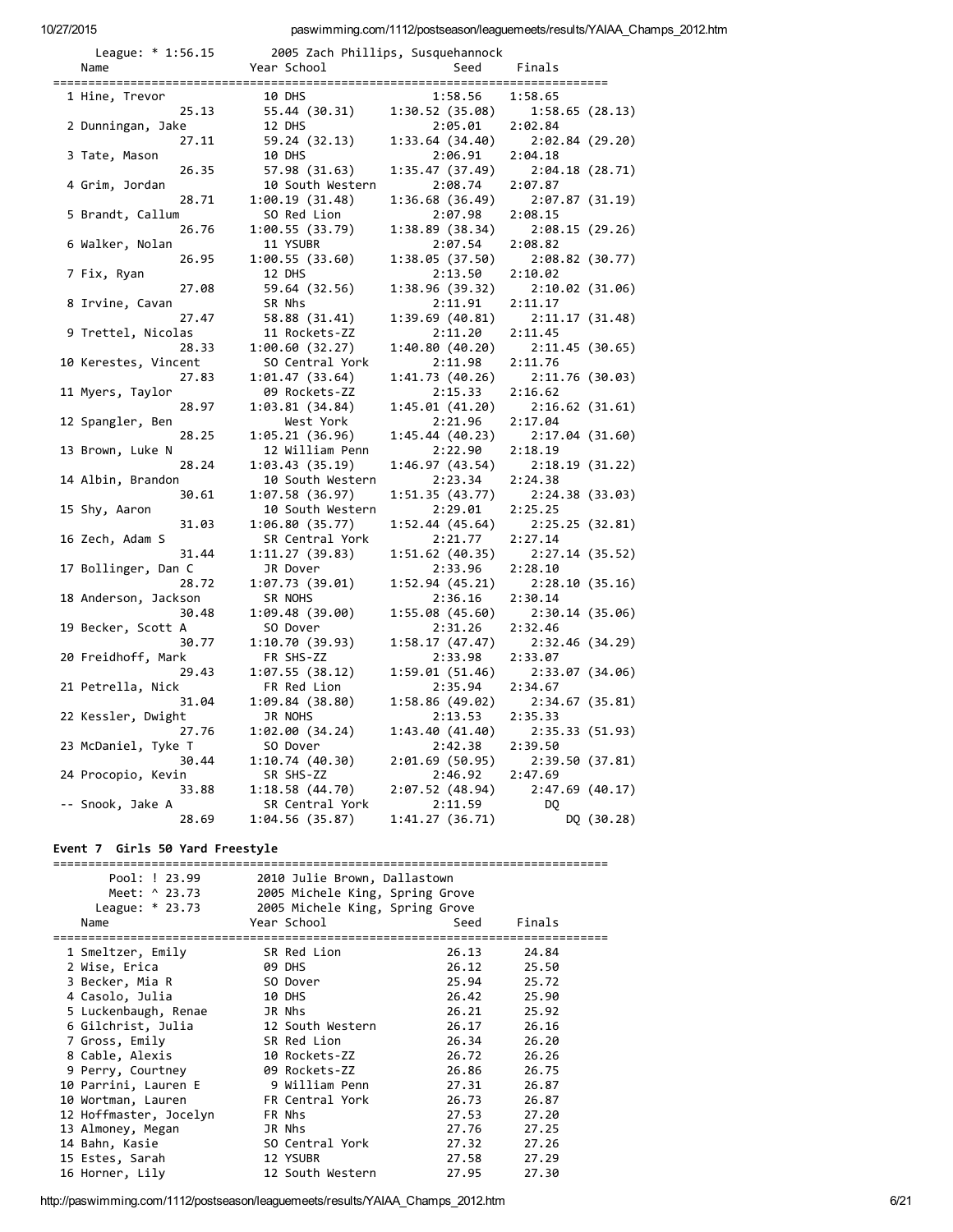| 17 Drosdick, Raine M   | SO Central York  | 28.05 | 27.66 |
|------------------------|------------------|-------|-------|
| 18 McKenzie, Ali       | FR Red Lion      | 27.74 | 27.68 |
| 19 Myers, Amira        | FR Red Lion      | 28.23 | 27.74 |
| 20 Smith, Elyse        | 11 YSUBR         | 28.43 | 28.02 |
| 21 Rohrbaugh, Briannah | 10 South Western | 28.19 | 28.11 |
| 22 Morrison, Kiah      | 10 Rockets-ZZ    | 27.75 | 28.34 |
| 23 Fink, Lauren        | West York        | 28.65 | 28.69 |
| 24 Lyons, Alexis       | JR Central York  | 28.78 | 29.04 |

### Event 8 Boys 50 Yard Freestyle

| Pool: ! 21.11       | 2009 Kevin Marsteller, York Suburban |       |        |
|---------------------|--------------------------------------|-------|--------|
| Meet: ^ 21.11       | 2009 Kevin Marsteller, York Suburban |       |        |
| League: $*$ 21.11   | 2009 Kevin Marsteller, York Suburban |       |        |
| Name                | Year School                          | Seed  | Finals |
|                     |                                      |       |        |
| 1 Hudish, John      | 12 DHS                               | 22.06 | 21.78  |
| 2 Stauffer, Corey   | 10 DHS                               | 22.37 | 22.31  |
| 3 Erne, Braxton     | 11 DHS                               | 23.07 | 22.58  |
| 4 Attig, Matt       | 11 DHS                               | 23.28 | 22.78  |
| 5 Huber, Kyle       | 12 Rockets-ZZ                        | 22.76 | 22.88  |
| 6 Mart, Nathan      | 11 South Western                     | 23.62 | 22.96  |
| 7 Smith, Isaac      | 10 Rockets-ZZ                        | 23.09 | 23.06  |
| 8 Shaffer, Kyle     | JR SHS-ZZ                            | 24.17 | 23.68  |
| 9 Fridman, Alex     | 10 YSUBR                             | 24.64 | 23.88  |
| 10 Koehler, Kieran  | 11 South Western                     | 24.59 | 24.11  |
| 11 Maxwell, Joe     | 11 South Western                     | 25.31 | 24.39  |
| 12 Kaliszak, Sean   | JR SHS-ZZ                            | 25.38 | 24.48  |
| 13 Spinello, John   | 10 YSUBR                             | 24.94 | 24.56  |
| 14 Shaffer, Grant   | SR SHS-ZZ                            | 25.57 | 24.84  |
| 15 Palandro, Matt   | SR Red Lion                          | 25.20 | 24.96  |
| 16 Young, Braden    | JR Central York                      | 25.69 | 25.00  |
| 17 Bahn, Shane      | JR Central York                      | 24.68 | 25.17  |
| 18 Wilson, Erik     | SR Red Lion                          | 25.06 | 25.31  |
| 19 Brindle, Dayne   | West York                            | 26.02 | 25.34  |
| 20 Mayne, Brent     | SR Central York                      | 25.35 | 25.75  |
| 21 Darrah, Nathan   | FR Nhs                               | 26.07 | 25.78  |
| 22 Altom, Robert    | SO SHS-ZZ                            | 26.24 | 25.85  |
| 23 McPherson, Calen | SR Nhs                               | 25.90 | 26.28  |
| 24 Jamerson, Kenard | SR Nhs                               | 26.24 | 26.29  |

### Event 9 Girls 100 Yard Butterfly

| Pool: ! 58.53           | 2009 Caroline Bixler, Dallastown                |         |         |
|-------------------------|-------------------------------------------------|---------|---------|
| Meet: ^ 58.53           | 2009 Caroline Bixler, Dallastown                |         |         |
|                         | League: * 57.41 2005 Michele King, Spring Grove |         |         |
| Name                    | Year School                                     | Seed    | Finals  |
|                         |                                                 |         |         |
| 1 Merkle, Erin          | 11 YSUBR                                        | 59.24   | 58.71   |
| 27.73                   | 58.71 (30.98)                                   |         |         |
| 2 North, Jesse          | JR Red Lion                                     | 1:00.34 | 59.32   |
| 28.29                   | 59.32 (31.03)                                   |         |         |
| 3 Janosky, Aniella F    | JR Dover                                        | 1:01.50 | 1:00.00 |
| 27.07                   | 1:00.00(32.93)                                  |         |         |
| 4 Smeltzer, Emily       | SR Red Lion                                     | 1:01.19 | 1:00.44 |
| 28.41                   | 1:00.44(32.03)                                  |         |         |
| 5 Raleigh, Kelly        | 12 South Western                                | 1:05.55 | 1:03.60 |
| 29.63                   | 1:03.60(33.97)                                  |         |         |
| 6 Dacheux, Summer A     | SO Dover                                        | 1:03.67 | 1:03.71 |
| 29.09                   | 1:03.71(34.62)                                  |         |         |
| 7 Gonzalez, Mikaelie    | <b>09 DHS</b>                                   | 1:05.68 | 1:03.79 |
| 29.34                   | 1:03.79(34.45)                                  |         |         |
| 8 Schmittle, Emily      | 10 YSUBR                                        | 1:03.84 | 1:04.08 |
| 29.29                   | 1:04.08(34.79)                                  |         |         |
| 9 Hoffnagle, Emma       | 10 Rockets-ZZ                                   | 1:06.77 | 1:06.29 |
| 31.13                   |                                                 |         |         |
|                         | 1:06.29(35.16)                                  |         |         |
| 10 Weeks, Danielle M    | FR Central York                                 | 1:07.28 | 1:07.36 |
| 30.86                   | 1:07.36(36.50)                                  |         |         |
| 11 Beierschmitt, Shea L | SO Dover                                        | 1:08.36 | 1:08.27 |
| 30.99                   | 1:08.27(37.28)                                  |         |         |
| 12 Triggs, Katherine    | 12 YSUBR                                        | 1:07.65 | 1:09.33 |
| 31.39                   | 1:09.33(37.94)                                  |         |         |
| 13 James, Shanna        | 12 DHS                                          | 1:11.86 | 1:09.81 |
| 32.30                   | 1:09.81(37.51)                                  |         |         |
| 14 Rogers, Natalie      | 11 DHS                                          | 1:10.18 | 1:10.90 |
| 32.80                   | 1:10.90(38.10)                                  |         |         |
| 15 Taylor, Michaela     | 10 Rockets-ZZ                                   | 1:11.16 | 1:11.06 |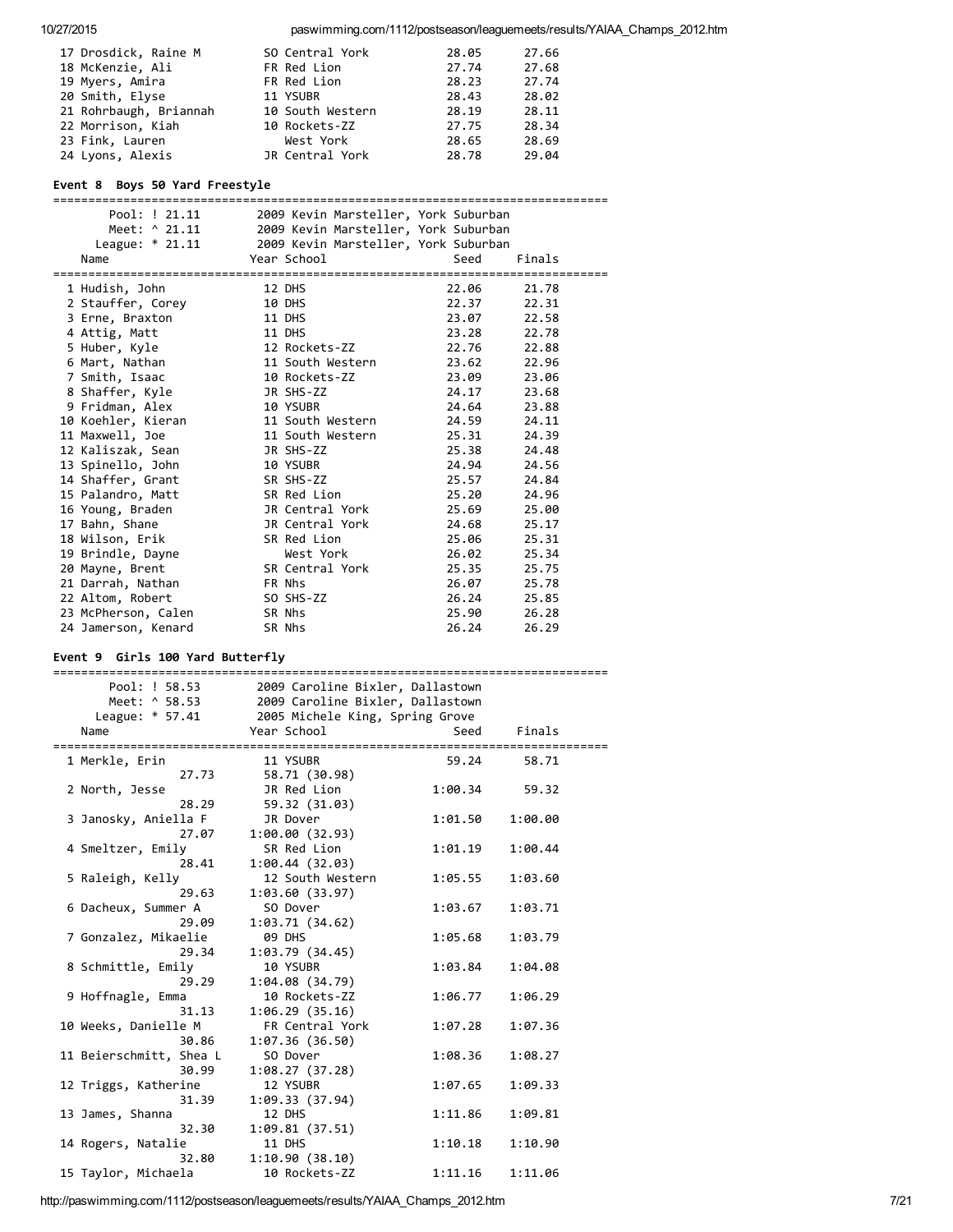|                        | 32.68 | 1:11.06(38.38)   |         |         |
|------------------------|-------|------------------|---------|---------|
| 16 Rode, Katlyn        |       | FR Nhs           | 1:11.71 | 1:11.53 |
|                        | 32.29 | 1:11.53(39.24)   |         |         |
| 17 Smith, Carsyn       |       | 9 YSUBR          | 1:11.63 | 1:11.67 |
|                        | 31.73 | 1:11.67(39.94)   |         |         |
| 18 Bernhardt, Sarah    |       | FR Red Lion      | 1:14.45 | 1:12.40 |
|                        | 32.55 | 1:12.40(39.85)   |         |         |
| 19 Maas, Emma          |       | 09 South Western | 1:10.14 | 1:13.20 |
|                        | 33.87 | 1:13.20(39.33)   |         |         |
| 20 Capella, Megan      |       | SO Central York  | 1:11.52 | 1:13.60 |
|                        | 33.59 | 1:13.60(40.01)   |         |         |
| 21 Spaulding, Sarah E  |       | SR Dover         | 1:16.98 | 1:13.86 |
|                        | 33.57 | 1:13.86(40.29)   |         |         |
| 22 Kuhn, Meghan        |       | 11 Rockets-ZZ    | 1:16.64 | 1:14.67 |
|                        | 34.71 | 1:14.67(39.96)   |         |         |
| 23 Mart, Cassidy       |       | 09 South Western | 1:15.18 | 1:15.50 |
|                        | 35.19 | 1:15.50(40.31)   |         |         |
| 24 Kerchner, Shannen N |       | SO Central York  | 1:14.42 | 1:17.33 |
|                        | 35.37 | 1:17.33(41.96)   |         |         |
|                        |       |                  |         |         |

## Event 10 Boys 100 Yard Butterfly

| Pool: ! 52.34           | 2009 Kevin Marsteller, York Suburban |         |         |
|-------------------------|--------------------------------------|---------|---------|
| Meet: ^ 52.09           | 1990 Scott Conley, Dallastown        |         |         |
| League: $* 50.62$       | 2008 Kevin Marsteller, York Suburban |         |         |
| Name                    | Year School                          | Seed    | Finals  |
|                         |                                      |         |         |
| 1 Strathmeyer, Bradley  | West York                            | 53.36   | 52.33!  |
| 24.97                   | 52.33 (27.36)                        |         |         |
| 2 King, Chance          | SO Red Lion                          | 54.57   | 53.67   |
| 25.23                   | 53.67 (28.44)                        |         |         |
| 3 Brockway, Noah        | 9 DHS                                | 57.83   | 56.21   |
| 26.12                   | 56.21 (30.09)                        |         |         |
| 4 Levejac, Adrien       | 11 DHS                               | 58.68   | 56.24   |
| 25.92                   | 56.24 (30.32)                        |         |         |
| 5 Brandt, Callum        |                                      |         |         |
|                         | SO Red Lion                          | 57.06   | 56.30   |
| 25.88                   | 56.30 (30.42)                        |         |         |
| 6 Massey, Will          | 10 YSUBR                             | 57.59   | 57.43   |
| 26.01                   | 57.43 (31.42)                        |         |         |
| 7 Mallorey, Karl P      | SR Dover                             | 57.96   | 57.66   |
| 26.58                   | 57.66 (31.08)                        |         |         |
| 8 Wendt, Corey J        | SO Central York                      | 59.63   | 57.94   |
| 26.63                   | 57.94 (31.31)                        |         |         |
| 9 Howley, Chard         | 12 DHS                               | 58.39   | 57.96   |
| 26.19                   | 57.96 (31.77)                        |         |         |
| 10 Attig, Matt          | 11 DHS                               | 1:00.08 | 59.91   |
| 27.19                   | 59.91 (32.72)                        |         |         |
| 11 Mayne, Brent         | SR Central York                      | 1:01.44 | 1:00.43 |
| 27.96                   | 1:00.43(32.47)                       |         |         |
| 12 Kessler, Dwight      | JR NOHS                              | 59.13   | 1:00.94 |
| 27.51                   | 1:00.94(33.43)                       |         |         |
| 13 Schwartz, Sam        | SR Red Lion                          | 1:01.00 | 1:01.71 |
| 28.44                   | 1:01.71(33.27)                       |         |         |
| 14 Ballou, Michael      | 09 South Western                     | 1:02.96 | 1:01.80 |
| 28.98                   | 1:01.80(32.82)                       |         |         |
| 15 Heilman, Sean F      | 11 William Penn                      | 1:02.55 | 1:02.04 |
| 28.53                   |                                      |         |         |
|                         | 1:02.04 (33.51)                      |         |         |
| 16 Anderson, Hank       | SO NOHS                              | 1:04.83 | 1:02.35 |
| 29.24                   | 1:02.35(33.11)                       |         |         |
| 17 Kling, Nolan         | 09 Rockets-ZZ                        | 1:01.74 | 1:02.39 |
| 28.06                   | 1:02.39(34.33)                       |         |         |
| 18 Seitz-Brown, Jeremy  | 10 Rockets-ZZ                        | 1:02.93 | 1:03.03 |
| 28.65                   | 1:03.03(34.38)                       |         |         |
| 19 Myers, Taylor        | 09 Rockets-ZZ                        | 1:01.98 | 1:03.52 |
| 28.62                   | 1:03.52(34.90)                       |         |         |
| 20 Moritz, Bryor        | JR Red Lion                          | 1:04.18 | 1:03.74 |
| 29.28                   | 1:03.74 (34.46)                      |         |         |
| 21 Leschinskiy, Brandon | 12 YSUBR                             | 1:06.43 | 1:06.76 |
| 29.31                   | 1:06.76(37.45)                       |         |         |
| 22 Albin, Brandon       | 10 South Western                     | 1:04.99 | 1:08.53 |
| 31.21                   | 1:08.53(37.32)                       |         |         |
| 22 Freidhoff, Mark      | FR SHS-ZZ                            | 1:06.05 | 1:08.53 |
| 30.23                   | 1:08.53(38.30)                       |         |         |
| -- Bollinger, Dan C     | JR Dover                             | 1:04.33 | DQ.     |
| 28.83                   | DQ (34.97)                           |         |         |
|                         |                                      |         |         |

# Event 11 Girls 200 Yard Freestyle Relay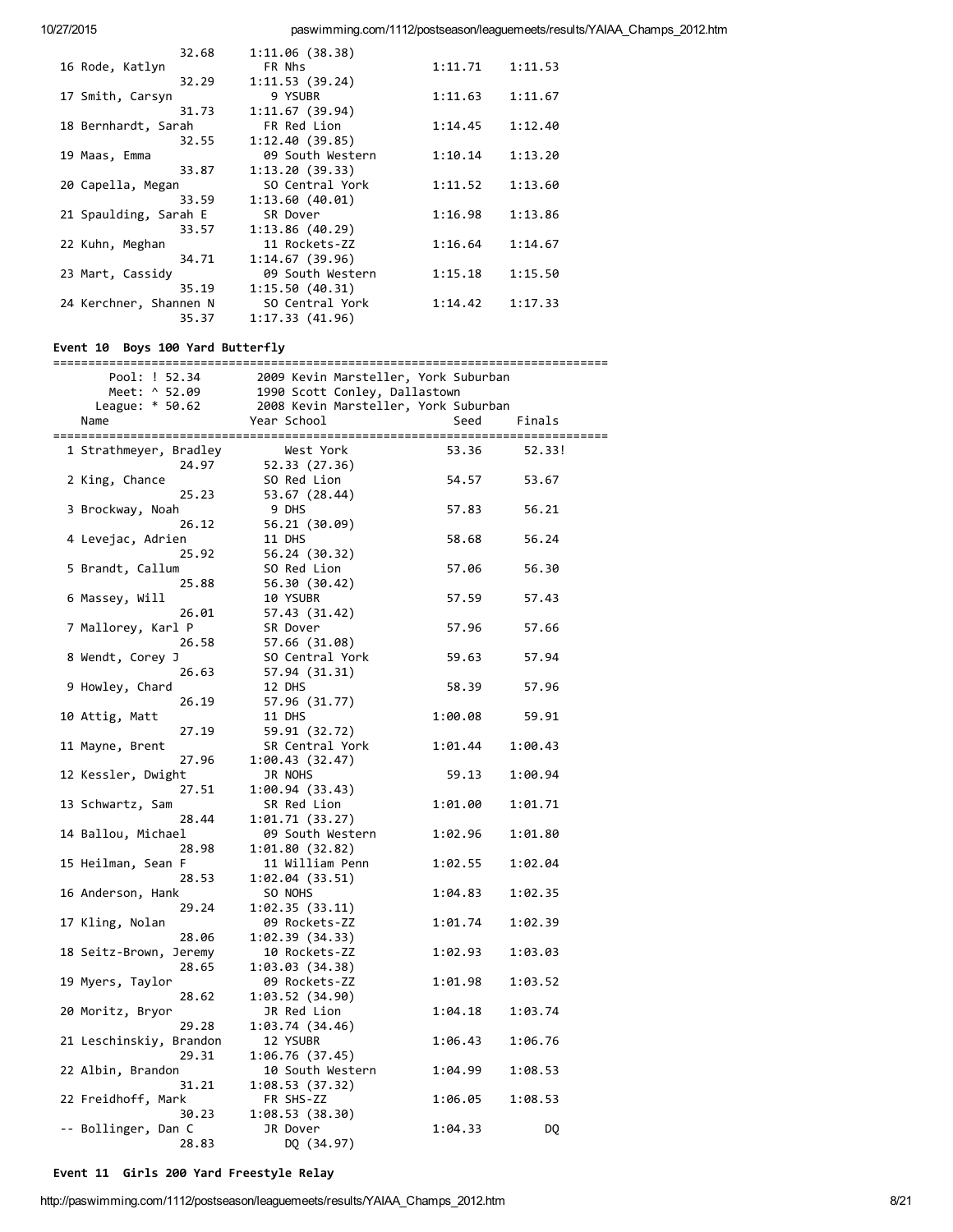| Pool: ! 1:40.11 2009 Dallastown<br>Meet: ^ 1:40.11 2009 Dallastown                                                                                           |               |               |                                                            |         |                                                                                             |  |
|--------------------------------------------------------------------------------------------------------------------------------------------------------------|---------------|---------------|------------------------------------------------------------|---------|---------------------------------------------------------------------------------------------|--|
|                                                                                                                                                              |               |               |                                                            |         |                                                                                             |  |
| League: * 1:40.11 2009 Dallastown                                                                                                                            |               |               |                                                            |         |                                                                                             |  |
| School                                                                                                                                                       |               |               |                                                            |         | Seed Finals                                                                                 |  |
| 1 Dallastown Area High School 'A'                                                                                                                            |               |               |                                                            |         | 1:43.70 1:40.77                                                                             |  |
| 1:43.70 1:40.77<br>1) Bixler, Alyssa 10 2) Casolo, Julia 10<br>3) Casolo, Teresa 12 4) Wise, Erica 09<br>23.97 49.99 (26.02) 1:16.09 (26.10) 1:40.77 (24.68) |               |               |                                                            |         |                                                                                             |  |
|                                                                                                                                                              |               |               |                                                            |         |                                                                                             |  |
|                                                                                                                                                              |               |               |                                                            |         |                                                                                             |  |
| 2 York Suburban High School 'A'                                                                                                                              |               |               |                                                            | 1:44.76 | 1:42.94                                                                                     |  |
| 1) Day, Zowie 11                                                                                                                                             |               |               | 2) Schmittle, Anna 9                                       |         |                                                                                             |  |
|                                                                                                                                                              |               |               |                                                            |         |                                                                                             |  |
| 26.37                                                                                                                                                        |               |               |                                                            |         | 51.90 (25.53) 1:16.56 (24.66) 1:42.94 (26.38)                                               |  |
| 3 Dover Area High School 'A'                                                                                                                                 |               |               | 1:42.38                                                    |         | 1:43.36                                                                                     |  |
| 1) Becker, Mia R SO                                                                                                                                          |               |               | 1:42.38<br>2) Dacheux, Summer A SO<br>4) Smith Nicels B CO |         |                                                                                             |  |
| 3) Link, Bree A JR                                                                                                                                           |               |               |                                                            |         |                                                                                             |  |
| 25.84 52.34 (26.50) 1:18.23 (25.89) 1:43.36 (25.13)                                                                                                          |               |               |                                                            |         |                                                                                             |  |
| 4 Red Lion High School 'A'                                                                                                                                   |               |               |                                                            |         | 1:43.92 1:45.75                                                                             |  |
| 1) Smeltzer, Emily SR                                                                                                                                        |               |               | 2) Schaefer, Courtney FR                                   |         |                                                                                             |  |
| 3) Gross, Emily SR                                                                                                                                           |               |               |                                                            |         |                                                                                             |  |
| 26.56                                                                                                                                                        |               |               |                                                            |         | 4) Pfaff, Morgan SR<br>53.88 (27.32)   1:21.10 (27.22)   1:45.75 (24.65)                    |  |
| 5 Central York High School 'A'                                                                                                                               |               |               |                                                            |         | 1:46.99 1:46.00                                                                             |  |
| $[entra1 in n]_{\sim}$<br>1) Wortman, Lauren FR<br>$[1, 1]$                                                                                                  |               |               | 2) Arganbright, Jade JR                                    |         |                                                                                             |  |
|                                                                                                                                                              |               |               | 4) Luckenbaugh, Madison M SO                               |         |                                                                                             |  |
| 25.36                                                                                                                                                        |               |               |                                                            |         | 52.35 (26.99) 1:19.77 (27.42) 1:46.00 (26.23)                                               |  |
| 6 York Suburban High School 'B'                                                                                                                              |               |               |                                                            |         | 1:48.96 1:46.31                                                                             |  |
| 1:48.96<br>3) Buchanan, Rebekah 11 (2) Owston, Jennifer 9<br>3) Buchanan, Rebekah 11 (4) Ester California (2) OK                                             |               |               |                                                            |         |                                                                                             |  |
|                                                                                                                                                              |               |               |                                                            |         |                                                                                             |  |
|                                                                                                                                                              |               |               |                                                            |         |                                                                                             |  |
|                                                                                                                                                              |               |               |                                                            |         | 53.44 (26.48) 1:19.69 (26.25) 1:46.31 (26.62)                                               |  |
| 7 Northeastern High School 'A'                                                                                                                               |               |               |                                                            |         | $1:49.89$ $1:47.25$                                                                         |  |
|                                                                                                                                                              |               |               |                                                            |         |                                                                                             |  |
|                                                                                                                                                              |               |               |                                                            |         |                                                                                             |  |
| 26.28                                                                                                                                                        |               |               |                                                            |         | 53.63 $(27.35)$ $1.20.70$ $(27.07)$ $1.47.25$ $(26.55)$                                     |  |
| 8 Dallastown Area High School 'B'                                                                                                                            |               |               | 1:51.50 1:47.75                                            |         |                                                                                             |  |
| 1) Gonzalez, Mikaelie 09 (2) Fix, Megan 11<br>3) Messman, Laura 11 (4) Wise, Jade 12                                                                         |               |               |                                                            |         |                                                                                             |  |
|                                                                                                                                                              |               |               |                                                            |         |                                                                                             |  |
| 26.60 53.52 (26.92) 1:21.68 (28.16) 1:47.75 (26.07)                                                                                                          |               |               |                                                            |         |                                                                                             |  |
| 9 South Western 'A'                                                                                                                                          |               |               |                                                            | 1:49.38 | 1:47.79                                                                                     |  |
| 1) Sell, Alison 09<br>3) Horner. Lily 12                                                                                                                     |               |               | 2) Raleigh, Kelly 12                                       |         |                                                                                             |  |
| 3) Horner, Lily 12                                                                                                                                           |               |               | 4) Gilchrist, Julia 12                                     |         |                                                                                             |  |
| 27.95                                                                                                                                                        |               |               |                                                            |         | 55.55 (27.60) 1:22.18 (26.63) 1:47.79 (25.61)                                               |  |
| 10 Spring Grove High School-ZZ 'A'                                                                                                                           |               |               | 1:51.02                                                    |         | 1:49.44                                                                                     |  |
| 1) Perry, Courtney 09                                                                                                                                        |               |               |                                                            |         |                                                                                             |  |
| 3) Cable, Alexis 10                                                                                                                                          |               |               |                                                            |         | 2) Morrison, Kiah 10<br>4) Staub, Haley 10<br>55.66 (28.54) 1:22.71 (27.05) 1:49.44 (26.73) |  |
| 27.12                                                                                                                                                        |               |               |                                                            |         |                                                                                             |  |
| B<br>11 Dover Area High School                                                                                                                               |               |               |                                                            |         | $1:50.20$ $1:52.32$                                                                         |  |
| 1) Aspey, Allie FR                                                                                                                                           |               |               | 2) Beierschmitt, Shea L SO                                 |         |                                                                                             |  |
| 3) Mendel, Caitlin N SO                                                                                                                                      |               |               | 4) Staub, Morgan FR                                        |         |                                                                                             |  |
| 28.39                                                                                                                                                        | 56.99 (28.60) |               | 1:25.07(28.08)                                             |         | 1:52.32 (27.25)                                                                             |  |
| 12 Red Lion High School<br>'B'                                                                                                                               |               |               |                                                            | 1:58.15 | 1:53.23                                                                                     |  |
| 1) Snyder, Emma FR                                                                                                                                           |               |               | 2) Lorenzen, Anna FR                                       |         |                                                                                             |  |
| 3) Fuhrman, Julie SR                                                                                                                                         |               |               | 4) Myers, Amira FR                                         |         |                                                                                             |  |
| 29.43                                                                                                                                                        |               | 57.72 (28.29) | 1:26.06(28.34)                                             |         | 1:53.23 (27.17)                                                                             |  |
| 13 Central York High School                                                                                                                                  | 'B'           |               |                                                            | 1:52.34 | 1:53.50                                                                                     |  |
| 1) Lyons, Alexis JR                                                                                                                                          |               |               | 2) Rohrbaugh, McKenna FR                                   |         |                                                                                             |  |
| 3) Capella, Megan SO                                                                                                                                         |               |               | 4) Martin, Leah FR                                         |         |                                                                                             |  |
| 27.89                                                                                                                                                        |               | 56.43 (28.54) | 1:26.28 (29.85)                                            |         | 1:53.50(27.22)                                                                              |  |
| 14 Spring Grove High School-ZZ 'B'                                                                                                                           |               |               |                                                            | 1:57.85 | 1:54.97                                                                                     |  |
| 1) Miller, Ashton 09                                                                                                                                         |               |               | 2) Martin, Sabrina 10                                      |         |                                                                                             |  |
| 3) Reed, Emma 11                                                                                                                                             |               |               | 4) Lecrone, Olivia 09                                      |         |                                                                                             |  |
| 28.71                                                                                                                                                        | 58.03 (29.32) |               | 1:27.01 (28.98)                                            |         | 1:54.97 (27.96)                                                                             |  |
| 15 William Penn High School                                                                                                                                  | 'A'           |               |                                                            | 1:56.07 | 1:55.04                                                                                     |  |
| 1) Ream, Samantha M 9                                                                                                                                        |               |               | 2) Moran, Brenna K 9                                       |         |                                                                                             |  |
| 3) Santaniello, Molly L 11                                                                                                                                   |               |               | 4) Parrini, Lauren E 9                                     |         |                                                                                             |  |
| 28.37                                                                                                                                                        |               | 57.95 (29.58) | 1:27.71 (29.76)                                            |         | 1:55.04(27.33)                                                                              |  |
| 16 Susquehannock High School-ZZ 'A'                                                                                                                          |               |               |                                                            | 1:57.75 | 1:55.93                                                                                     |  |
| 1) Amberman, Jessica JR                                                                                                                                      |               |               | 2) Steines, Katie SO                                       |         |                                                                                             |  |
| 3) Hood, Sara SR                                                                                                                                             |               |               | 4) McGee, Jordan K JR                                      |         |                                                                                             |  |
| 29.16                                                                                                                                                        | 59.15 (29.99) |               | 1:27.75(28.60)                                             |         |                                                                                             |  |
|                                                                                                                                                              |               |               |                                                            |         | 1:55.93(28.18)                                                                              |  |
| 17 South Western 'B'                                                                                                                                         |               |               |                                                            | 1:58.59 | 1:56.86                                                                                     |  |
| 1) Robinson, Noelle 09                                                                                                                                       |               |               | 2) Kelch, Kendra 12                                        |         |                                                                                             |  |
| 3) Derreth, Katie 11                                                                                                                                         |               |               | 4) Mac Donald, Katie 11                                    |         |                                                                                             |  |
| 29.88                                                                                                                                                        | 58.82 (28.94) |               | 1:28.42(29.60)                                             |         | 1:56.86(28.44)                                                                              |  |
| 'A'<br>18 West York High School                                                                                                                              |               |               |                                                            | 2:03.62 | 1:58.86                                                                                     |  |
| 1) Fink, Lauren                                                                                                                                              |               |               | 2) Henderson, Briana                                       |         |                                                                                             |  |
| 3) Alleyne, Jahna                                                                                                                                            |               |               | 4) Stottlemyer, Britney                                    |         |                                                                                             |  |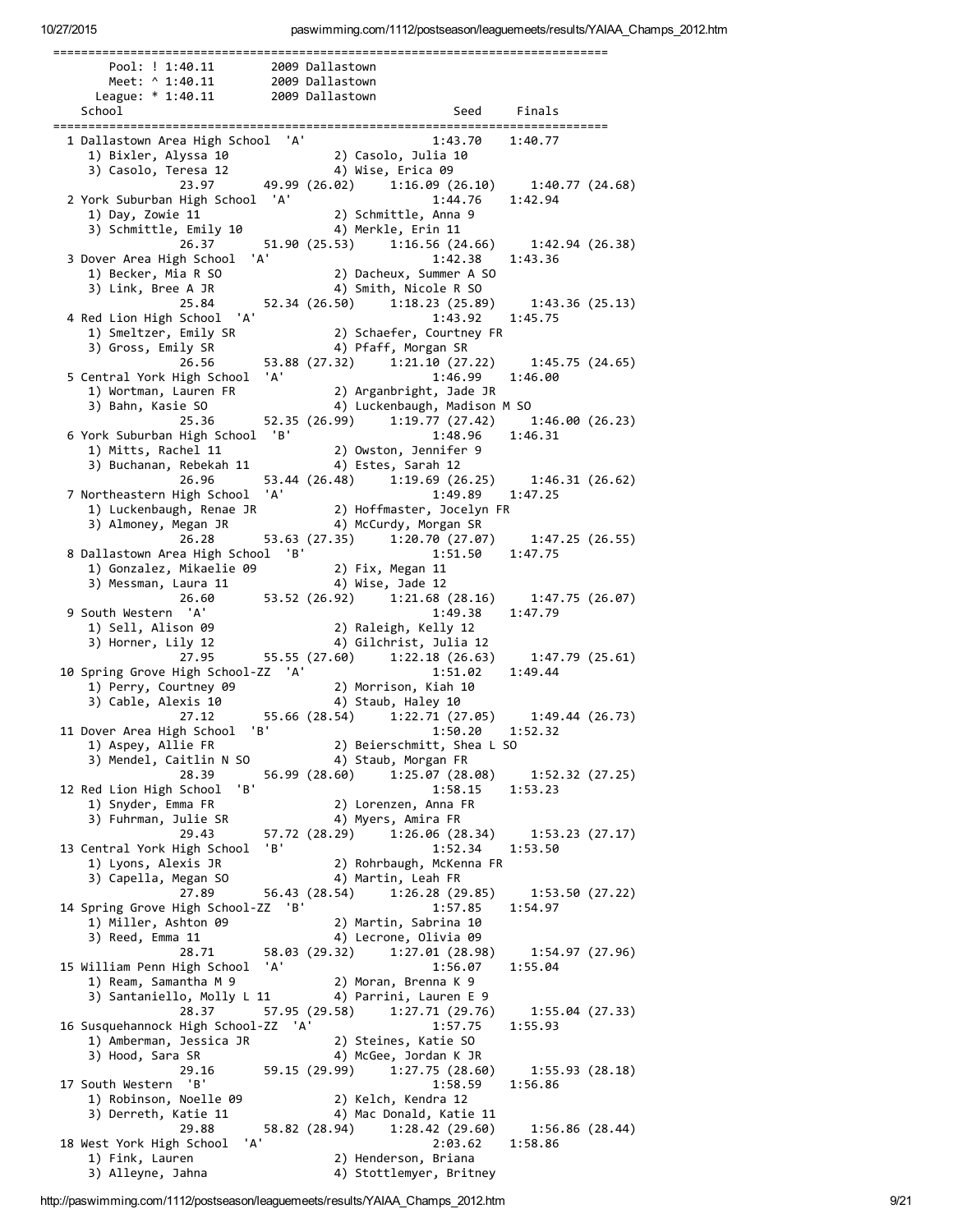28.17 57.41 (29.24) 1:29.11 (31.70) 1:58.86 (29.75) 19 Northeastern High School 'B' 2:00.54 1:59.71 1) DeVeny, Lada FR 2) Rode, Katlyn FR 3) Wolfgang, Morgan FR 4) Deebel, Kathryn SR  $28.39$   $1:00.01$   $(31.62)$   $1:29.15$   $(29.14)$   $1:59.71$   $(30.56)$ 20 Susquehannock High School‐ZZ 'B' 2:06.73 2:01.86 1) Leslie, Samantha JR 2) Kroner, Madison FR 3) Jacque, Haley FR 4) Mayoryk, Mikayla JR  $30.32$  1:01.76 (31.44) 1:33.36 (31.60) 2:01.86 (28.50)<br>gh School 'A' 2:05.77 2:01.99 21 New Oxford High School 'A' 2:05.77 2:01.99 1) Overmoyer, Maddy SO 2) Jarvis, Carly SO 3) Stanley, Christine JR 4) Mack, Allie JR 31.05 1:00.96 (29.91) 1:30.99 (30.03) 2:01.99 (31.00) 22 William Penn High School 'B' 2:11.12 2:07.54 1) Fogleman, Kathryn L 12 2) Fiorenza, Natalie M 10 3) Falatovich, Krista M 9 4) Sitler, Becca E 11 32.00 1:03.87 (31.87) 1:35.59 (31.72) 2:07.54 (31.95) 23 New Oxford High School 'B' 2:12.66 2:08.60 1) Breighner, Dana JR 2) Smith, Lexie JR 3) Hartlaub, Brooke SO 4) Ayers, Trisha SO 33.44 1:05.85 (32.41) 1:38.07 (32.22) 2:08.60 (30.53) Event 12 Boys 200 Yard Freestyle Relay =============================================================================== Pool: ! 1:27.29 2009 York Suburban Meet: ^ 1:27.29 2009 York Suburban League: \* 1:27.29 2009 York Suburban School Seed Finals =============================================================================== 1 Dallastown Area High School 'A' 1:29.27 1:28.03 1) Hudish, John 12 2) Stauffer, Corey 10 3) Howley, Chard 12 4) Godboldte, Michael 12 21.64 43.40 (21.76) 1:06.17 (22.77) 1:28.03 (21.86) 2 Dallastown Area High School 'B' 1:36.39 1:30.54 1) Attig, Matt 11 2) Boyer, DJ 10 3) O'Conor, Keith 11 4) Paine, Steven 11 23.14 46.03 (22.89) 1:08.36 (22.33) 1:30.54 (22.18) 3 Spring Grove High School‐ZZ 'A' 1:34.01 1:32.33 1) Liberatore, Austin 11 2) Smith, Isaac 10 3) Kling, Nolan 09 4) Huber, Kyle 12 23.32 46.29 (22.97) 1:10.06 (23.77) 1:32.33 (22.27) 4 York Suburban High School 'A' 1:36.44 1:32.82 1) Fridman, Alex 10 2) Walker, Nolan 11<br>3) Posenau, Kyle 11 4) Massey, Will 10 3) Posenau, Kyle 11 4) Massey, Will 10 24.00 47.01 (23.01) 1:10.03 (23.02) 1:32.82 (22.79) 5 Susquehannock High School‐ZZ 'A' 1:39.95 1:36.90 1) Kaliszak, Sean JR 2) Mentlik, Douglas J JR 3) Shaffer, Grant SR 4) Shaffer, Kyle JR 24.59 49.21 (24.62) 1:13.51 (24.30) 1:36.90 (23.39) 6 West York High School 'A' 1:39.23 1:36.97<br>1) Foery, David 2) Brindle, Dayne 1) Foery, David<br>
3) French, Reed<br>
2) Strathmeyer, Bradley<br>
4) Strathmeyer, Bradley 3) French, Reed (4) Strathmeyer, Bradley 24.97 49.59 (24.62) 1:14.99 (25.40) 1:36.97 (21.98) 7 South Western 'A' 1:39.57 1:37.17 1) Maxwell, Dan 09 2) Maxwell, Joe 11<br>3) Green, Jacob 11 3) (Sehler, Kieran 11 3) Green, Jacob 11 (4) Koehler, Kieran 11 24.40 49.01 (24.61) 1:13.87 (24.86) 1:37.17 (23.30) 8 Central York High School 'A' 1:40.82 1:38.11 1) Bahn, Shane JR 2) Kerestes, Vincent SO 3) Mayne, Brent SR 4) Snook, Jake A SR 24.43 49.59 (25.16) 1:14.31 (24.72) 1:38.11 (23.80) 9 Red Lion High School 'A' 1:39.86 1:39.97 1) Wilson, Erik SR 2) Schwartz, Sam SR 2) Schwartz, Sam SR<br>3) Palandro, Matt SR<br>3) Palandro, Matt SR 4) Aggen, Eli C SO 24.06 49.72 (25.66) 1:15.26 (25.54) 1:39.97 (24.71)<br>12 1:43.02 1:49.81 1:43.02 1:49.81 1:43.02 1:40.81 1) Good, Tyler 11 2) Rhone, Alex 12 3) Bixler, Kyle 12 4) Nickol, Andrew 09  $25.43$  50.06 (24.63) 1:15.98 (25.92) 1:40.81 (24.83) 11 Northeastern High School 'A' 1:42.53 1:42.62 1) Darrah, Nathan FR 2) Jamerson, Kenard SR 3) McPherson, Calen SR 4) Strickhouser, Jesse SO 25.18 51.39 (26.21) 1:17.07 (25.68) 1:42.62 (25.55) 12 York Suburban High School 'B' 1) Spinello, John 10 2) Brubaker, David 10 3) Covert, Christopher 11 4) Leschinskiy, Brandon 12 24.75 50.65 (25.90) 1:16.84 (26.19) 1:42.94 (26.10)

http://paswimming.com/1112/postseason/leaguemeets/results/YAIAA\_Champs\_2012.htm 10/21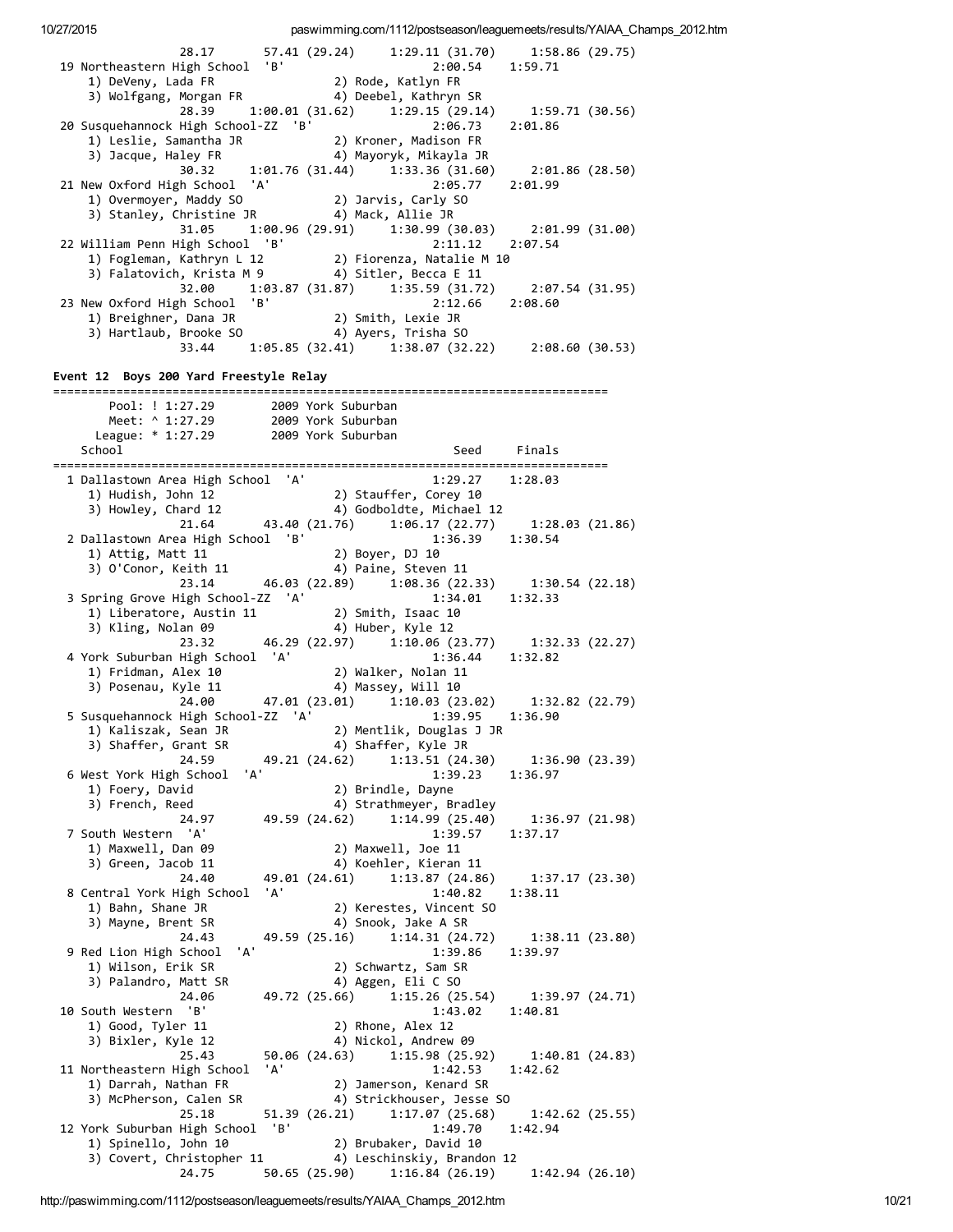| 13 Spring Grove High School-ZZ 'B'<br>2) Seitz-Brown, Jeremy 10<br>1) Zumbrum, Samuel G 11<br>3) Myers, Taylor 09<br>4) Fry, Zach 11 | 1:43.95<br>1:43.22    |
|--------------------------------------------------------------------------------------------------------------------------------------|-----------------------|
| 51.13 (25.31) 1:18.74 (27.61)<br>25.82                                                                                               | 1:43.22 (24.48)       |
| 14 Central York High School 'B'                                                                                                      | 1:43.26<br>1:43.49    |
| 2) Wendt, Corey J SO<br>1) Martin, Ryan JR                                                                                           |                       |
| 4) Zech, Adam S SR<br>3) Young, Braden JR                                                                                            |                       |
| 51.34 (26.23) 1:18.57 (27.23)<br>25.11                                                                                               | 1:43.49 (24.92)       |
| 'A'<br>15 Dover Area High School<br>/8.0 1:48<br>2) Harman, Curtis J JR                                                              | 1:48.07<br>1:44.18    |
| 1) Becker, Scott A SO                                                                                                                |                       |
| 3) Gingrich, Addison SR<br>4) Sterner, Jacob W JR                                                                                    |                       |
| 52.71 (26.28) 1:18.89 (26.18)<br>26.43                                                                                               | 1:44.18 (25.29)       |
| 'A'<br>16 William Penn High School                                                                                                   | 1:44.14<br>1:44.55    |
| 2) Burns, Colin M 11<br>1) Brown, Luke N 12                                                                                          |                       |
| 3) Fogleman, Thurman T 10 4) Heilman, Sean F 11                                                                                      |                       |
| 26.35<br>52.57 (26.22) 1:18.93 (26.36)                                                                                               | 1:44.55 (25.62)       |
| 17 Northeastern High School 'B'                                                                                                      | 1:51.32<br>1:45.35    |
| 1:51.32<br>2) Rambeau, Hunter FR<br>4) Invince T<br>1) Maher, Tyler JR                                                               |                       |
| 3) Sasala, Chase FR                                                                                                                  |                       |
| 26.12<br>52.83 (26.71) 1:18.87 (26.04)                                                                                               | 1:45.35 (26.48)       |
| 18 Susquehannock High School-ZZ 'B'                                                                                                  | 1:48.52<br>1:46.70    |
| 2) Buik, Tyler SO<br>1) Altom, Robert SO                                                                                             |                       |
| 4) Larkin, Chandler JR<br>3) Freidhoff, Mark FR                                                                                      |                       |
| 53.81 (27.50) 1:20.67 (26.86)<br>26.31                                                                                               | 1:46.70 (26.03)       |
| 'B'<br>19 New Oxford High School                                                                                                     | 1:54.10<br>1:49.94    |
| د:1<br>Clark, Jack SO (2<br>1) Anderson, Hank SO                                                                                     |                       |
| 3) Conrad, Mat FR                                                                                                                    | 4) Merwede, Kamden SO |
| 54.55 (26.62) 1:22.94 (28.39)<br>27.93                                                                                               | 1:49.94 (27.00)       |
| $B^+$<br>20 West York High School                                                                                                    | 1:53.58<br>1:52.51    |
| 1) Henderson, Jared<br>2) Spangler, Ben                                                                                              |                       |
| 3) Purtell, Ben<br>4) Bushover, Brady                                                                                                |                       |
| 27.32<br>55.64 (28.32) 1:25.24 (29.60)                                                                                               | 1:52.51 (27.27)       |
| 21 Dover Area High School<br>'B'                                                                                                     | 2:03.69<br>1:53.00    |
| 2) Wolfe, Alec D JR<br>1) Bollinger, Dan C JR                                                                                        |                       |
| 3) McDaniel, Tyke T SO                                                                                                               | 4) Wallick, Adam JR   |
| 56.60 (29.38) 1:26.32 (29.72)<br>27.22                                                                                               | 1:53.00(26.68)        |
| -- New Oxford High School<br>'A'                                                                                                     | 1:51.54<br>DQ.        |
| 2) Anderson, Jackson SR<br>1) Luckenbaugh, Joel SO                                                                                   |                       |
|                                                                                                                                      |                       |
| 4) Neiderer, Chance SO<br>3) Sirois, Matthew SR                                                                                      |                       |

Event 13 Girls 100 Yard Freestyle

| ============================= |                                      |       |                 |
|-------------------------------|--------------------------------------|-------|-----------------|
| Pool: ! 52.55                 | 2009 Lauren Schmittle, York Suburban |       |                 |
| Meet: ^ 52.48                 | 1988 Andrea Wentzel, Dover           |       |                 |
| League: * 51.79               | 2005 Michele King, Spring Grove      |       |                 |
| Name                          | Year School                          | Seed  | Finals          |
|                               |                                      |       | ============    |
| 1 Bixler, Alyssa              | 10 DHS                               | 53.42 | $52.18^{\circ}$ |
| 25.03                         | 52.18 (27.15)                        |       |                 |
| 2 Arganbright, Jade           | JR Central York                      | 55.07 | 52.96           |
| 25.56                         | 52.96 (27.40)                        |       |                 |
| 3 Janosky, Aniella F          | JR Dover                             | 54.45 | 54.11           |
| 25.78                         | 54.11 (28.33)                        |       |                 |
| 4 Schaefer, Courtney          | FR Red Lion                          | 55.77 | 54.15           |
| 26.17                         | 54.15 (27.98)                        |       |                 |
| 5 Becker, Mia R               | SO Dover                             | 56.30 | 56.46           |
| 26.81                         | 56.46 (29.65)                        |       |                 |
| 6 Day, Zowie                  | 11 YSUBR                             | 56.83 | 56.91           |
| 27.28                         | 56.91 (29.63)                        |       |                 |
| 7 Schmittle, Anna             | 9 YSUBR                              | 57.22 | 57.42           |
| 27.55                         | 57.42 (29.87)                        |       |                 |
| 8 Schmittle, Emily            | 10 YSUBR                             | 59.51 | 57.72           |
| 27.75                         | 57.72 (29.97)                        |       |                 |
| 9 Casolo, Julia               | 10 DHS                               | 59.36 | 57.87           |
| 27.49                         | 57.87 (30.38)                        |       |                 |
| 10 Gross, Emily               | SR Red Lion                          | 58.27 | 58.51           |
| 27.94                         | 58.51 (30.57)                        |       |                 |
| 11 Beierschmitt, Shea L       | SO Dover                             | 59.94 | 58.68           |
| 28.21                         | 58.68 (30.47)                        |       |                 |
| 12 Cable, Alexis              | 10 Rockets-ZZ                        | 59.62 | 58.91           |
| 28.09                         | 58.91 (30.82)                        |       |                 |
| 13 Luckenbaugh, Madison M     | SO Central York                      | 59.23 | 59.11           |
| 28.25                         | 59.11 (30.86)                        |       |                 |
| 14 Mitts, Rachel              | 11 YSUBR                             | 59.41 | 59.51           |
| 28.64                         | 59.51 (30.87)                        |       |                 |
| 15 Perry, Courtney            | 09 Rockets-ZZ                        | 59.63 | 59.68           |

http://paswimming.com/1112/postseason/leaguemeets/results/YAIAA\_Champs\_2012.htm 11/21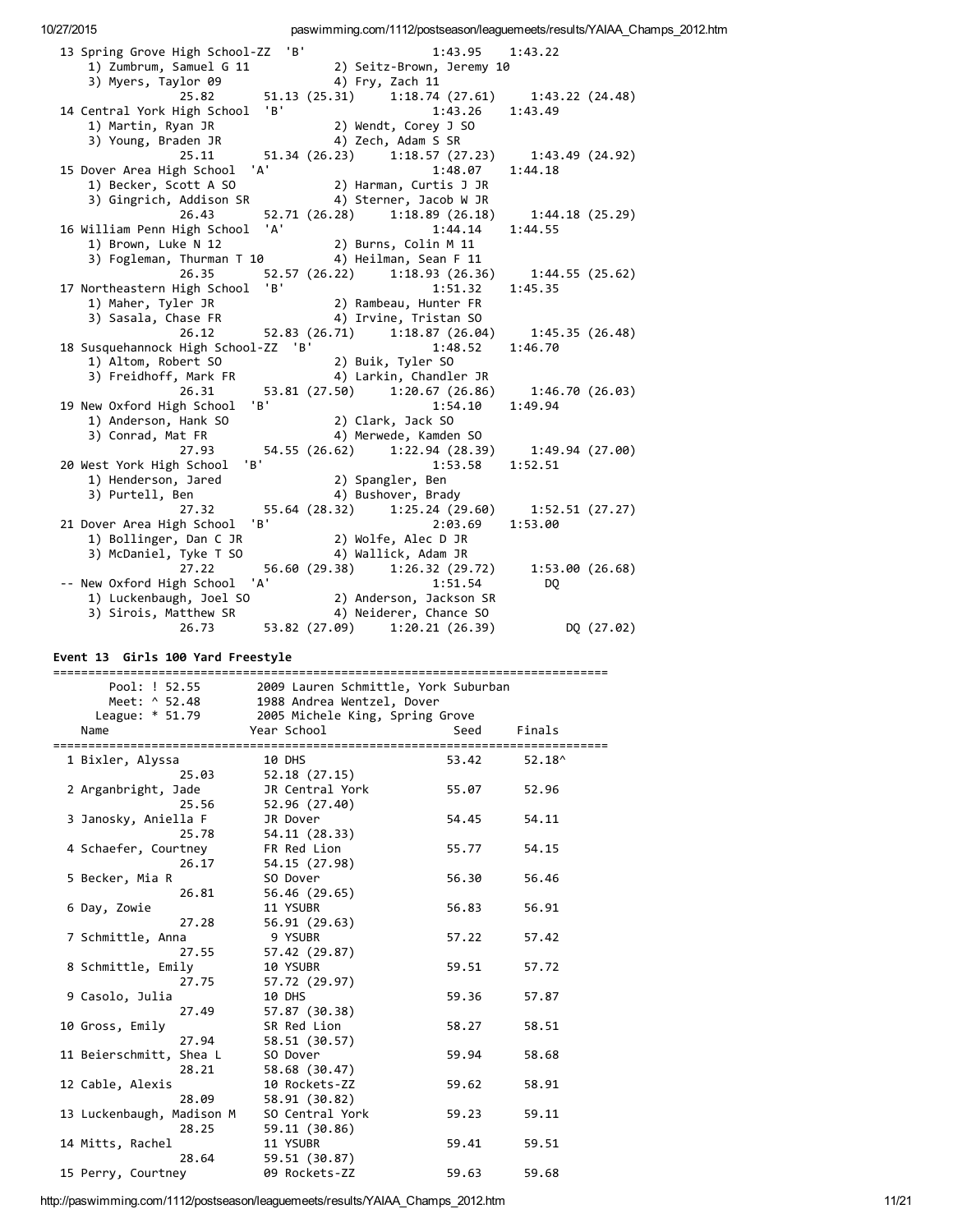|                        | 28.08 | 59.68 (31.60)    |         |         |
|------------------------|-------|------------------|---------|---------|
| 16 Hoffmaster, Jocelyn |       | FR Nhs           | 1:00.17 | 1:00.12 |
|                        | 29.03 | 1:00.12(31.09)   |         |         |
| 17 Wortman, Lauren     |       | FR Central York  | 1:02.41 | 1:01.05 |
|                        | 30.03 | 1:01.05(31.02)   |         |         |
| 18 Bahn, Kasie         |       | SO Central York  | 1:01.72 | 1:01.09 |
|                        | 29.35 | 1:01.09(31.74)   |         |         |
| 19 Almoney, Megan      |       | JR Nhs           | 1:01.10 | 1:01.20 |
|                        | 28.91 | 1:01.20(32.29)   |         |         |
| 20 Hanlon, Teagon      |       | 10 DHS           | 1:03.47 | 1:02.04 |
|                        | 30.08 | 1:02.04(31.96)   |         |         |
| 21 Rohrbaugh, Briannah |       | 10 South Western | 1:02.45 | 1:02.44 |
|                        | 29.52 | 1:02.44(32.92)   |         |         |
| 22 Morrison, Kiah      |       | 10 Rockets-ZZ    | 1:03.30 | 1:02.77 |
|                        | 30.06 | 1:02.77(32.71)   |         |         |
| 23 Alleyne, Jahna      |       | West York        | 1:04.21 | 1:03.38 |
|                        | 29.96 | 1:03.38(33.42)   |         |         |
| 24 Messman, Laura      |       | 11 DHS           | 1:03.57 | 1:04.14 |
|                        | 30.24 | 1:04.14(33.90)   |         |         |
|                        |       |                  |         |         |

# Event 14 Boys 100 Yard Freestyle

| Pool: ! 46.40          |                  | 2009 Kevin Marsteller, York Suburban |       |        |
|------------------------|------------------|--------------------------------------|-------|--------|
| Meet: ^ 46.40          |                  | 2009 Kevin Marsteller, York Suburban |       |        |
| League: $* 46.40$      |                  | 2009 Kevin Marsteller, York Suburban |       |        |
| Name                   | Year School      |                                      | Seed  | Finals |
|                        |                  |                                      |       |        |
| 1 Godboldte, Michael   | 12 DHS           |                                      | 50.73 | 48.39  |
| 23.27                  | 48.39 (25.12)    |                                      |       |        |
| 2 Stauffer, Corey      | 10 DHS           |                                      | 49.75 | 49.11  |
| 23.45                  | 49.11 (25.66)    |                                      |       |        |
| 3 Erne, Braxton        | 11 DHS           |                                      | 51.07 | 49.50  |
| 23.37                  | 49.50 (26.13)    |                                      |       |        |
| 4 Huber, Kyle          | 12 Rockets-ZZ    |                                      | 51.29 | 49.92  |
| 23.66                  | 49.92 (26.26)    |                                      |       |        |
| 5 Hudish, John         | 12 DHS           |                                      | 51.76 | 50.04  |
| 22.91                  | 50.04 (27.13)    |                                      |       |        |
| 6 Mart, Nathan         | 11 South Western |                                      | 51.19 | 50.11  |
| 24.06                  | 50.11 (26.05)    |                                      |       |        |
| 7 Smith, Isaac         | 10 Rockets-ZZ    |                                      | 51.39 | 50.88  |
|                        |                  |                                      |       |        |
| 24.31                  | 50.88 (26.57)    |                                      |       |        |
| 8 Fridman, Alex        | 10 YSUBR         |                                      | 55.03 | 51.59  |
| 24.61                  | 51.59 (26.98)    |                                      |       |        |
| 9 Liberatore, Austin   | 11 Rockets-ZZ    |                                      | 51.87 | 51.76  |
| 24.34                  | 51.76 (27.42)    |                                      |       |        |
| 10 Kling, Nolan        | 09 Rockets-ZZ    |                                      | 53.40 | 52.47  |
| 24.87                  | 52.47 (27.60)    |                                      |       |        |
| 11 Soop, Devin         | FR Nhs           |                                      | 53.52 | 52.96  |
| 25.18                  | 52.96 (27.78)    |                                      |       |        |
| 12 Martin, Ryan        | JR Central York  |                                      | 55.13 | 53.34  |
| 25.80                  | 53.34 (27.54)    |                                      |       |        |
| 13 Kaliszak, Sean      | JR SHS-ZZ        |                                      | 56.16 | 53.74  |
| 25.52                  | 53.74 (28.22)    |                                      |       |        |
| 14 Green, Jacob        | 11 South Western |                                      | 54.31 | 53.87  |
| 25.62                  | 53.87 (28.25)    |                                      |       |        |
| 15 Maxwell, Joe        | 11 South Western |                                      | 55.09 | 54.06  |
| 25.80                  | 54.06 (28.26)    |                                      |       |        |
| 16 Foery, David        | West York        |                                      | 54.63 | 54.35  |
| 26.24                  | 54.35 (28.11)    |                                      |       |        |
| 17 Aggen, Eli C        | SO Red Lion      |                                      | 54.75 | 54.89  |
| 26.12                  | 54.89 (28.77)    |                                      |       |        |
| 18 Strickhouser, Jesse | SO Nhs           |                                      | 57.27 | 55.42  |
| 25.79                  | 55.42 (29.63)    |                                      |       |        |
| 19 Mentlik, Douglas J  | JR SHS-ZZ        |                                      | 57.53 | 55.69  |
| 26.42                  | 55.69 (29.27)    |                                      |       |        |
| 20 Heilman, Sean F     | 11 William Penn  |                                      | 56.46 | 55.78  |
|                        |                  |                                      |       |        |
| 26.29                  | 55.78 (29.49)    |                                      |       |        |
| 21 Brindle, Dayne      | West York        |                                      | 56.73 | 55.91  |
| 26.58                  | 55.91 (29.33)    |                                      |       |        |
| 22 Young, Braden       | JR Central York  |                                      | 56.80 | 56.03  |
| 26.57                  | 56.03 (29.46)    |                                      |       |        |
| 23 Nickol, Andrew      | 09 South Western |                                      | 56.81 | 56.43  |
| 26.86                  | 56.43 (29.57)    |                                      |       |        |
| 24 Bahn, Shane         | JR Central York  |                                      | 56.67 | 56.51  |
| 26.10                  | 56.51 (30.41)    |                                      |       |        |
| 25 Altom, Robert       | SO SHS-ZZ        |                                      | 58.46 | 58.15  |
| 27.56                  | 58.15 (30.59)    |                                      |       |        |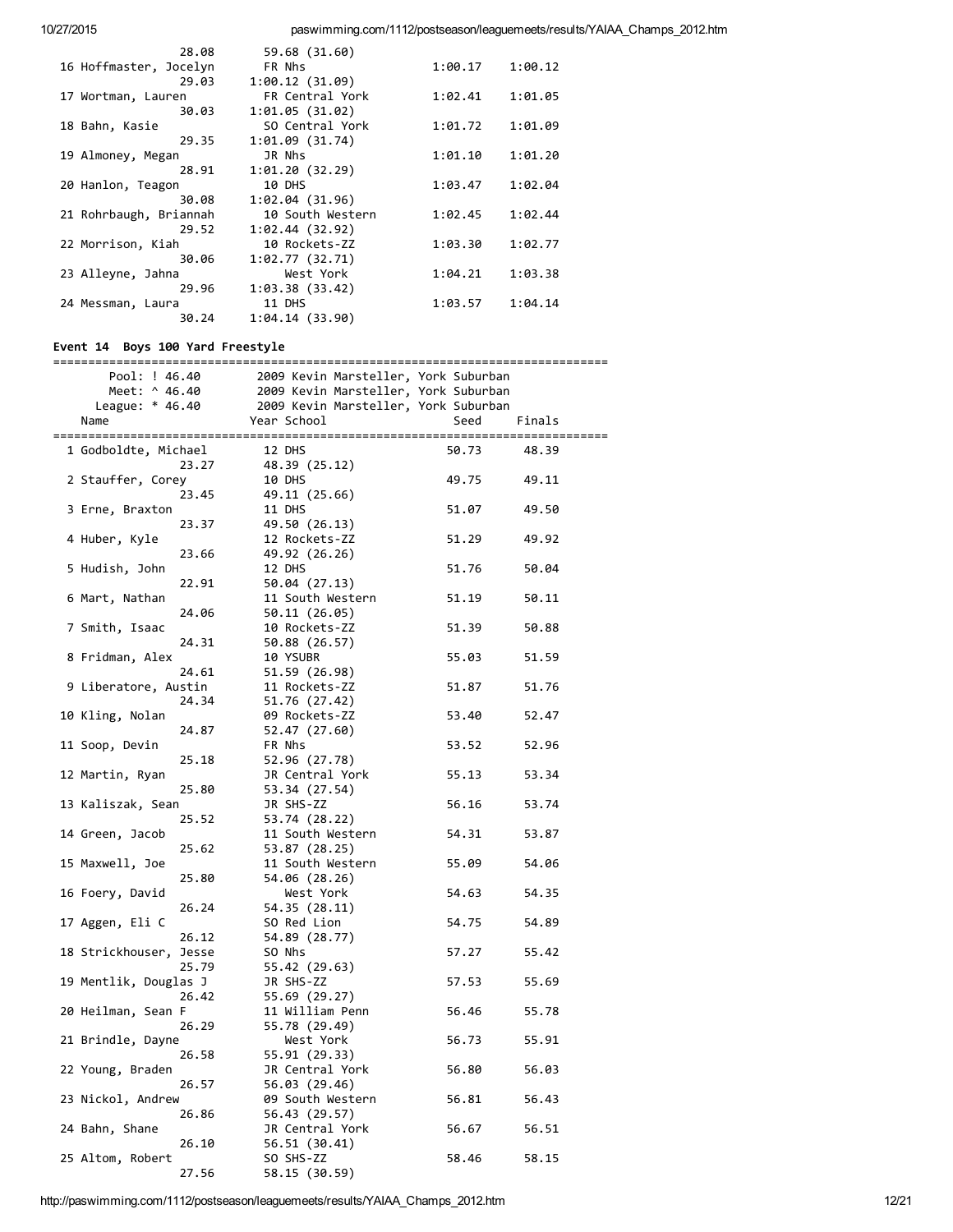## Event 15 Girls 500 Yard Freestyle

| Pool: ! 5:04.60                        |                                        | 2012 Mia Nonnenberg, Scranton Prep |                                                                                                |
|----------------------------------------|----------------------------------------|------------------------------------|------------------------------------------------------------------------------------------------|
| Meet: ^ 5:02.23                        | 1988 Becky Krone, Dover                |                                    |                                                                                                |
| League: $* 5:02.23$<br>Name            | 1988 Becky Krone, Dover<br>Year School |                                    | Seed Finals                                                                                    |
| =============================          |                                        |                                    |                                                                                                |
| 1 Merkle, Erin                         | 11 YSUBR                               | 5:09.33                            | 5:14.99                                                                                        |
| 27.10                                  |                                        |                                    | 57.03 (29.93) 1:28.56 (31.53) 2:00.52 (31.96)<br>04.58 (32.14) 3:37.37 (32.79) 4:10.35 (32.98) |
| 2:32.44(31.92)                         | 3:04.58(32.14)                         |                                    |                                                                                                |
| 4:43.36 (33.01)                        | 5:14.99 (31.63)                        |                                    |                                                                                                |
| 2 Casolo, Teresa                       | 12 DHS                                 | 5:31.96                            | 5:22.56                                                                                        |
| 26.74<br>2:35.86 (34.29)               | 57.05 (30.31)<br>3:10.49(34.63)        | 1:28.68(31.63)                     | 2:01.57 (32.89)<br>3:45.01 (34.52) 4:18.79 (33.78)                                             |
| 4:51.90(33.11)                         | 5:22.56(30.66)                         |                                    |                                                                                                |
| 3 Spaulding, Rachel C                  | SO Dover                               | 5:28.74                            | 5:23.20                                                                                        |
| 28.26                                  | 59.25 (30.99)                          | 1:31.55(32.30)                     | 2:04.67 (33.12)                                                                                |
| 2:38.09(33.42)                         | 3:11.77(33.68)                         |                                    | $3:45.28(33.51)$ $4:18.72(33.44)$                                                              |
| 4:51.74 (33.02)                        | 5:23.20 (31.46)                        |                                    |                                                                                                |
| 4 Bieber, Alison                       | SR Central York                        | 5:33.03                            | 5:32.30                                                                                        |
| 29.15                                  | 1:01.67(32.52)                         | 1:35.05 (33.38)                    | 2:08.71 (33.66)                                                                                |
| 2:42.39 (33.68)                        | 3:16.23(33.84)                         |                                    | $3:50.50(34.27)$ $4:24.87(34.37)$                                                              |
| 4:59.22 (34.35)<br>5 Buchanan, Rebekah | 5:32.30 (33.08)<br>11 YSUBR            |                                    |                                                                                                |
| 29.27                                  | 1:01.62(32.35)                         | 5:41.44<br>1:35.17(33.55)          | 5:34.85<br>2:09.17 (34.00)                                                                     |
| 2:43.71(34.54)                         | 3:18.40(34.69)                         |                                    | 3:53.00 (34.60) 4:27.84 (34.84)                                                                |
| 5:02.16(34.32)                         | 5:34.85(32.69)                         |                                    |                                                                                                |
| 6 Fix, Megan                           | 11 DHS                                 | 5:44.65                            | 5:35.85                                                                                        |
| 29.47                                  | 1:01.85(32.38)                         | 1:35.30(33.45)                     | 2:09.66 (34.36)                                                                                |
| 2:44.06(34.40)                         | 3:18.79 (34.73)                        |                                    | 3:53.56 (34.77) 4:28.22 (34.66)                                                                |
| 5:02.88(34.66)                         | 5:35.85 (32.97)                        |                                    |                                                                                                |
| 7 Randolph, Allison                    | 11 DHS                                 | 5:33.69                            | 5:37.24                                                                                        |
| 29.87                                  | 1:02.91 (33.04)                        |                                    | $1:36.97(34.06)$ $2:11.54(34.57)$<br>$3:55.05(34.53)$ $4:29.73(34.68)$                         |
| 2:46.05(34.51)<br>5:04.35(34.62)       | 3:20.52(34.47)<br>5:37.24 (32.89)      |                                    |                                                                                                |
| 8 Owston, Jennifer                     | 9 YSUBR                                | 5:38.96                            | 5:37.29                                                                                        |
| 29.94                                  | 1:02.85(32.91)                         | 1:37.07(34.22)                     | 2:11.57 (34.50)                                                                                |
| 2:46.13(34.56)                         | 3:21.01(34.88)                         | 3:55.81(34.80)                     | 4:30.60 (34.79)                                                                                |
| 5:05.26(34.66)                         | 5:37.29 (32.03)                        |                                    |                                                                                                |
| 9 Randolph, Julia                      | <b>09 DHS</b>                          | 5:49.63                            | 5:38.23                                                                                        |
| 30.45                                  | 1:03.88(33.43)                         | 1:37.83(33.95)                     | 2:11.57 (33.74)                                                                                |
| 2:45.80(34.23)                         | 3:20.09(34.29)                         |                                    | 3:54.53 (34.44) 4:29.29 (34.76)                                                                |
| 5:04.13(34.84)                         | 5:38.23(34.10)                         |                                    |                                                                                                |
| 10 Triggs, Katherine<br>29.29          | 12 YSUBR<br>1:02.17(32.88)             | 5:38.05<br>1:36.01(33.84)          | 5:41.19<br>2:10.62 (34.61)                                                                     |
| 2:45.34(34.72)                         | 3:20.20(34.86)                         |                                    | $3:55.69(35.49)$ $4:31.27(35.58)$                                                              |
| 5:06.31(35.04)                         | 5:41.19(34.88)                         |                                    |                                                                                                |
| 11 Staub, Haley                        | 10 Rockets-ZZ                          | 5:47.55                            | 5:43.48                                                                                        |
| 30.27                                  | 1:03.43 (33.16)                        | 1:37.40 (33.97)                    | 2:11.78 (34.38)                                                                                |
| 2:46.57 (34.79)                        | 3:21.87 (35.30)                        | 3:57.67(35.80)                     | 4:33.32 (35.65)                                                                                |
| 5:09.10(35.78)                         | 5:43.48(34.38)                         |                                    |                                                                                                |
| 12 McCurdy, Morgan                     | SR Nhs                                 | 5:39.87                            | 5:46.77                                                                                        |
| 29.71                                  | 1:03.16(33.45)                         | 1:38.15(34.99)                     | 2:13.17 (35.02)                                                                                |
| 2:48.65(35.48)                         | 3:24.83(36.18)                         | 4:00.80 (35.97)                    | 4:36.85 (36.05)                                                                                |
| 5:13.14(36.29)                         | 5:46.77(33.63)                         | 6:01.69                            | 5:47.68                                                                                        |
| 13 Mitzel, Anne<br>30.44               | FR Red Lion<br>1:04.87(34.43)          | 1:40.05(35.18)                     | 2:16.00(35.95)                                                                                 |
| 2:51.51(35.51)                         | 3:26.94(35.43)                         | 4:02.81(35.87)                     | 4:38.62 (35.81)                                                                                |
| 5:13.89(35.27)                         | 5:47.68 (33.79)                        |                                    |                                                                                                |
| 14 Staub, Morgan                       | FR Dover                               | 5:49.07                            | 5:48.81                                                                                        |
| 30.11                                  | 1:03.83 (33.72)                        | 1:38.98(35.15)                     | 2:14.62(35.64)                                                                                 |
| 2:50.95 (36.33)                        | 3:27.53(36.58)                         | 4:03.43(35.90)                     | 4:39.67 (36.24)                                                                                |
| 5:15.23(35.56)                         | 5:48.81 (33.58)                        |                                    |                                                                                                |
| 15 Ream, Samantha M                    | 9 William Penn                         | 5:44.84                            | 5:49.02                                                                                        |
| 29.40                                  | 1:02.91 (33.51)                        | 1:37.67 (34.76)                    | 2:13.12 (35.45)                                                                                |
| 2:49.48(36.36)<br>5:14.54(35.87)       | 3:26.41(36.93)<br>5:49.02 (34.48)      | 4:02.34(35.93)                     | 4:38.67 (36.33)                                                                                |
| 16 Burgess, Theresa M                  | SO Central York                        | 5:49.54                            | 5:59.55                                                                                        |
| 30.90                                  | 1:05.00(34.10)                         | 1:40.43(35.43)                     | 2:16.19(35.76)                                                                                 |
| 2:53.03(36.84)                         | 3:30.56(37.53)                         | 4:07.85 (37.29)                    | 4:45.71 (37.86)                                                                                |
| 5:22.68 (36.97)                        | 5:59.55(36.87)                         |                                    |                                                                                                |
| 17 Hartzell, Brooke A                  | FR Central York                        | 5:58.43                            | 6:00.08                                                                                        |
| 31.79                                  | 1:06.76 (34.97)                        | 1:43.31(36.55)                     | 2:20.13(36.82)                                                                                 |
| 2:57.50 (37.37)                        | 3:34.73 (37.23)                        | 4:11.93(37.20)                     | 4:48.94 (37.01)                                                                                |
| 5:25.79 (36.85)                        | 6:00.08(34.29)                         |                                    |                                                                                                |
| 18 Miller, Ashton                      | 09 Rockets-ZZ                          | 6:07.66                            | 6:02.80                                                                                        |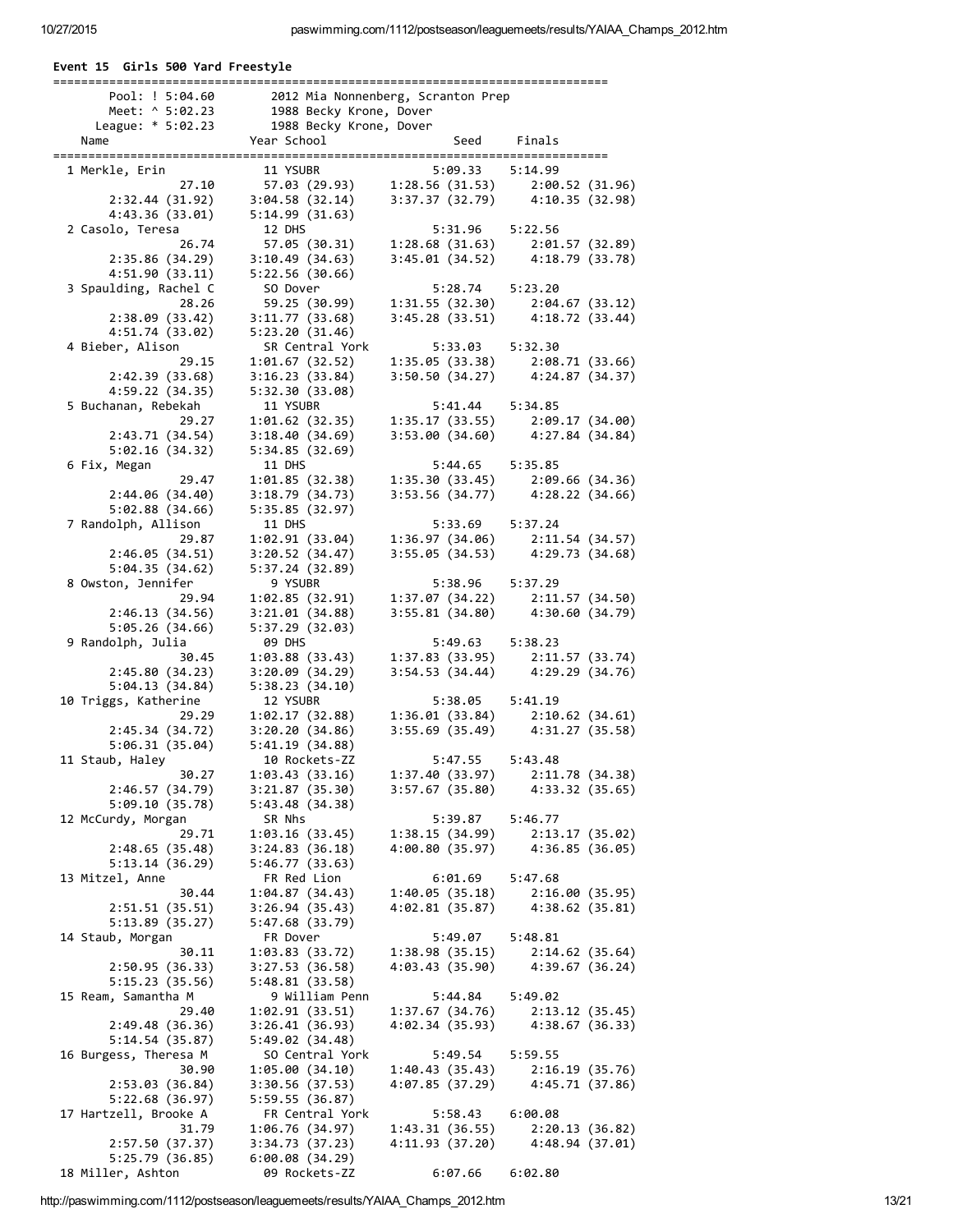| 30.59                  | 1:05.61 (35.02)  | 1:42.06 (36.45)     | 2:19.18(37.12)                      |
|------------------------|------------------|---------------------|-------------------------------------|
| 2:56.23(37.05)         | 3:34.03(37.80)   | 4:11.71 (37.68)     | 4:49.93 (38.22)                     |
| 5:27.42(37.49)         | 6:02.80(35.38)   |                     |                                     |
| 19 Fuhrman, Julie      | SR Red Lion      | $6:11.17$ $6:07.34$ |                                     |
| 32.49                  | 1:08.44(35.95)   |                     | $1:45.68$ (37.24) $2:23.43$ (37.75) |
| 3:01.51(38.08)         | 3:38.96(37.45)   |                     | 4:16.32 (37.36) 4:54.12 (37.80)     |
| 5:31.57(37.45)         | 6:07.34(35.77)   |                     |                                     |
| 20 Craver, Amanda      | 10 Rockets-ZZ    | 6:15.36 6:08.37     |                                     |
| 33.14                  | 1:09.13 (35.99)  |                     | $1:46.40(37.27)$ $2:23.76(37.36)$   |
| 3:01.21(37.45)         | 3:38.70(37.49)   |                     | 4:16.50 (37.80) 4:54.39 (37.89)     |
| 5:32.22(37.83)         | 6:08.37(36.15)   |                     |                                     |
| 21 Rhone, Katie        | 10 South Western | 6:08.30 6:11.55     |                                     |
| 32.47                  | 1:08.60(36.13)   |                     | $1:45.56(36.96)$ $2:23.34(37.78)$   |
| 3:01.42(38.08)         | 3:39.89(38.47)   |                     | 4:18.24 (38.35) 4:56.81 (38.57)     |
| 5:34.54(37.73)         | 6:11.55(37.01)   |                     |                                     |
| 22 Kerchner, Shannen N | SO Central York  | $6:14.92$ $6:13.07$ |                                     |
| 32.86                  | 1:09.60 (36.74)  |                     | 1:47.39 (37.79) 2:25.25 (37.86)     |
| 3:03.36(38.11)         | 3:41.77(38.41)   |                     | 4:20.18 (38.41) 4:58.57 (38.39)     |
| 5:36.57(38.00)         | 6:13.07(36.50)   |                     |                                     |
| 23 Martin, Sabrina     | 10 Rockets-ZZ    | $6:06.06$ $6:15.29$ |                                     |
| 31.89                  | 1:07.94 (36.05)  |                     | $1:44.80(36.86)$ $2:22.45(37.65)$   |
| 3:00.81(38.36)         | 3:39.99(39.18)   |                     | 4:19.70 (39.71) 4:59.69 (39.99)     |
| 5:39.18(39.49)         | 6:15.29(36.11)   |                     |                                     |
| 24 Derreth, Katie      | 11 South Western | $6:17.30$ $6:16.28$ |                                     |
| 34.70                  | 1:12.44 (37.74)  |                     | $1:50.70(38.26)$ $2:29.03(38.33)$   |
| 3:07.72(38.69)         | 3:46.69 (38.97)  | 4:25.65 (38.96)     | 5:04.29(38.64)                      |
| 5:41.53(37.24)         | 6:16.28(34.75)   |                     |                                     |
|                        |                  |                     |                                     |

Event 16 Boys 500 Yard Freestyle

| Pool: ! 4:46.26 2012 Trevor Hine, Dallastown<br>Meet: ^ 4:40.63 2006 Zach Phillips, Susquehannock<br>League: * 4:40.38 1982 Don Berger, York Suburban<br>Year School<br>Seed<br>Finals<br>Name<br>4:50.87 4:39.89*<br>1 Strathmeyer, Bradley<br>West York<br>$52.64 (27.66)$ $1:21.13 (28.49)$ $1:50.17 (29.04)$<br>24.98<br>2:47.19 (27.90) 3:15.38 (28.19) 3:43.76 (28.38)<br>2:19.29(29.12)<br>4:11.99(28.23)<br>4:39.89 (27.90)<br>2 Hine, Trevor<br>4:46.26<br>10 DHS<br>4:45.64!<br>25.33<br>53.06 (27.73)<br>$1:21.67(28.61)$ $1:50.57(28.90)$<br>$3:17.56(29.34)$ $3:47.43(29.87)$<br>2:19.52(28.95)<br>2:48.22(28.70)<br>4:17.02(29.59)<br>4:45.64(28.62)<br>3 Boyer, DJ<br>10 DHS<br>5:05.05<br>4:59.45<br>54.78 (29.09)<br>1:24.61 (29.83) 1:55.40 (30.79)<br>3:28.09 (30.82) 3:58.47 (30.38)<br>25.69<br>2:26.26(30.86)<br>2:57.27(31.01)<br>4:29.53 (31.06)<br>4:59.45 (29.92)<br>4 O'Conor, Keith<br>5:12.34<br>5:03.35<br>11 DHS<br>25.60<br>53.89 (28.29)<br>1:23.75 (29.86) 1:54.06 (30.31)<br>2:24.98(30.92)<br>2:56.18(31.20)<br>$3:27.86$ (31.68) $3:59.97$ (32.11)<br>4:32.13(32.16)<br>5:03.35(31.22)<br>12 DHS<br>5:07.54<br>5 Fix, Ryan<br>5:16.52<br>$1:27.61(30.82)$ $1:58.66(31.05)$<br>27.13<br>56.79 (29.66)<br>2:29.91(31.25)<br>3:01.44(31.53)<br>3:32.75 (31.31) 4:04.79 (32.04)<br>4:36.29(31.50)<br>5:07.54(31.25)<br>6 French, Reed<br>West York<br>5:14.61<br>5:11.79 |
|-----------------------------------------------------------------------------------------------------------------------------------------------------------------------------------------------------------------------------------------------------------------------------------------------------------------------------------------------------------------------------------------------------------------------------------------------------------------------------------------------------------------------------------------------------------------------------------------------------------------------------------------------------------------------------------------------------------------------------------------------------------------------------------------------------------------------------------------------------------------------------------------------------------------------------------------------------------------------------------------------------------------------------------------------------------------------------------------------------------------------------------------------------------------------------------------------------------------------------------------------------------------------------------------------------------------------------------------------------------------------------------------------------------|
|                                                                                                                                                                                                                                                                                                                                                                                                                                                                                                                                                                                                                                                                                                                                                                                                                                                                                                                                                                                                                                                                                                                                                                                                                                                                                                                                                                                                           |
|                                                                                                                                                                                                                                                                                                                                                                                                                                                                                                                                                                                                                                                                                                                                                                                                                                                                                                                                                                                                                                                                                                                                                                                                                                                                                                                                                                                                           |
|                                                                                                                                                                                                                                                                                                                                                                                                                                                                                                                                                                                                                                                                                                                                                                                                                                                                                                                                                                                                                                                                                                                                                                                                                                                                                                                                                                                                           |
|                                                                                                                                                                                                                                                                                                                                                                                                                                                                                                                                                                                                                                                                                                                                                                                                                                                                                                                                                                                                                                                                                                                                                                                                                                                                                                                                                                                                           |
|                                                                                                                                                                                                                                                                                                                                                                                                                                                                                                                                                                                                                                                                                                                                                                                                                                                                                                                                                                                                                                                                                                                                                                                                                                                                                                                                                                                                           |
|                                                                                                                                                                                                                                                                                                                                                                                                                                                                                                                                                                                                                                                                                                                                                                                                                                                                                                                                                                                                                                                                                                                                                                                                                                                                                                                                                                                                           |
|                                                                                                                                                                                                                                                                                                                                                                                                                                                                                                                                                                                                                                                                                                                                                                                                                                                                                                                                                                                                                                                                                                                                                                                                                                                                                                                                                                                                           |
|                                                                                                                                                                                                                                                                                                                                                                                                                                                                                                                                                                                                                                                                                                                                                                                                                                                                                                                                                                                                                                                                                                                                                                                                                                                                                                                                                                                                           |
|                                                                                                                                                                                                                                                                                                                                                                                                                                                                                                                                                                                                                                                                                                                                                                                                                                                                                                                                                                                                                                                                                                                                                                                                                                                                                                                                                                                                           |
|                                                                                                                                                                                                                                                                                                                                                                                                                                                                                                                                                                                                                                                                                                                                                                                                                                                                                                                                                                                                                                                                                                                                                                                                                                                                                                                                                                                                           |
|                                                                                                                                                                                                                                                                                                                                                                                                                                                                                                                                                                                                                                                                                                                                                                                                                                                                                                                                                                                                                                                                                                                                                                                                                                                                                                                                                                                                           |
|                                                                                                                                                                                                                                                                                                                                                                                                                                                                                                                                                                                                                                                                                                                                                                                                                                                                                                                                                                                                                                                                                                                                                                                                                                                                                                                                                                                                           |
|                                                                                                                                                                                                                                                                                                                                                                                                                                                                                                                                                                                                                                                                                                                                                                                                                                                                                                                                                                                                                                                                                                                                                                                                                                                                                                                                                                                                           |
|                                                                                                                                                                                                                                                                                                                                                                                                                                                                                                                                                                                                                                                                                                                                                                                                                                                                                                                                                                                                                                                                                                                                                                                                                                                                                                                                                                                                           |
|                                                                                                                                                                                                                                                                                                                                                                                                                                                                                                                                                                                                                                                                                                                                                                                                                                                                                                                                                                                                                                                                                                                                                                                                                                                                                                                                                                                                           |
|                                                                                                                                                                                                                                                                                                                                                                                                                                                                                                                                                                                                                                                                                                                                                                                                                                                                                                                                                                                                                                                                                                                                                                                                                                                                                                                                                                                                           |
|                                                                                                                                                                                                                                                                                                                                                                                                                                                                                                                                                                                                                                                                                                                                                                                                                                                                                                                                                                                                                                                                                                                                                                                                                                                                                                                                                                                                           |
|                                                                                                                                                                                                                                                                                                                                                                                                                                                                                                                                                                                                                                                                                                                                                                                                                                                                                                                                                                                                                                                                                                                                                                                                                                                                                                                                                                                                           |
|                                                                                                                                                                                                                                                                                                                                                                                                                                                                                                                                                                                                                                                                                                                                                                                                                                                                                                                                                                                                                                                                                                                                                                                                                                                                                                                                                                                                           |
|                                                                                                                                                                                                                                                                                                                                                                                                                                                                                                                                                                                                                                                                                                                                                                                                                                                                                                                                                                                                                                                                                                                                                                                                                                                                                                                                                                                                           |
|                                                                                                                                                                                                                                                                                                                                                                                                                                                                                                                                                                                                                                                                                                                                                                                                                                                                                                                                                                                                                                                                                                                                                                                                                                                                                                                                                                                                           |
|                                                                                                                                                                                                                                                                                                                                                                                                                                                                                                                                                                                                                                                                                                                                                                                                                                                                                                                                                                                                                                                                                                                                                                                                                                                                                                                                                                                                           |
|                                                                                                                                                                                                                                                                                                                                                                                                                                                                                                                                                                                                                                                                                                                                                                                                                                                                                                                                                                                                                                                                                                                                                                                                                                                                                                                                                                                                           |
|                                                                                                                                                                                                                                                                                                                                                                                                                                                                                                                                                                                                                                                                                                                                                                                                                                                                                                                                                                                                                                                                                                                                                                                                                                                                                                                                                                                                           |
|                                                                                                                                                                                                                                                                                                                                                                                                                                                                                                                                                                                                                                                                                                                                                                                                                                                                                                                                                                                                                                                                                                                                                                                                                                                                                                                                                                                                           |
| 1:28.20 (30.92) 2:00.14 (31.94)<br>27.12<br>57.28(30.16)                                                                                                                                                                                                                                                                                                                                                                                                                                                                                                                                                                                                                                                                                                                                                                                                                                                                                                                                                                                                                                                                                                                                                                                                                                                                                                                                                  |
| 2:32.24(32.10)<br>3:36.54 (32.28) 4:08.91 (32.37)<br>3:04.26 (32.02)                                                                                                                                                                                                                                                                                                                                                                                                                                                                                                                                                                                                                                                                                                                                                                                                                                                                                                                                                                                                                                                                                                                                                                                                                                                                                                                                      |
| 4:40.71 (31.80)<br>5:11.79 (31.08)<br>7 Brown, Luke N<br>12 William Penn                                                                                                                                                                                                                                                                                                                                                                                                                                                                                                                                                                                                                                                                                                                                                                                                                                                                                                                                                                                                                                                                                                                                                                                                                                                                                                                                  |
| 5:25.43<br>5:17.32<br>1:30.74 (32.30) 2:03.73 (32.99)<br>27.48<br>58.44 (30.96)                                                                                                                                                                                                                                                                                                                                                                                                                                                                                                                                                                                                                                                                                                                                                                                                                                                                                                                                                                                                                                                                                                                                                                                                                                                                                                                           |
| $3:41.39(32.33)$ $4:13.76(32.37)$<br>2:36.90(33.17)<br>3:09.06(32.16)                                                                                                                                                                                                                                                                                                                                                                                                                                                                                                                                                                                                                                                                                                                                                                                                                                                                                                                                                                                                                                                                                                                                                                                                                                                                                                                                     |
| 4:46.18 (32.42)<br>5:17.32(31.14)                                                                                                                                                                                                                                                                                                                                                                                                                                                                                                                                                                                                                                                                                                                                                                                                                                                                                                                                                                                                                                                                                                                                                                                                                                                                                                                                                                         |
| 8 Maxwell, Dan<br>09 South Western<br>5:30.47<br>5:19.91                                                                                                                                                                                                                                                                                                                                                                                                                                                                                                                                                                                                                                                                                                                                                                                                                                                                                                                                                                                                                                                                                                                                                                                                                                                                                                                                                  |
| 1:30.69(31.70)<br>2:02.64 (31.95)<br>27.80<br>58.99 (31.19)                                                                                                                                                                                                                                                                                                                                                                                                                                                                                                                                                                                                                                                                                                                                                                                                                                                                                                                                                                                                                                                                                                                                                                                                                                                                                                                                               |
| 3:41.10(33.18)<br>2:35.09(32.45)<br>3:07.92(32.83)<br>4:14.83 (33.73)                                                                                                                                                                                                                                                                                                                                                                                                                                                                                                                                                                                                                                                                                                                                                                                                                                                                                                                                                                                                                                                                                                                                                                                                                                                                                                                                     |
| 4:48.32 (33.49)<br>5:19.91(31.59)                                                                                                                                                                                                                                                                                                                                                                                                                                                                                                                                                                                                                                                                                                                                                                                                                                                                                                                                                                                                                                                                                                                                                                                                                                                                                                                                                                         |
| 9 Fry, Zach<br>11 Rockets-ZZ<br>5:20.06<br>5:20.63                                                                                                                                                                                                                                                                                                                                                                                                                                                                                                                                                                                                                                                                                                                                                                                                                                                                                                                                                                                                                                                                                                                                                                                                                                                                                                                                                        |
| 1:31.35 (31.95)<br>2:04.26 (32.91)<br>28.29<br>59.40 (31.11)                                                                                                                                                                                                                                                                                                                                                                                                                                                                                                                                                                                                                                                                                                                                                                                                                                                                                                                                                                                                                                                                                                                                                                                                                                                                                                                                              |
| 2:36.99(32.73)<br>3:09.48(32.49)<br>$3:42.30(32.82)$ $4:15.68(33.38)$                                                                                                                                                                                                                                                                                                                                                                                                                                                                                                                                                                                                                                                                                                                                                                                                                                                                                                                                                                                                                                                                                                                                                                                                                                                                                                                                     |
| 4:48.68(33.00)<br>5:20.63(31.95)                                                                                                                                                                                                                                                                                                                                                                                                                                                                                                                                                                                                                                                                                                                                                                                                                                                                                                                                                                                                                                                                                                                                                                                                                                                                                                                                                                          |
| 5:23.64<br>10 Linne, Ben<br>FR Nhs<br>5:21.59                                                                                                                                                                                                                                                                                                                                                                                                                                                                                                                                                                                                                                                                                                                                                                                                                                                                                                                                                                                                                                                                                                                                                                                                                                                                                                                                                             |
| 1:29.52 (32.11) 2:02.37 (32.85)<br>26.68<br>57.41 (30.73)                                                                                                                                                                                                                                                                                                                                                                                                                                                                                                                                                                                                                                                                                                                                                                                                                                                                                                                                                                                                                                                                                                                                                                                                                                                                                                                                                 |
| 3:42.50 (33.58) 4:16.46 (33.96)<br>2:35.96(33.59)<br>3:08.92(32.96)                                                                                                                                                                                                                                                                                                                                                                                                                                                                                                                                                                                                                                                                                                                                                                                                                                                                                                                                                                                                                                                                                                                                                                                                                                                                                                                                       |
| 4:50.19(33.73)<br>5:21.59(31.40)                                                                                                                                                                                                                                                                                                                                                                                                                                                                                                                                                                                                                                                                                                                                                                                                                                                                                                                                                                                                                                                                                                                                                                                                                                                                                                                                                                          |
| 5:20.89<br>11 Rhone, Alex<br>12 South Western<br>5:24.12                                                                                                                                                                                                                                                                                                                                                                                                                                                                                                                                                                                                                                                                                                                                                                                                                                                                                                                                                                                                                                                                                                                                                                                                                                                                                                                                                  |
| 1:28.05 (31.06) 2:00.56 (32.51)<br>27.20<br>56.99 (29.79)                                                                                                                                                                                                                                                                                                                                                                                                                                                                                                                                                                                                                                                                                                                                                                                                                                                                                                                                                                                                                                                                                                                                                                                                                                                                                                                                                 |

http://paswimming.com/1112/postseason/leaguemeets/results/YAIAA\_Champs\_2012.htm 14/21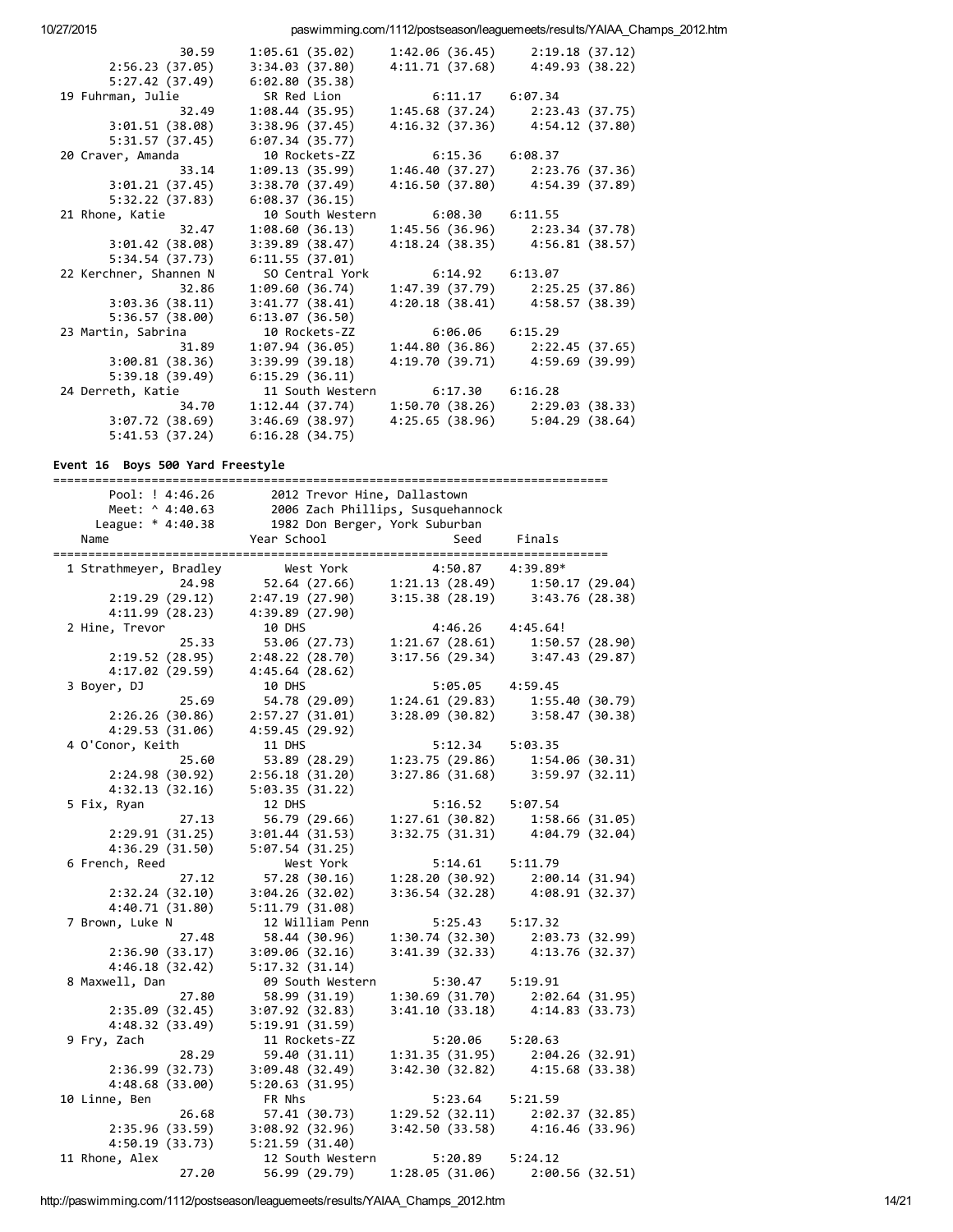| 2:33.39(32.83)                        | 3:07.06 (33.67)             |                     | $3:41.50(34.44)$ $4:16.31(34.81)$                                                                                           |
|---------------------------------------|-----------------------------|---------------------|-----------------------------------------------------------------------------------------------------------------------------|
| 4:50.75(34.44)                        | 5:24.12 (33.37)             |                     |                                                                                                                             |
| 12 Posenau, Kyle                      | 11 YSUBR                    | 5:15.83 5:27.26     |                                                                                                                             |
| 27.54                                 | 58.76 (31.22)               |                     | 1:30.88 (32.12) 2:03.96 (33.08)<br>3:45.84 (34.16) 4:19.81 (33.97)                                                          |
| 2:37.61(33.65)                        | 3:11.68(34.07)              |                     |                                                                                                                             |
| 4:54.21(34.40)                        | 5:27.26(33.05)              |                     |                                                                                                                             |
| 13 Behr, Joel R                       | SR Dover                    | 5:37.50             | 5:30.59                                                                                                                     |
| 28.10                                 | 59.73 (31.63)               |                     | 1:33.05 (33.32) 2:07.07 (34.02)                                                                                             |
| 2:41.78(34.71)                        | 3:16.61(34.83)              |                     | $3:51.05(34.44)$ $4:24.96(33.91)$                                                                                           |
| 4:58.83(33.87)                        | 5:30.59(31.76)              |                     |                                                                                                                             |
| 14 Ballou, Michael                    | 09 South Western            | 5:46.17             | 5:35.54                                                                                                                     |
| 29.83                                 | 1:02.46(32.63)              |                     |                                                                                                                             |
| 2:45.20(34.65)                        | 3:20.02(34.82)              |                     | 1:36.24 (33.78) 2:10.55 (34.31)<br>3:54.38 (34.36) 4:29.06 (34.68)                                                          |
| 5:03.67(34.61)                        | 5:35.54(31.87)              |                     |                                                                                                                             |
| 15 Irvine, Tristan                    | SO Nhs                      | 5:41.12 5:39.74     |                                                                                                                             |
| 29.28                                 | 1:01.75(32.47)              |                     |                                                                                                                             |
| 2:43.68(34.34)                        | 3:18.77(35.09)              |                     | $\begin{array}{lll} 1:34.78 & (33.03) & \quad 2:09.34 & (34.56) \\ 3:54.11 & (35.34) & \quad 4:29.62 & (35.51) \end{array}$ |
| 5:05.36(35.74)                        | 5:39.74(34.38)              |                     |                                                                                                                             |
| 16 Boyles, Colton                     | 09 Rockets-ZZ               | 5:50.96 5:46.66     |                                                                                                                             |
| 28.92                                 | 1:01.06(32.14)              |                     |                                                                                                                             |
| 2:44.63(34.68)                        | 3:21.27(36.64)              |                     | $1:34.81$ (33.75) $2:09.95$ (35.14)<br>3:57.30 (36.03) $4:34.13$ (36.83)                                                    |
| 5:12.01(37.88)                        | 5:46.66(34.65)              |                     |                                                                                                                             |
| 17 Anderson, Hank                     | SO NOHS                     | 6:03.71 5:54.28     |                                                                                                                             |
| 29.79                                 | 1:03.21(33.42)              |                     | 1:37.73 (34.52) 2:12.93 (35.20)                                                                                             |
| 2:49.29(36.36)                        | 3:25.65(36.36)              |                     | 4:03.24 (37.59) 4:40.80 (37.56)                                                                                             |
|                                       |                             |                     |                                                                                                                             |
| 5:18.23(37.43)<br>18 Henderson, Jared | 5:54.28(36.05)<br>West York | 6:03.79 5:57.92     |                                                                                                                             |
|                                       |                             |                     |                                                                                                                             |
| 30.37                                 | 1:04.95(34.58)              |                     | $1:42.16(37.21)$ $2:19.12(36.96)$                                                                                           |
| 2:56.31(37.19)                        | 3:33.26(36.95)              | 4:10.93(37.67)      | 4:48.28 (37.35)                                                                                                             |
| 5:25.43(37.15)                        | 5:57.92(32.49)              |                     |                                                                                                                             |
| 19 Kroner, Brendon                    | SO SHS-ZZ                   | 5:59.48 5:58.22     |                                                                                                                             |
| 30.05                                 | 1:04.58(34.53)              |                     | 1:41.39 (36.81) 2:18.92 (37.53)                                                                                             |
| 2:56.72(37.80)                        | 3:33.60(36.88)              |                     | $4:11.36(37.76)$ $4:48.76(37.40)$                                                                                           |
| 5:25.29(36.53)                        | 5:58.22(32.93)              |                     |                                                                                                                             |
| 20 Lofties, Josh                      | 11 YSUBR                    | $6:22.90$ $6:02.46$ |                                                                                                                             |
| 30.38                                 | 1:05.00(34.62)              |                     | $1:40.69(35.69)$ $2:17.23(36.54)$                                                                                           |
| 2:53.98(36.75)                        | 3:31.75(37.77)              |                     | 4:09.86 (38.11) 4:48.21 (38.35)                                                                                             |
| 5:26.08(37.87)                        | 6:02.46(36.38)              |                     |                                                                                                                             |
| 21 Becker, Scott A                    | SO Dover                    | 6:10.93             | 6:16.72                                                                                                                     |
| 30.16                                 | 1:06.11(35.95)              | 1:42.96 (36.85)     | 2:21.78 (38.82)                                                                                                             |
| 3:01.16(39.38)                        | 3:41.10(39.94)              |                     | $4:20.34(39.24)$ $5:00.21(39.87)$                                                                                           |
| 5:39.87(39.66)                        | 6:16.72(36.85)              |                     |                                                                                                                             |
| 22 Plank, Jacob                       | SO NOHS                     | 6:36.28             | 6:28.13                                                                                                                     |
| 33.78                                 | 1:10.51(36.73)              |                     | 1:49.14 (38.63) 2:28.97 (39.83)                                                                                             |
| 3:09.33(40.36)                        | 3:50.01(40.68)              |                     | 4:30.97 (40.96) 5:11.76 (40.79)                                                                                             |
| 5:51.04(39.28)                        | 6:28.13(37.09)              |                     |                                                                                                                             |
| 23 Clark, Jack                        | SO NOHS                     | 6:38.36 6:32.93     |                                                                                                                             |
| 30.80                                 | 1:05.92(35.12)              |                     | $1:42.74(36.82)$ $2:22.75(40.01)$                                                                                           |
| 3:04.56(41.81)                        | 3:46.52(41.96)              |                     | $4:29.94(43.42)$ $5:12.41(42.47)$                                                                                           |
| 5:54.12(41.71)                        | 6:32.93(38.81)              |                     |                                                                                                                             |
| 24 Weber, Mitchell                    | 9 YSUBR                     | 6:43.36 6:41.00     |                                                                                                                             |
| 34.57                                 | 1:13.22(38.65)              |                     | 1:53.38 (40.16) 2:35.55 (42.17)                                                                                             |
| 3:16.14(40.59)                        | 3:57.48(41.34)              |                     | 4:39.46 (41.98) 5:20.33 (40.87)                                                                                             |
| 6:01.46(41.13)                        | 6:41.00(39.54)              |                     |                                                                                                                             |

## Event 17 Girls 100 Yard Backstroke

| Pool: ! 58.02       | 2010 Morgan Pfaff, Red Lion |         |         |
|---------------------|-----------------------------|---------|---------|
| Meet: ^ 58.02       | 2010 Morgan Pfaff, Red Lion |         |         |
| League: $* 58.02$   | 2010 Morgan Pfaff, Red Lion |         |         |
| Name                | Year School                 | Seed    | Finals  |
| 1 Pfaff, Morgan     | SR Red Lion                 | 58.99   | 54.91!  |
| 26.92               | 54.91 (27.99)               |         |         |
| 2 Arganbright, Jade | JR Central York             | 1:01.57 | 1:00.17 |
| 29.28               | 1:00.17(30.89)              |         |         |
| 3 Dacheux, Summer A | SO Dover                    | 1:02.44 | 1:02.06 |
| 30.40               | 1:02.06(31.66)              |         |         |
| 4 Chalk, Regan      | FR NOHS                     | 1:03.37 | 1:02.19 |
| 30.46               | 1:02.19(31.73)              |         |         |
| 5 Hess, Anna        | <b>09 DHS</b>               | 1:05.18 | 1:02.27 |
| 30.22               | 1:02.27(32.05)              |         |         |
| 6 Smith, Nicole R   | SO Dover                    | 1:03.96 | 1:02.60 |
| 30.29               | 1:02.60(32.31)              |         |         |
| 7 Brain, Charity    | 12 South Western            | 1:05.44 | 1:04.49 |
| 31.27               | 1:04.49(33.22)              |         |         |
| 8 Gunn, Helen       | 11 YSUBR                    | 1:04.30 | 1:04.60 |

http://paswimming.com/1112/postseason/leaguemeets/results/YAIAA\_Champs\_2012.htm 15/21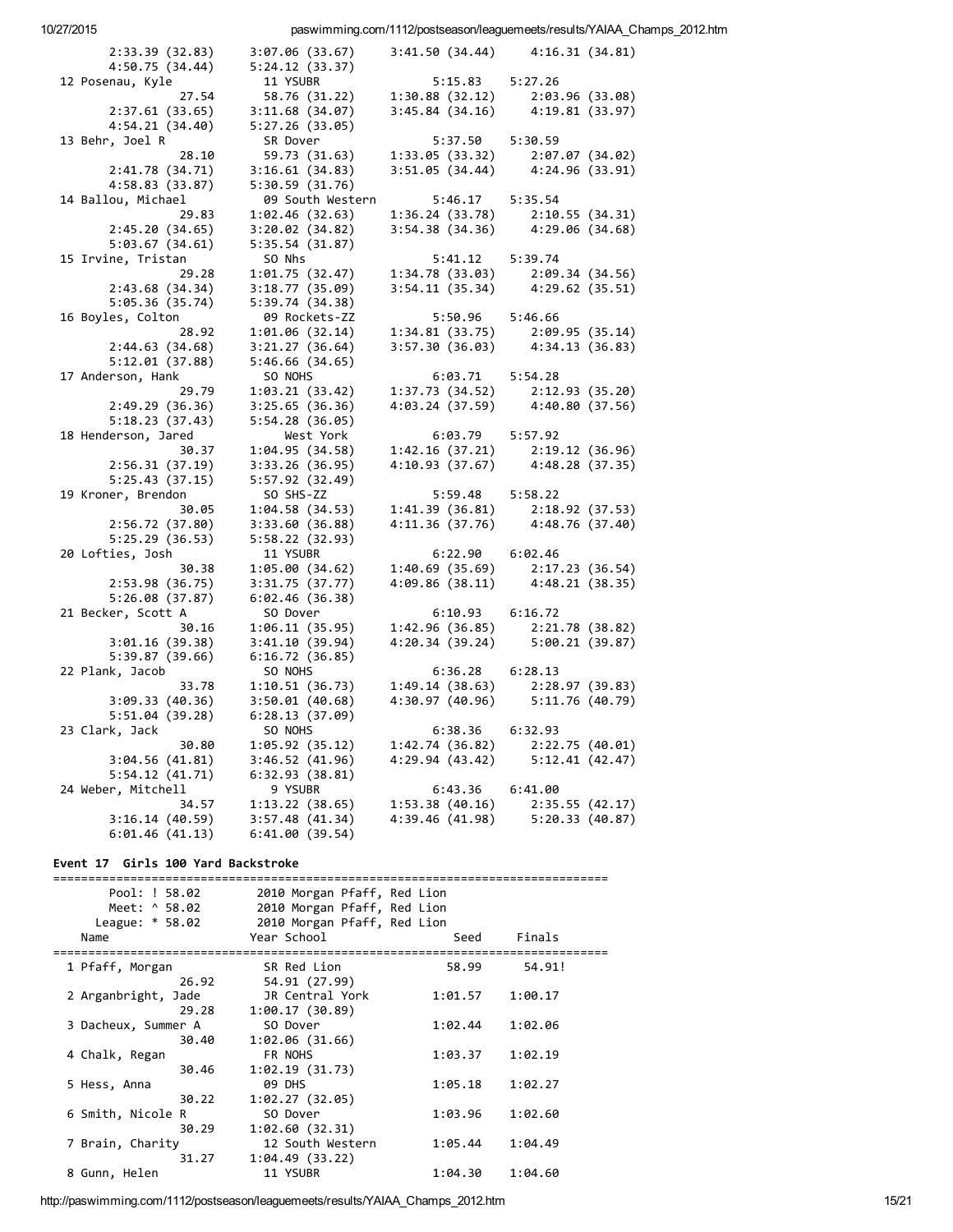| 31.30                | 1:04.60(33.30)   |         |         |
|----------------------|------------------|---------|---------|
| 9 Luckenbaugh, Renae | JR Nhs           | 1:06.71 | 1:05.60 |
| 30.95                | 1:05.60(34.65)   |         |         |
| 10 Weeks, Danielle M | FR Central York  | 1:06.66 | 1:05.90 |
| 31.98                | 1:05.90(33.92)   |         |         |
| 11 Bateman, Devan    | SO NOHS          | 1:07.23 | 1:06.35 |
| 31.29                | 1:06.35(35.06)   |         |         |
| 12 Estes, Sarah      | 12 YSUBR         | 1:07.36 | 1:07.31 |
| 32.24                | 1:07.31(35.07)   |         |         |
| 13 Horner, Lily      | 12 South Western | 1:08.76 | 1:08.56 |
| 31.93                | 1:08.56(36.63)   |         |         |
| 14 Baker, Kiersten   | 12 DHS           | 1:10.86 | 1:09.40 |
| 33.13                | 1:09.40 (36.27)  |         |         |
| 15 Taylor, Michaela  | 10 Rockets-ZZ    | 1:09.56 | 1:09.52 |
| 33.45                | 1:09.52(36.07)   |         |         |
| 16 McKenzie, Ali     | FR Red Lion      | 1:09.77 | 1:09.59 |
| 33.07                | 1:09.59 (36.52)  |         |         |
| 17 Fink, Lauren      | West York        | 1:10.96 | 1:09.71 |
| 33.42                | 1:09.71 (36.29)  |         |         |
| 18 Drosdick, Raine M | SO Central York  | 1:11.36 | 1:09.90 |
| 32.99                | 1:09.90(36.91)   |         |         |
| 19 Gunn, Allison     | 9 YSUBR          | 1:09.72 | 1:10.37 |
| 33.81                | 1:10.37(36.56)   |         |         |
| 20 Keller, Rebekah   | 09 Rockets-ZZ    | 1:11.23 | 1:10.39 |
| 33.80                | 1:10.39(36.59)   |         |         |
| 21 Rode, Katlyn      | FR Nhs           | 1:11.05 | 1:11.60 |
| 33.59                | 1:11.60(38.01)   |         |         |
| 22 Lorenzen, Anna    | FR Red Lion      | 1:12.89 | 1:11.62 |
| 35.19                | 1:11.62(36.43)   |         |         |
| 23 Rogers, Natalie   | 11 DHS           | 1:11.01 | 1:11.78 |
| 34.89                | 1:11.78(36.89)   |         |         |
| 24 Lyons, Alexis     | JR Central York  | 1:12.51 | 1:14.06 |
| 35.64                | 1:14.06(38.42)   |         |         |

## Event 18 Boys 100 Yard Backstroke

|  | 2008 Kevin Marsteller, York Suburban<br>Pool: ! 54.30 |       |                              |                              |         |         |  |
|--|-------------------------------------------------------|-------|------------------------------|------------------------------|---------|---------|--|
|  | Meet: ^ 50.43                                         |       | 1998 Josh Weaver, Dallastown |                              |         |         |  |
|  | League: * 50.43                                       |       |                              | 1998 Josh Weaver, Dallastown |         |         |  |
|  | Name                                                  |       |                              | Year School                  | Seed    | Finals  |  |
|  |                                                       |       |                              |                              |         |         |  |
|  | 1 Tate, Mason                                         |       |                              | 10 DHS                       | 55.99   | 54.87   |  |
|  |                                                       | 26.27 |                              | 54.87 (28.60)                |         |         |  |
|  | 2 King, Chance                                        |       |                              | SO Red Lion                  | 56.48   | 55.35   |  |
|  |                                                       | 27.00 |                              | 55.35 (28.35)                |         |         |  |
|  | 3 Paine, Steven                                       |       |                              | 11 DHS                       | 57.18   | 55.93   |  |
|  |                                                       | 27.53 |                              | 55.93 (28.40)                |         |         |  |
|  |                                                       |       |                              | 11 Rockets-ZZ                |         |         |  |
|  | 4 Trettel, Nicolas                                    |       |                              |                              | 57.00   | 57.27   |  |
|  |                                                       | 28.00 |                              | 57.27 (29.27)                |         |         |  |
|  | 5 Brockway, Noah                                      |       |                              | 9 DHS                        | 58.20   | 57.55   |  |
|  |                                                       | 27.27 |                              | 57.55 (30.28)                |         |         |  |
|  | 6 Massey, Will                                        |       |                              | 10 YSUBR                     | 57.68   | 58.65   |  |
|  |                                                       | 27.81 |                              | 58.65 (30.84)                |         |         |  |
|  | 7 Howley, Chard                                       |       |                              | 12 DHS                       | 1:01.79 | 58.95   |  |
|  |                                                       | 27.95 |                              | 58.95 (31.00)                |         |         |  |
|  | 8 Irvine, Cavan                                       |       |                              | SR Nhs                       | 58.02   | 59.49   |  |
|  |                                                       | 27.94 |                              | 59.49 (31.55)                |         |         |  |
|  | 9 Kerestes, Vincent                                   |       |                              | SO Central York              | 1:00.86 | 59.92   |  |
|  |                                                       | 29.36 |                              | 59.92 (30.56)                |         |         |  |
|  | 10 Shaffer, Kyle                                      |       |                              | JR SHS-ZZ                    | 1:02.56 | 1:01.14 |  |
|  |                                                       | 29.53 |                              | 1:01.14(31.61)               |         |         |  |
|  | 11 Schwartz, Sam                                      |       |                              | SR Red Lion                  | 1:00.23 | 1:01.36 |  |
|  |                                                       | 29.26 |                              | 1:01.36(32.10)               |         |         |  |
|  | 12 French, Reed                                       |       |                              | West York                    | 1:02.70 | 1:02.78 |  |
|  |                                                       | 30.87 |                              | 1:02.78(31.91)               |         |         |  |
|  | 13 Good, Tyler                                        |       |                              | 11 South Western             | 1:03.24 | 1:03.22 |  |
|  |                                                       | 30.71 |                              | 1:03.22(32.51)               |         |         |  |
|  | 14 Martin, Ryan                                       |       |                              | JR Central York              | 1:03.51 | 1:04.08 |  |
|  |                                                       | 31.03 |                              | 1:04.08(33.05)               |         |         |  |
|  | 15 Shaffer, Grant                                     |       |                              | SR SHS-ZZ                    | 1:04.32 | 1:04.25 |  |
|  |                                                       |       |                              |                              |         |         |  |
|  |                                                       | 30.44 |                              | 1:04.25(33.81)               |         |         |  |
|  | 16 Burns, Colin M                                     |       |                              | 11 William Penn              | 1:09.35 | 1:05.27 |  |
|  |                                                       | 31.44 |                              | 1:05.27(33.83)               |         |         |  |
|  | 17 Gloeckner, Zachary                                 |       |                              | SO SHS-ZZ                    | 1:08.74 | 1:06.33 |  |
|  |                                                       | 31.48 |                              | 1:06.33(34.85)               |         |         |  |
|  | 18 Shy, Aaron                                         |       |                              | 10 South Western             | 1:12.53 | 1:07.20 |  |
|  |                                                       | 33.06 |                              | 1:07.20(34.14)               |         |         |  |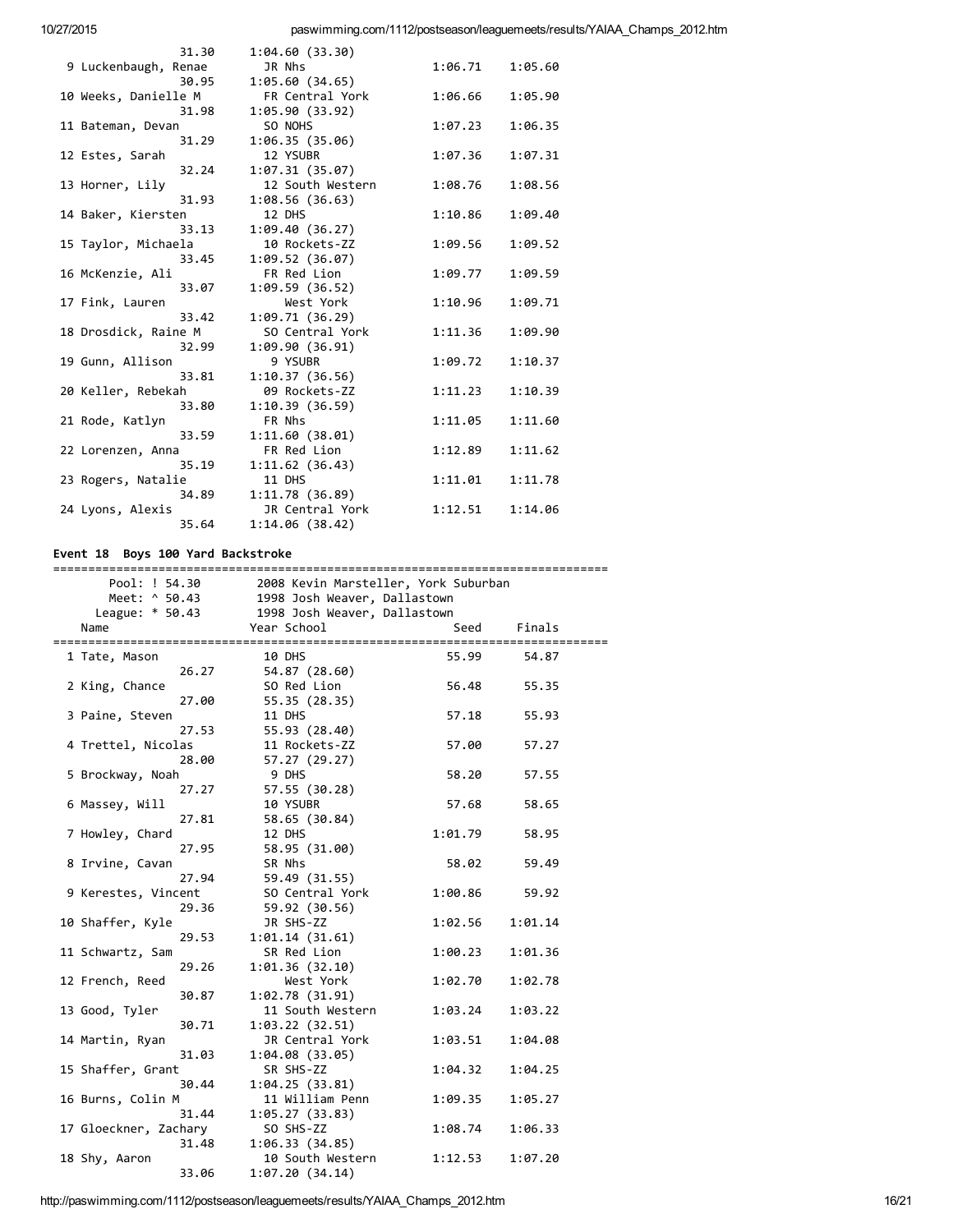| 19 Wade, Mitchell    | 11 South Western | 1:05.52 | 1:07.50 |
|----------------------|------------------|---------|---------|
| 31.53                | 1:07.50(35.97)   |         |         |
| 20 Ward, Kris        | SO Red Lion      | 1:10.63 | 1:09.87 |
| 33.49                | 1:09.87(36.38)   |         |         |
| 21 Petrella, Nick    | FR Red Lion      | 1:10.59 | 1:10.11 |
| 33.71                | 1:10.11(36.40)   |         |         |
| 22 Beckman, Tyler    | 11 Rockets-ZZ    | 1:09.79 | 1:10.36 |
| 23 McDaniel, Tyke T  | SO Dover         | 1:10.90 | 1:12.55 |
| 34.93                | 1:12.55(37.62)   |         |         |
| 24 Anderson, Jackson | SR NOHS          | 1:13.47 | 1:12.83 |
| 35.22                | 1:12.83(37.61)   |         |         |

#### Event 19 Girls 100 Yard Breaststroke

=============================================================================== Pool: ! 1:07.63 2012 Rebekah Campo, Scranton Prep Meet: ^ 1:05.83 2005 Michele King, Spring Grove League: \* 1:05.64 2005 Michele King, Spring Grove Name The Year School Seed Finals =============================================================================== 1 Link, Bree A JR Dover 1:10.39 1:09.75 32.33 1:09.75 (37.42) 2 Wise, Jade 12 DHS 1:15.20 1:11.93 33.90 1:11.93 (38.03) 3 Sell, Alison 09 South Western 1:13.54 1:12.27 33.82 1:12.27 (38.45) 4 Fritzinger, Julianna SR Red Lion 1:14.34 1:13.47 34.63 1:13.47 (38.84) 5 Goodling, Amanda SR Central York 1:17.94 1:15.55 35.54 1:15.55 (40.01) 6 Michaels, Amelia JR Central York 1:16.70 1:16.10 34.95 1:16.10 (41.15) 7 Lecrone, Olivia 09 Rockets‐ZZ 1:15.73 1:16.13 35.62 1:16.13 (40.51) 8 Reed, Taylor M SO Central York 1:17.27 1:16.95 36.53 1:16.95 (40.42) 9 Reed, Emma 11 Rockets-ZZ 1:16.23 1:17.25<br>35.79 1:17.25 (41.46) 35.79 1:17.25 (41.46) 10 Diehl, Katie E SR Dover 1:18.81 1:17.65 35.57 1:17.65 (42.08) 11 Manning, Cathrin 12 YSUBR 1:18.33 1:17.81 36.35 1:17.81 (41.46) 12 Aspey, Allie FR Dover 1:18.57 1:17.89 36.50 1:17.89 (41.39) 13 Fuhrman, Julie SR Red Lion 1:19.24 1:19.26 37.94 1:19.26 (41.32) 14 Gonzalez, Mikaelie 09 DHS 1:18.77 1:19.47 37.49 1:19.47 (41.98) 15 Thomas, Emma 11 DHS 1:20.45 1:20.12 37.96 1:20.12 (42.16) 16 Martin, Leah FR Central York 1:20.17 1:20.21 37.39 1:20.21 (42.82) 17 Gotwalt, Jodie 12 YSUBR 1:19.39 1:20.60 37.95 1:20.60 (42.65) 18 Bernhardt, Sarah FR Red Lion 1:22.24 1:20.75 38.43 1:20.75 (42.32) 19 Kelch, Kendra 12 South Western 1:24.56 1:22.58 39.00 1:22.58 (43.58) 20 McGee, Jordan K JR SHS‐ZZ 1:24.04 1:23.23 39.16 1:23.23 (44.07) 21 Beck, Lindsay 12 Rockets‐ZZ 1:24.48 1:23.50 38.58 1:23.50 (44.92) 22 Sitler, Becca E 11 William Penn 1:22.78 1:23.73 38.76 1:23.73 (44.97) 23 Lackey, Alexandra 12 YSUBR 1:24.98 1:25.34 40.26 1:25.34 (45.08) -- Jarvis, Carly SO NOHS 1:21.35 DQ 37.37 DQ (44.62)

=============================================================================== Pool: ! 1:01.31 2011 Adam Phillips, Elk Lake Meet: ^ 1:00.84 2008 Chris Manning, York Suburban<br>League: \* 1:00.31 2008 Chris Manning, York Suburban 2008 Chris Manning, York Suburban Name Year School Seed Finals =============================================================================== 1 Dunningan, Jake 12 DHS 1:03.20 1:02.71

http://paswimming.com/1112/postseason/leaguemeets/results/YAIAA\_Champs\_2012.htm 17/21 28.89 1:02.71 (33.82)

Event 20 Boys 100 Yard Breaststroke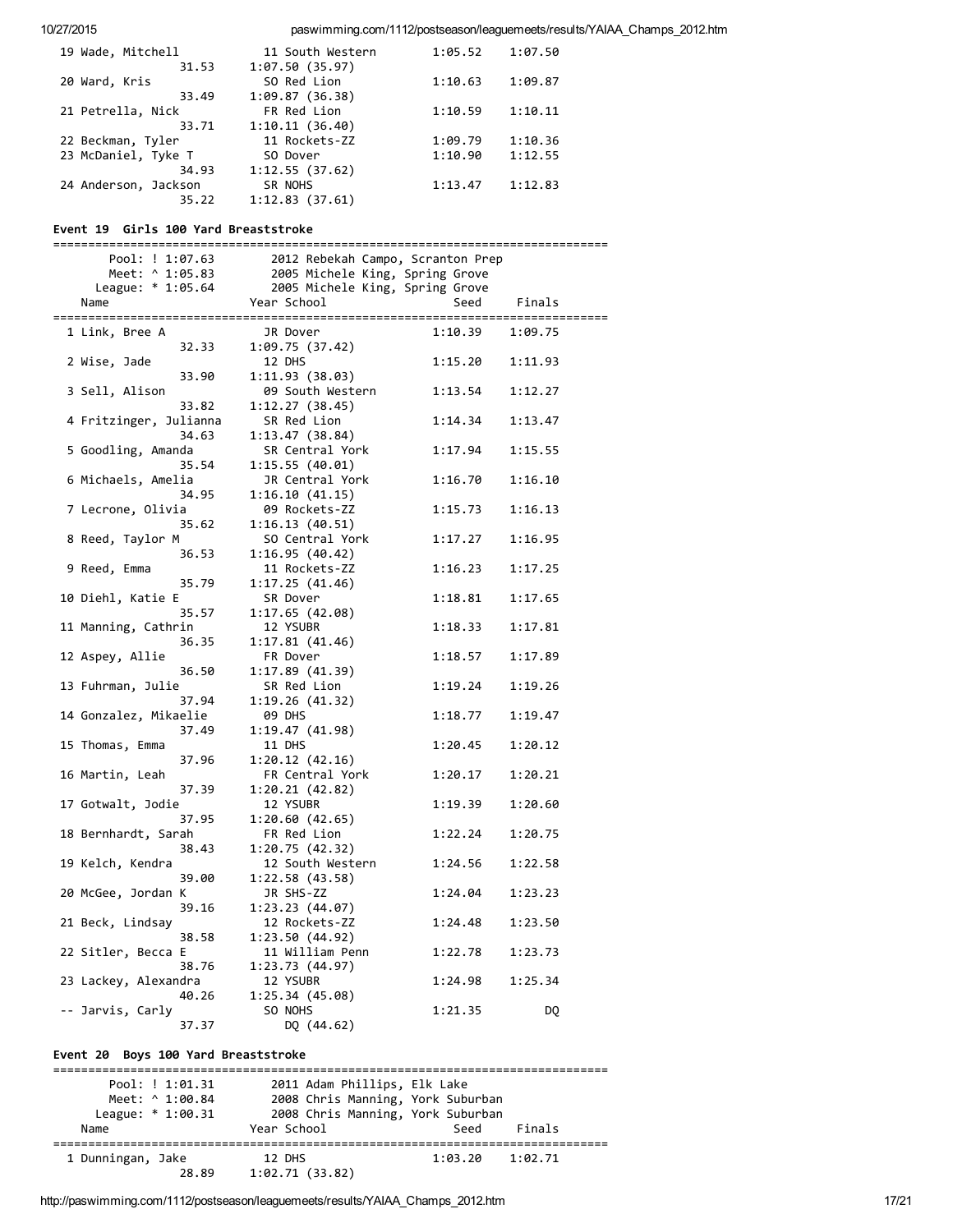| 2 Grim, Jordan<br>29.77            | 10 South Western<br>1:03.75 (33.98)                | 1:04.30 | 1:03.75 |
|------------------------------------|----------------------------------------------------|---------|---------|
| 3 Wilson, Erik<br>29.74            | SR Red Lion<br>1:03.86 (34.12)                     | 1:04.62 | 1:03.86 |
| 4 Snook, Jake A<br>29.99           | SR Central York                                    | 1:04.47 | 1:04.92 |
| 5 Walker, Nolan                    | 1:04.92 (34.93)<br>11 YSUBR                        | 1:06.92 | 1:05.18 |
| 30.23<br>6 Defelice, Vincent       | 1:05.18 (34.95)<br>9 DHS                           | 1:08.38 | 1:05.46 |
| 30.69<br>7 Koehler, Kieran         | 1:05.46 (34.77)<br>11 South Western                | 1:06.22 | 1:05.70 |
| 30.75<br>8 Hill, Gavin             | 1:05.70 (34.95)<br>10 DHS                          | 1:09.98 | 1:05.88 |
| 30.12<br>9 Wilson, Brad            | 1:05.88 (35.76)<br>JR Central York                 | 1:08.43 | 1:07.18 |
| 30.91<br>10 Palandro, Matt         | 1:07.18 (36.27)<br>SR Red Lion                     | 1:12.68 | 1:09.41 |
| 33.04<br>11 Liberatore, Austin     | 1:09.41(36.37)<br>11 Rockets-ZZ                    | 1:09.55 | 1:09.54 |
| 32.83<br>12 Levejac, Adrien        | 1:09.54(36.71)<br>11 DHS                           | 1:12.40 | 1:09.73 |
| 32.03<br>13 Spangler, Ben          | 1:09.73 (37.70)<br>West York                       | 1:12.85 | 1:09.77 |
| 33.18<br>14 Zech, Adam S           | 1:09.77(36.59)<br>SR Central York                  | 1:07.56 | 1:09.95 |
| 32.01<br>15 Spinello, John         | 1:09.95 (37.94)<br>10 YSUBR                        | 1:12.64 | 1:10.67 |
| 33.23<br>16 Harman, Curtis J       | 1:10.67(37.44)<br>JR Dover                         | 1:14.83 | 1:12.01 |
| 33.27<br>17 Darrah, Nathan         | 1:12.01 (38.74)<br>FR Nhs                          | 1:12.89 | 1:12.13 |
| 33.82<br>18 Moritz, Bryor<br>34.60 | 1:12.13(38.31)<br>JR Red Lion                      | 1:15.63 | 1:13.02 |
| 19 Seitz-Brown, Jeremy<br>34.46    | 1:13.02(38.42)<br>10 Rockets-ZZ<br>1:13.43 (38.97) | 1:12.37 | 1:13.43 |
| 20 Strickhouser, Jesse<br>34.13    | SO Nhs<br>1:14.20 (40.07)                          | 1:11.67 | 1:14.20 |
| 21 Emery, Nick<br>34.90            | SR Central York<br>1:14.53(39.63)                  | 1:17.63 | 1:14.53 |
| 22 Fogleman, Thurman T<br>33.92    | 10 William Penn<br>1:14.77(40.85)                  | 1:16.55 | 1:14.77 |
| 23 Nickol, Andrew<br>35.80         | 09 South Western<br>1:16.51 (40.71)                | 1:16.04 | 1:16.51 |
| 24 Kroner, Brendon<br>36.95        | SO SHS-ZZ<br>1:18.48(41.53)                        | 1:15.81 | 1:18.48 |

## Event 21 Girls 400 Yard Freestyle Relay

| Pool: ! 3:37.96                                                 | 2011 Dover |                       |                                                     |                |  |
|-----------------------------------------------------------------|------------|-----------------------|-----------------------------------------------------|----------------|--|
| Meet: ^ 3:37.96                                                 | 2011 Dover |                       |                                                     |                |  |
| League: * 3:34.66 1986 Dover                                    |            |                       |                                                     |                |  |
| School                                                          |            |                       | Seed Finals                                         |                |  |
|                                                                 |            |                       |                                                     |                |  |
| 1 Red Lion High School 'A'                                      |            |                       | 3:43.13                                             | 3:39.16        |  |
| 1) North, Jesse JR                                              |            | 2) Gross, Emily SR    |                                                     |                |  |
| 3) Smeltzer, Emily SR                                           |            | 4) Pfaff, Morgan SR   |                                                     |                |  |
|                                                                 |            |                       | 26.03 55.23 (55.23) 1:22.10 (26.87) 1:52.64 (57.41) |                |  |
| 2:18.86 (26.22) 2:47.10 (54.46) 3:12.36 (25.26) 3:39.16 (52.06) |            |                       |                                                     |                |  |
| 2 Dover Area High School 'A'                                    |            |                       | $3:48.24$ $3:40.30$                                 |                |  |
| 1) Spaulding, Rachel C SO 2) Becker, Mia R SO                   |            |                       |                                                     |                |  |
| 3) Smith, Nicole R SO                                           |            |                       | 4) Janosky, Aniella F JR                            |                |  |
|                                                                 |            |                       | 27.15 56.05 (56.05) 1:22.31 (26.26) 1:52.04 (55.99) |                |  |
| 2:18.03 (25.99) 2:46.58 (54.54) 3:11.76 (25.18) 3:40.30 (53.72) |            |                       |                                                     |                |  |
| 3 Dallastown Area High School 'A'                               |            |                       | 3:45.91                                             | 3:40.70        |  |
| 1) Casolo, Teresa 12                                            |            | 2) Casolo, Julia 10   |                                                     |                |  |
| 3) Wise, Erica 09                                               |            | 4) Bixler, Alyssa 10  |                                                     |                |  |
|                                                                 |            |                       | 26.53 55.05 (55.05) 1:21.70 (26.65) 1:52.15 (57.10) |                |  |
| 2:18.73 (26.58) 2:49.58 (57.43) 3:13.43 (23.85)                 |            |                       |                                                     | 3:40.70(51.12) |  |
| 4 York Suburban High School 'A'                                 |            |                       | 3:45.23                                             | 3:44.87        |  |
| 1) Merkle, Erin 11                                              |            | 2) Owston, Jennifer 9 |                                                     |                |  |
| 3) Day, Zowie 11                                                |            | 4) Gunn, Helen 11     |                                                     |                |  |
|                                                                 |            |                       | 26.40 54.66 (54.66) 1:22.13 (27.47) 1:52.15 (57.49) |                |  |
| 2:19.02 (26.87) 2:48.89 (56.74) 3:15.60 (26.71) 3:44.87 (55.98) |            |                       |                                                     |                |  |
| 5 Central York High School 'A'                                  |            |                       | 3:49.76                                             | 3:53.55        |  |
| 1) Arganbright, Jade JR                                         |            | 2) Bieber, Alison SR  |                                                     |                |  |
|                                                                 |            |                       |                                                     |                |  |
| 3) Burgess, Theresa M SO                                        |            |                       | 4) Luckenbaugh, Madison M SO                        |                |  |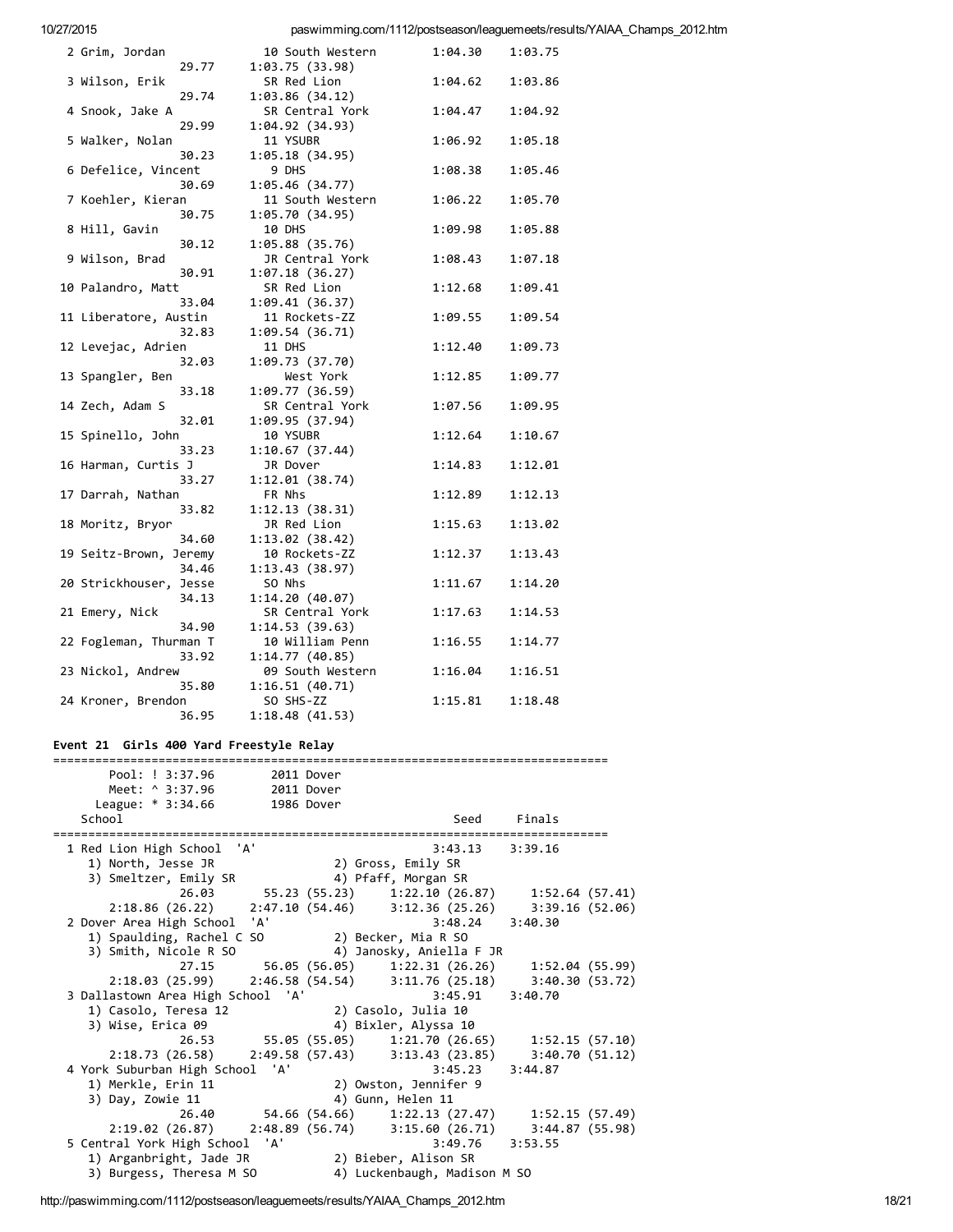10/27/2015

paswimming.com/1112/postseason/leaguemeets/results/YAIAA\_Champs\_2012.htm

| 28.40<br>59.66 (59.66)                                                                        |                                                                                                                                                          |
|-----------------------------------------------------------------------------------------------|----------------------------------------------------------------------------------------------------------------------------------------------------------|
|                                                                                               | 1:27.95 (28.29) 2:00.56 (1:00.90)                                                                                                                        |
|                                                                                               | 2:28.51 (27.95) 2:59.78 (59.22) 3:25.54 (25.76) 3:53.55 (53.77)                                                                                          |
| 6 York Suburban High School 'B'                                                               | 3:56.41<br>3:57.55                                                                                                                                       |
| 1) Mitts, Rachel 11 (2) Schmittle, Anna 9<br>3) Buchanan, Rebekah 11 (4) Triggs, Katherine 12 |                                                                                                                                                          |
|                                                                                               |                                                                                                                                                          |
| 29.09                                                                                         | 1:57.89 (57.29)                                                                                                                                          |
|                                                                                               | $1:00.60$ $(1:00.60)$ $1:27.37$ $(26.77)$                                                                                                                |
| 2:25.43 (27.54)                                                                               | $2:57.10(59.21)$ $3:25.38(28.28)$<br>3:57.55 (1:00.45)                                                                                                   |
| 7 Spring Grove High School-ZZ 'A'                                                             | 3:58.70<br>3:57.57                                                                                                                                       |
| pring Grove (145)<br>1) Perry, Courtney 09<br>2001 - Alexis 10                                | 2) Hoffnagle, Emma 10                                                                                                                                    |
|                                                                                               | 4) Staub, Haley 10                                                                                                                                       |
| 28.46                                                                                         |                                                                                                                                                          |
|                                                                                               | $\begin{array}{cccc} 59.90 & (59.90) & 1:28.25 & (28.35) & 2:00.19 & (1:00.29) \\ 2:59.01 & (58.82) & 3:27.11 & (28.10) & 3:57.57 & (58.56) \end{array}$ |
| 2:28.18(27.99)                                                                                |                                                                                                                                                          |
| 8 Dallastown Area High School 'B'                                                             | 4:11.74<br>3:58.71                                                                                                                                       |
| 1) Fix, Megan 11                                                                              | 2) Randolph, Julia 09                                                                                                                                    |
| 3) Hess, Anna 09                                                                              | 4) Rogers, Natalie 11                                                                                                                                    |
|                                                                                               | 27.97 57.91 (57.91) 1:26.86 (28.95) 1:58.19 (1:00.28)<br>2:26.35 (28.16) 2:57.78 (59.59) 3:27.27 (29.49) 3:58.71 (1:00.93)                               |
|                                                                                               |                                                                                                                                                          |
|                                                                                               |                                                                                                                                                          |
| 9 Northeastern High School 'A'                                                                | 4:04.76 3:58.97                                                                                                                                          |
| 1) McCurdy, Morgan SR                                                                         | 2) Hoffmaster, Jocelyn FR                                                                                                                                |
| 3) Almoney, Megan JR                                                                          | 4) Luckenbaugh, Renae JR                                                                                                                                 |
| 27.72                                                                                         | 58.52 (58.52) 1:27.02 (28.50)<br>1:58.85(1:00.33)                                                                                                        |
|                                                                                               | $2:59.81(1:00.96)$ $3:28.07(28.26)$                                                                                                                      |
| 2:27.15 (28.30)                                                                               | 3:58.97(59.16)                                                                                                                                           |
| 10 South Western 'A'                                                                          | 4:06.41<br>4:00.55                                                                                                                                       |
| 1) Sell, Alison 09                                                                            | 2) Horner, Lily 12                                                                                                                                       |
| 3) Brain, Charity 12                                                                          | 4) Gilchrist, Julia 12                                                                                                                                   |
| 28.93                                                                                         | 59.73 (59.73) 1:29.53 (29.80) 2:03.24 (1:03.51)                                                                                                          |
|                                                                                               | $3:04.05(1:00.81)$ $3:30.72(26.67)$                                                                                                                      |
| 2:32.02 (28.78)                                                                               | 4:00.55 (56.50)                                                                                                                                          |
| 11 Dover Area High School<br>'B'                                                              | 4:04.70<br>4:05.00<br>2) Mendel, Caitlin N SO                                                                                                            |
| 1) Staub, Morgan FR                                                                           |                                                                                                                                                          |
| 3) Aspey, Allie FR                                                                            | 4) Beierschmitt, Shea L SO                                                                                                                               |
| 28.74                                                                                         | $1:00.22$ $(1:00.22)$ $1:28.54$ $(28.32)$ $2:01.82$ $(1:01.60)$                                                                                          |
|                                                                                               |                                                                                                                                                          |
| 2:32.37 (30.55)                                                                               | 3:05.73 (1:03.91) 3:33.48 (27.75) 4:05.00 (59.27)                                                                                                        |
| 12 Central York High School 'B'                                                               | 4:06.81<br>4:10.27                                                                                                                                       |
| 1) Reed, Taylor M SO                                                                          | 2) Weeks, Danielle M FR                                                                                                                                  |
| 3) Goodling, Amanda SR                                                                        | 4) Hartzell, Brooke A FR                                                                                                                                 |
| 30.01                                                                                         | 1:02.74 (1:02.74) 1:32.11 (29.37) 2:05.20 (1:02.46)                                                                                                      |
|                                                                                               |                                                                                                                                                          |
| 2:35.47(30.27)                                                                                | $3:09.20$ $(1:04.00)$ $3:38.01$ $(28.81)$ $4:10.27$ $(1:01.07)$                                                                                          |
| 'В'<br>13 Red Lion High School                                                                | 4:20.94<br>4:14.05                                                                                                                                       |
| 1) Snyder, Aubree FR                                                                          | 2) Lorenzen, Anna FR                                                                                                                                     |
| 3) Snyder, Emma FR                                                                            | 4) Myers, Amira FR                                                                                                                                       |
|                                                                                               |                                                                                                                                                          |
|                                                                                               |                                                                                                                                                          |
| 29.35                                                                                         | 1:02.48 (1:02.48) 1:35.15 (32.67) 2:09.46 (1:06.98)                                                                                                      |
| 2:40.02 (30.56)                                                                               | $3:13.53(1:04.07)$ $3:42.01(28.48)$<br>4:14.05 (1:00.52)                                                                                                 |
| 14 Spring Grove High School-ZZ 'B'                                                            | 4:15.84<br>4:17.38                                                                                                                                       |
| 1) Reed, Emma 11                                                                              | 2) Lecrone, Olivia 09                                                                                                                                    |
|                                                                                               |                                                                                                                                                          |
| 3) Morrison, Kiah 10                                                                          | 4) Taylor, Michaela 10                                                                                                                                   |
| 31.35                                                                                         | $1:05.88(1:05.88)$ $1:36.49(30.61)$<br>2:10.62(1:04.74)                                                                                                  |
| 2:40.94(30.32)<br>3:14.54(1:03.92)                                                            | 3:44.10(29.56)<br>4:17.38(1:02.84)                                                                                                                       |
| 15 New Oxford High School<br>'A'                                                              | 4:19.05<br>4:18.34                                                                                                                                       |
| 1) Overmoyer, Maddy SO                                                                        | 2) Jarvis, Carly SO                                                                                                                                      |
|                                                                                               | 4) Chalk, Regan FR                                                                                                                                       |
| 3) Bateman, Devan SO                                                                          |                                                                                                                                                          |
| 33.09<br>1:11.30(1:11.30)                                                                     | 1:43.37(32.07)<br>2:20.11(1:08.81)                                                                                                                       |
| 2:49.96(29.85)<br>3:22.59 (1:02.48)                                                           | 3:48.68(26.09)<br>4:18.34(55.75)                                                                                                                         |
| 16 Northeastern High School<br>'B'                                                            | 4:28.07<br>4:24.24                                                                                                                                       |
| 1) DeVeny, Lada FR                                                                            | 2) Weber, Riley SR                                                                                                                                       |
| 3) Rode, Katlyn FR                                                                            | 4) Wolfgang, Morgan FR                                                                                                                                   |
|                                                                                               |                                                                                                                                                          |
| 32.55<br>1:05.66 (1:05.66)                                                                    | 1:37.88 (32.22)<br>2:13.26(1:07.60)                                                                                                                      |
| 2:45.18 (31.92)<br>3:18.93 (1:05.67)                                                          | 3:49.27 (30.34)<br>4:24.24(1:05.31)                                                                                                                      |
| 17 South Western<br>'B'                                                                       | 4:23.86<br>4:25.63                                                                                                                                       |
| 1) Maas, Emma 09                                                                              | 2) Kelch, Kendra 12                                                                                                                                      |
|                                                                                               |                                                                                                                                                          |
| 3) Derreth, Katie 11                                                                          | 4) Rohrbaugh, Briannah 10                                                                                                                                |
| 31.48<br>1:05.62(1:05.62)                                                                     | 1:36.56(30.94)<br>2:11.38(1:05.76)                                                                                                                       |
| 2:44.82 (33.44)<br>3:20.17 (1:08.79)                                                          | 3:50.97 (30.80)<br>4:25.63 (1:05.46)                                                                                                                     |
| 18 Susquehannock High School-ZZ 'A'                                                           | 4:35.48<br>4:28.54                                                                                                                                       |
| 1) Mayoryk, Mikayla JR                                                                        | 2) Jacque, Haley FR                                                                                                                                      |
| 3) Steines, Katie SO                                                                          | 4) Amberman, Jessica JR                                                                                                                                  |
|                                                                                               |                                                                                                                                                          |
| 30.59<br>1:06.62(1:06.62)                                                                     | 1:38.08(31.46)<br>2:13.03(1:06.41)                                                                                                                       |
| 2:45.80 (32.77)<br>3:23.03 (1:10.00)                                                          | 3:54.19(31.16)<br>4:28.54(1:05.51)                                                                                                                       |
| 19 William Penn High School 'A'                                                               | 4:56.97<br>4:31.71                                                                                                                                       |
| 1) Moran, Brenna K 9                                                                          | 2) Fogleman, Kathryn L 12                                                                                                                                |
|                                                                                               |                                                                                                                                                          |
| 3) Sitler, Becca E 11                                                                         | 4) Falatovich, Krista M 9                                                                                                                                |
| 31.57<br>1:06.12(1:06.12)                                                                     | 1:41.48(35.36)<br>2:20.65(1:14.53)                                                                                                                       |
| 2:53.03 (32.38)                                                                               | $3:30.40(1:09.75)$ $3:59.31(28.91)$<br>4:31.71(1:01.31)                                                                                                  |
| 20 West York High School<br>'A'                                                               | 4:35.15<br>4:34.14                                                                                                                                       |
| 1) Alleyne, Jahna                                                                             | 2) Updegraff, Amber                                                                                                                                      |
|                                                                                               |                                                                                                                                                          |
| 3) Henderson, Briana                                                                          | 4) Fink, Lauren                                                                                                                                          |
| 31.82<br>1:07.25(1:07.25)<br>2:48.09 (34.27)                                                  | 1:39.19(31.94)<br>2:13.82(1:06.57)<br>$3:26.58(1:12.76)$ $3:58.26(31.68)$<br>4:34.14 (1:07.56)                                                           |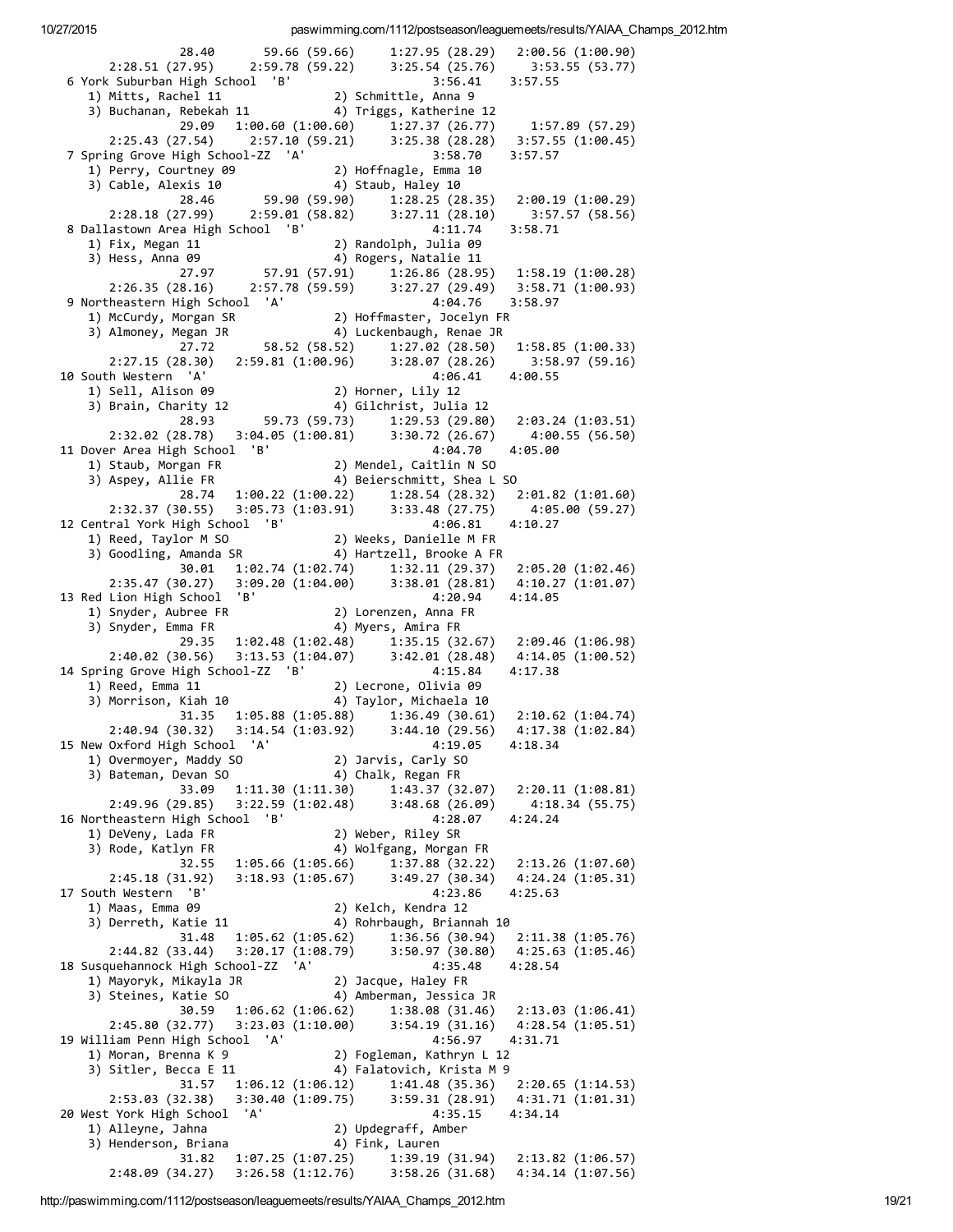21 New Oxford High School 'B' 4:48.13 4:42.68 1) Stanley, Christine JR 2) Ayers, Trisha SO 3) Mack, Allie JR 4) Hartlaub, Brooke SO 33.45 1:10.40 (1:10.40) 1:41.99 (31.59) 2:19.63 (1:09.23) 2:54.62 (34.99) 3:31.21 (1:11.58) 4:05.40 (34.19) 4:42.68 (1:11.47) 22 Susquehannock High School‐ZZ 'B' 5:00.00 4:54.15 1) Leslie, Samantha JR 2) Urik, Gabi JR 3) Bates, Mackenzie JR 4) Kroner, Madison FR 33.18 1:11.13 (1:11.13) 1:48.68 (37.55) 2:29.12 (1:17.99) 3:02.35 (33.23) 3:39.03 (1:09.91) 4:14.10 (35.07) 4:54.15 (1:15.12) Event 22 Boys 400 Yard Freestyle Relay =============================================================================== Pool: ! 3:13.90 2009 York Suburban Meet: ^ 3:13.90 2009 York Suburban League: \* 3:13.90 2009 York Suburban School School Seed Finals =============================================================================== 1 Dallastown Area High School 'A' 3:19.31 3:15.01 1) Hine, Trevor 10 2) Stauffer, Corey 10 3) Erne, Braxton 11 (4) Godboldte, Michael 12 23.23 48.60 (48.60) 1:11.57 (22.97) 1:37.27 (48.67) 2:00.31 (23.04) 2:26.52 (49.25) 2:49.41 (22.89) 3:15.01 (48.49) 2 Dallastown Area High School 'B' 3:32.00 3:18.36 1) Brockway, Noah 9 2) Paine, Steven 11<br>
1) Brockway, Noah 9 2) Paine, Steven 11<br>
3) O'Conor, Keith 11 4) Tate, Mason 10 3) O'Conor, Keith 11 4) Tate, Mason 10 23.69 50.75 (50.75) 1:14.54 (23.79) 1:40.26 (49.51) 2:03.26 (23.00) 2:29.08 (48.82) 2:52.51 (23.43) 3:18.36 (49.28) 3 Spring Grove High School‐ZZ 'A' 3:27.82 3:24.20 1) Smith, Isaac 10 2) Trettel, Nicolas 11 3) Liberatore, Austin 11 (4) Huber, Kyle 12 24.26 51.43 (51.43) 1:15.33 (23.90) 1:42.57 (51.14) 2:06.24 (23.67) 2:34.03 (51.46) 2:57.16 (23.13) 3:24.20 (50.17) 4 South Western 'A' 3:35.58 3:30.91 1) Green, Jacob 11 2) Rhone, Alex 12 3) Grim, Jordan 10 4) Mart, Nathan 11 25.61 53.58 (53.58) 1:19.07 (25.49) 1:47.53 (53.95) 2:12.75 (25.22) 2:41.10 (53.57) 3:04.76 (23.66) 3:30.91 (49.81) 5 West York High School 'A' 3:36.26 3:31.07 1) Foery, David 2) Brindle, Dayne 3) French, Reed (4) Strathmeyer, Bradley 22.99 47.77 (47.77) 1:13.18 (25.41) 1:42.93 (55.16) 2:09.03 (26.10) 2:37.08 (54.15) 3:02.75 (25.67) 3:31.07 (53.99) 6 Red Lion High School 'A' 3:34.88 3:33.59 1) Aggen, Eli C Solomool (allegendary of the control of the control of the control of the control of the control of the control of the control of the control of the control of the control of the control of the control of t 3) Schwartz, Sam SR 4) Brandt, Callum SO 25.82 54.78 (54.78) 1:21.58 (26.80) 1:50.89 (56.11) 2:15.15 (24.26) 2:42.85 (51.96) 3:07.24 (24.39) 3:33.59 (50.74) 7 Northeastern High School 'A' 3:40.40 3:35.52 1) Soop, Devin FR 2) Linne, Ben FR 3) Irvine, Cavan SR 4) Strickhouser, Jesse SO 25.45 53.72 (53.72) 1:19.28 (25.56) 1:47.92 (54.20) 2:12.48 (24.56) 2:40.49 (52.57) 3:06.17 (25.68) 3:35.52 (55.03) 8 York Suburban High School 'A' 3:34.17 3:38.44 1) Fridman, Alex 10 2) Posenau, Kyle 11 3) Leschinskiy, Brandon 12 4) Covert, Christopher 11 24.68 52.32 (52.32) 1:17.23 (24.91) 1:45.33 (53.01) 2:11.31 (25.98) 2:41.22 (55.89) 3:07.89 (26.67) 3:38.44 (57.22) 9 Spring Grove High School‐ZZ 'B' 3:45.76 3:40.37 1) Myers, Taylor 09 2) Boyles, Colton 09 3) Fry, Zach 11 4) Zumbrum, Samuel G 11 26.13 55.19 (55.19) 1:22.52 (27.33) 1:52.50 (57.31) 2:18.07 (25.57) 2:45.66 (53.16) 3:11.46 (25.80) 3:40.37 (54.71) 10 Dover Area High School 'A' 3:49.99 3:41.26 1) Behr, Joel R SR 2) Becker, Scott A SO<br>3) Harman, Curtis J JR 4) Mallorey, Karl P SR 3) Harman, Curtis J JR 4) Mallorey, Karl P SR 24.69 51.55 (51.55) 1:18.74 (27.19) 1:50.01 (58.46) 2:17.44 (27.43) 2:48.66 (58.65) 3:14.04 (25.38) 3:41.26 (52.60) 11 South Western 'B' 3:48.87 3:47.64 1) Good, Tyler 11 2) Maxwell, Dan 09 3) Albin, Brandon 10 (4) Maxwell, Joe 11 25.84 54.45 (54.45) 1:21.45 (27.00) 1:51.31 (56.86) 2:18.86 (27.55) 2:48.71 (57.40) 3:15.99 (27.28) 3:47.64 (58.93) 12 Susquehannock High School‐ZZ 'A' 3:50.31 3:54.12 1) Mentlik, Douglas J JR 2) Kroner, Brendon SO 12 Susquehannock High School-ZZ<br>
3:50.31<br>
1) Mentlik, Douglas J JR<br>
3) Gloeckner, Zachary SO 4) Altom, Robert SO 28.17 59.20 (59.20) 1:26.63 (27.43) 1:57.15 (57.95)

10/27/2015 paswimming.com/1112/postseason/leaguemeets/results/YAIAA\_Champs\_2012.htm

http://paswimming.com/1112/postseason/leaguemeets/results/YAIAA\_Champs\_2012.htm 20/21